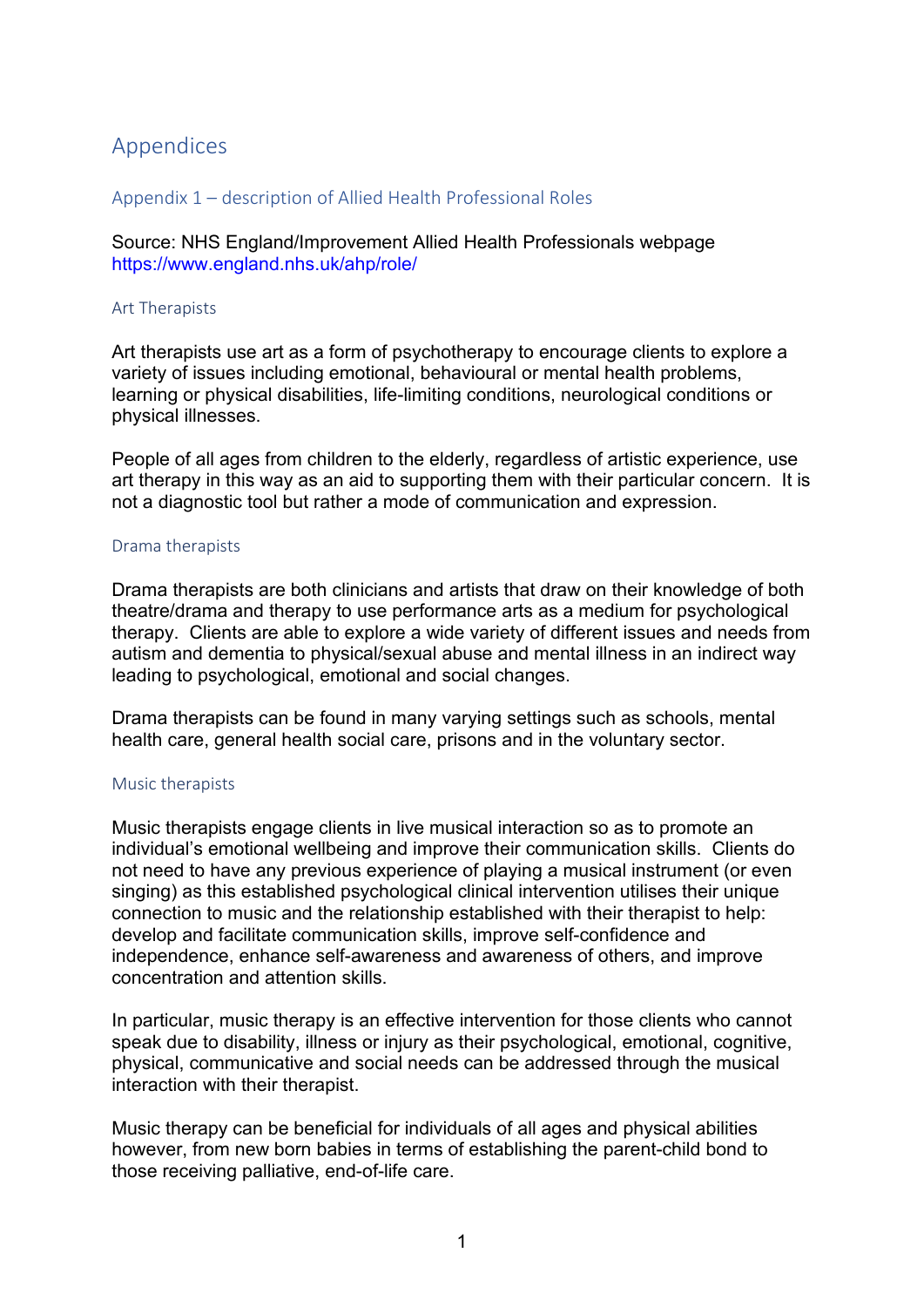## Chiropodists/podiatrists

Podiatrists provide essential assessment, evaluation and foot care for a wide range of patients with a variety of conditions both long term and acute. Many of these fall into high risk categories such as patients with diabetes, cerebral palsy, peripheral arterial disease and peripheral nerve damage where podiatric care is of vital importance.

Many podiatrists have become further specialised into either the area of biomechanics or surgery. Biomechanics is often associated with treating sports related injuries but spans across a wide range of conditions including children and the elderly.

Podiatric surgeons offer surgical interventions in all aspects of foot health management. Podiatrists work in both the community and acute settings and while many are employees of the NHS many podiatrists now provide healthcare services in the private sector.

## **Dietitians**

Dietitians are the only qualified health professionals who assess, diagnose and treat diet and nutritional problems at an individual and wider public health level.

Uniquely, dietitians use the most up–to-date public health and scientific research on food, health and disease, which they translate into practical guidance to enable people to make appropriate lifestyle and food choices. Dietitians are the only nutrition professionals to be regulated by law, and are governed by an ethical code to ensure that they always work to the highest standard.

Dietitians work in the NHS, private practice, industry, education, research, sport, media, public relations, publishing, government and Non-Government Organisations (NGOs). Dietitians advise and influence food and health policy across the spectrum from government, to local communities and individuals.

## Occupational therapists

Occupational therapists (OTs) work in the NHS, local authority social care services, housing, schools, prisons, voluntary and independent sectors, and vocational and employment rehabilitation services as well as in education and research. Occupational therapists work with people of all ages with a wide range of problems resulting from physical, mental, social or developmental difficulties.

OTs support people with a range of interventions to enable them to return to or optimise participation in all the things that people do; for example, caring for themselves and others, working, learning, playing and interacting with others. Being deprived of or having limited access to any or all of these occupations can affect physical and psychological health and hence OTs positively impact upon the wellbeing and rehabilitation of patients in most care pathways and in the broader public health and social care environment.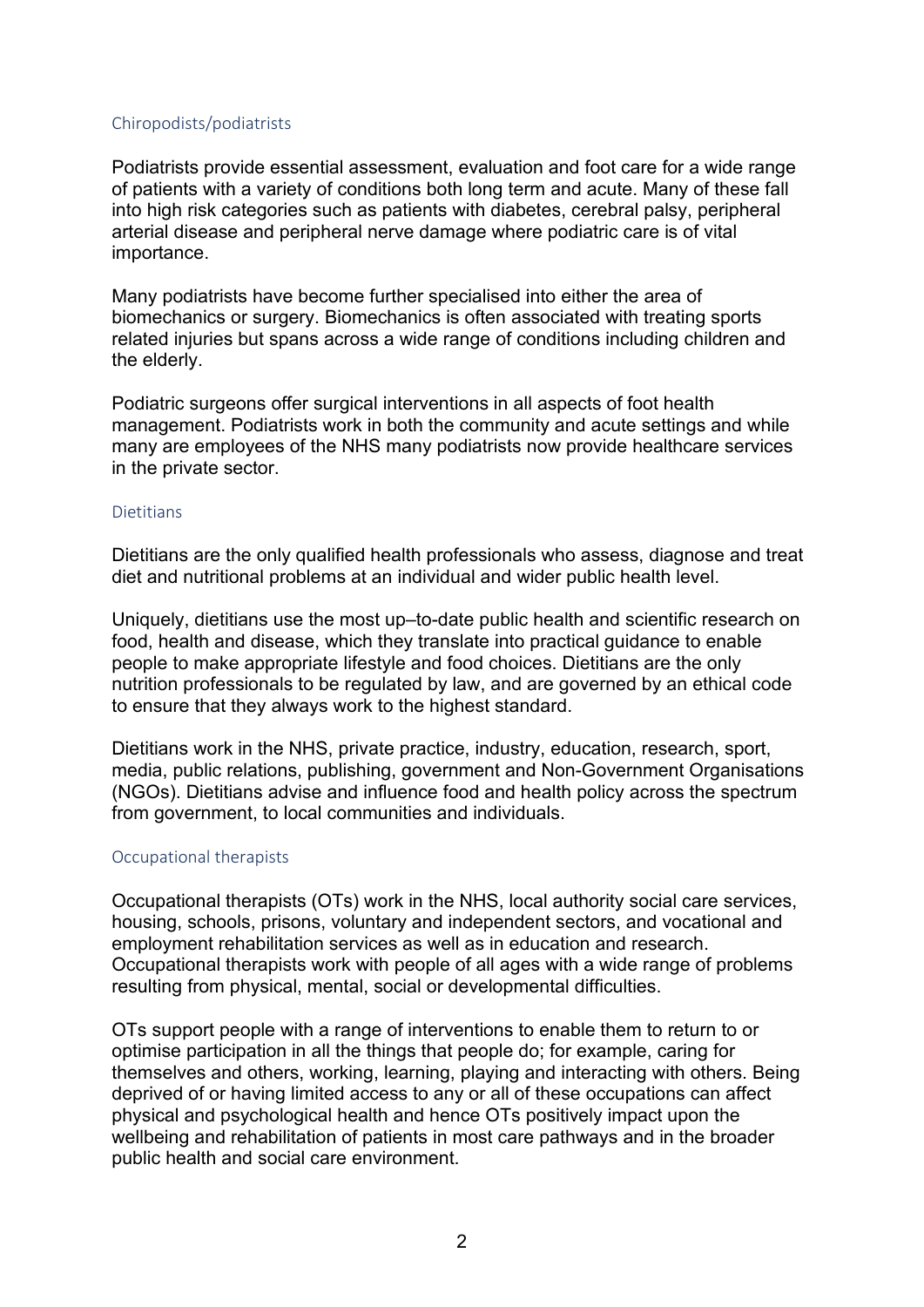## Operating Department Practitioners

Operating Department Practitioners (ODPs) are highly skilled healthcare practitioners that support patients of all ages during each phase of the patient's perioperative care:

Anaesthetic – provide patient-centred care and prepare specialist equipment and drugs

Surgical – prepare all the necessary equipment and instruments for operations and providing these to the surgical team during the operation

Recovery – supporting the patient throughout their time in the recovery ward, assessing vitals and fitness for return to the ward

As well as providing this specialised care, ODPs are responsible for preparing the operating theatre and maintaining communication between the surgical team, operating theatre and wider hospital.

ODPs typically work in operating departments however their skills are increasingly being needed in other critical care areas within a hospital.

#### **Orthoptists**

Orthoptic clinical practice encompasses both diagnosis and treatment and is wide ranging. Orthoptists help premature infants with retinopathy of prematurity, children with reduced vision due to squint, adults and children with eye movement defects due to diabetes, hypertension, endocrine dysfunction, cancer, trauma and stroke. Extended scope orthoptic practitioners now work in high volume ophthalmic specialities such as glaucoma, cataract and age related macular degeneration.

Orthoptists work in acute hospital and community settings in health and education often as part of a multi-disciplinary medical, nursing and AHP team.

## **Osteopaths**

Osteopaths take a holistic view of the structure and function of the body to diagnose and treat a wide variety of medical conditions. Their work is centered on the principle that the skeleton, muscles, ligaments and connective tissues of an individual need to function smoothly together so as to maintain wellbeing.

Osteopaths use a number of non-invasive treatments such as touch, physical manipulation, stretching and massage to restore bodily equilibrium through increasing the mobility of joints, relieving muscle tension, enhancing blood and nerve supply to tissues, and encouraging an individual's own healing mechanisms.

### Prosthetists and Orthotists

Prosthetists are autonomous registered practitioners who provide gait analysis and engineering solutions to patients with limb loss. They are extensively trained at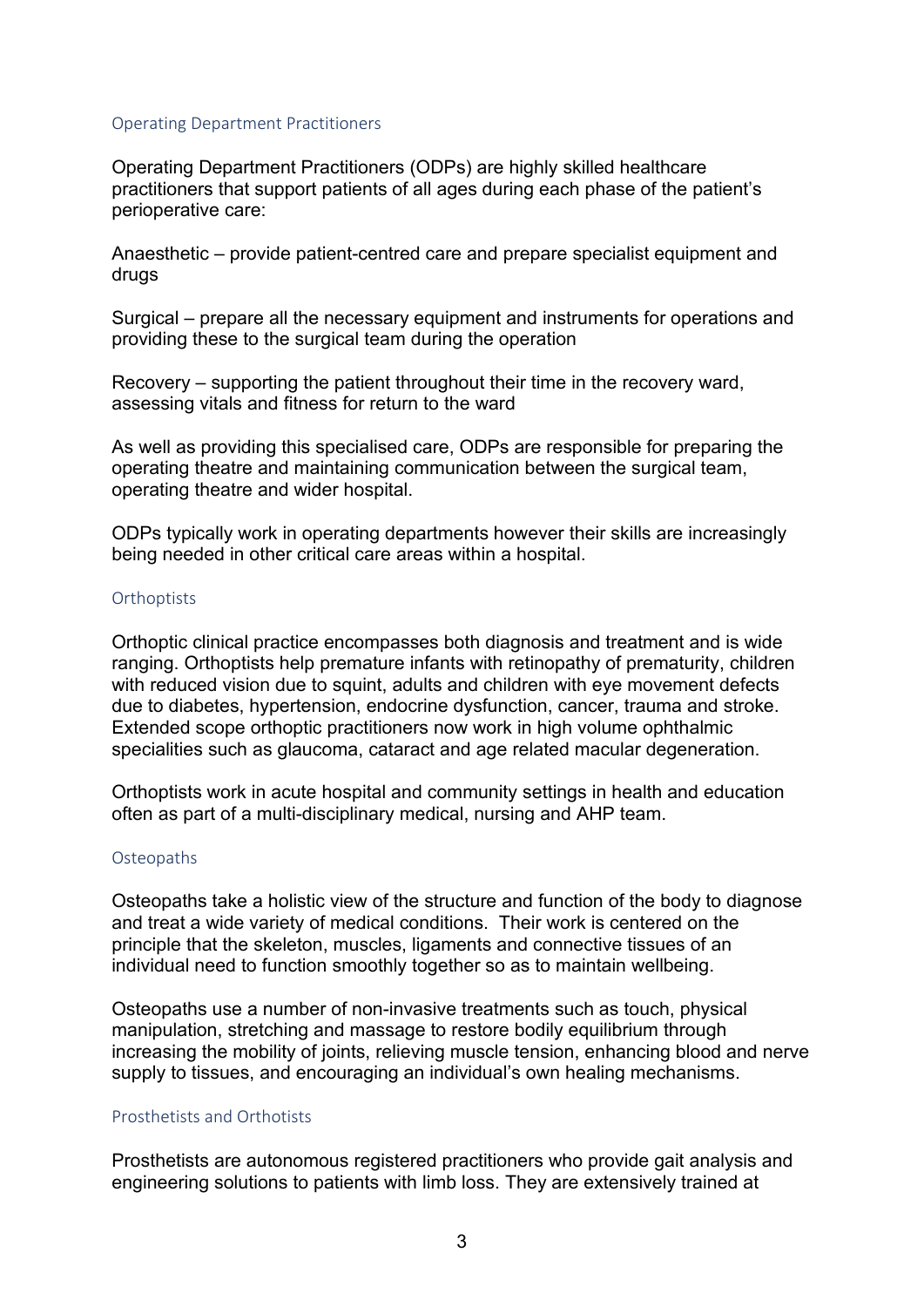undergraduate level in mechanics, bio-mechanics, and material science along with anatomy, physiology and pathophysiology. Their qualifications make them competent to design and provide prostheses that replicate the structural or functional characteristics of the patients absent limb.

They treat patients with congenital loss as well as loss due to diabetes, reduced vascularity, infection and trauma. Whilst they are autonomous practitioners they usually work closely with physiotherapists and occupational therapists as part of multidisciplinary amputee rehabilitation teams.

Orthotists are autonomous registered practitioners who provide gait analysis and engineering solutions to patients with problems of the neuro, muscular and skeletal systems. They are extensively trained at undergraduate level in mechanics, biomechanics, and material science along with anatomy, physiology and pathophysiology. Their qualifications make them competent to design and provide orthoses that modify the structural or functional characteristics of the patients' neuromuscular and skeletal systems enabling patients to mobilise, eliminate gait deviations, reduce falls, reduce pain, prevent and facilitate the healing of ulcers.

They treat patients with a wide range of conditions including diabetes, arthritis, cerebral palsy, stroke, spina bifida, scoliosis, musculoskeletal, physiotherapy, sports injuries and trauma. Whilst they often work as autonomous practitioners they increasingly often form part of multidisciplinary teams such as within the diabetic foot team or neuro-rehabilitation team.

## **Paramedics**

Paramedics are the senior ambulance service healthcare professionals at an accident or a medical emergency. Often working by themselves, paramedics are responsible for assessing the patient's condition and then giving essential treatment. They use high-tech equipment such as defibrillators, spinal and traction splints and intravenous drips, as well as administering oxygen and drugs.

## Physiotherapists

Physiotherapy uses physical approaches to promote, maintain and restore physical, psychological and social well-being, working through partnership and negotiation with individuals to optimise their functional ability and potential.

Physiotherapists address problems of impairment, activity and participation and manage recovering, stable and deteriorating conditions – particularly those associated with the neuro-muscular, musculo-skeletal, cardio-vascular and respiratory systems – through advice, treatment, rehabilitation, health promotion and supporting behavioural change.

Physiotherapy uses manual therapy, therapeutic exercise, the application of electrophysical modalities and other physical approaches in response to individual need. Physiotherapists work across sectors and settings, including acute, community and workplace settings, and with a large number of population and patient groups including children, the working population, and older people.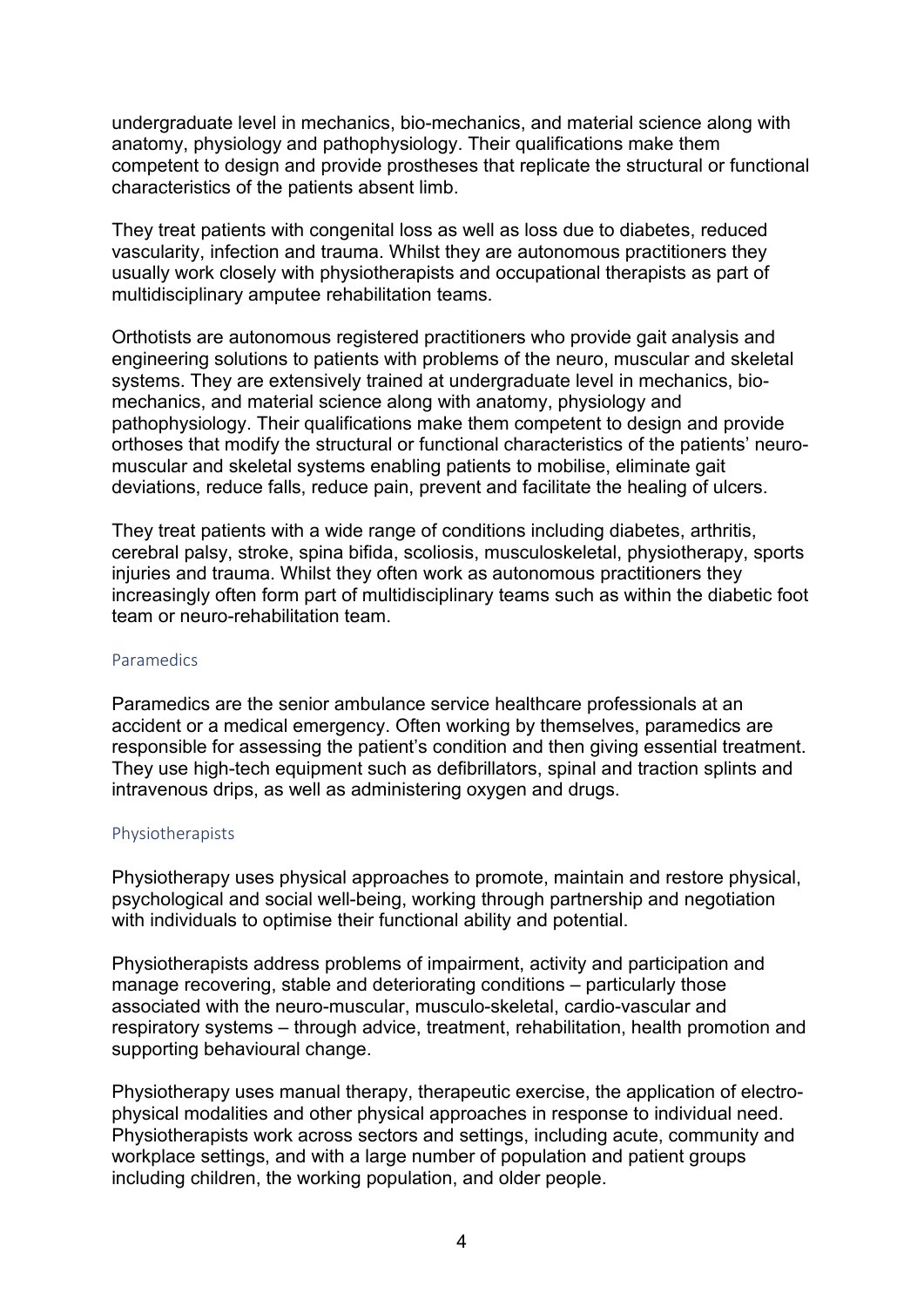#### Speech and language therapists

Speech and language therapists (SLTs) in the UK work with children and adults to help them overcome or adapt to a vast array of disorders of speech, language, communication and swallowing.

These include helping young children to access education, working with young offenders to enable them to access the programmes designed to reduce reoffending, reducing life-threatening swallowing problems in the early days after stroke and providing essential support to adults with a range of acquired neurological communication difficulties to help them return to work, and their roles in their family and society.

#### Radiographers

## *Diagnostic radiographers*

Diagnostic radiographers use a range of techniques to produce high quality images to diagnose an injury or disease. They are responsible for providing safe and accurate imaging examinations and increasingly also the resulting report. Diagnostic imaging is a component of the majority of care pathways.

Radiographers are also key team members in Breast Screening and Ultrasound monitoring of pregnancy.

## *Therapeutic radiographers*

Therapeutic radiographers play a vital role in the treatment of cancer. They are also responsible as they are the only health professionals qualified to plan and deliver radiotherapy. Radiotherapy is used either on its own or in combination with surgery and/or chemotherapy.

Therapeutic radiographers manage the patient pathway through the many radiotherapy processes, providing care and support for patients throughout their radiotherapy treatment.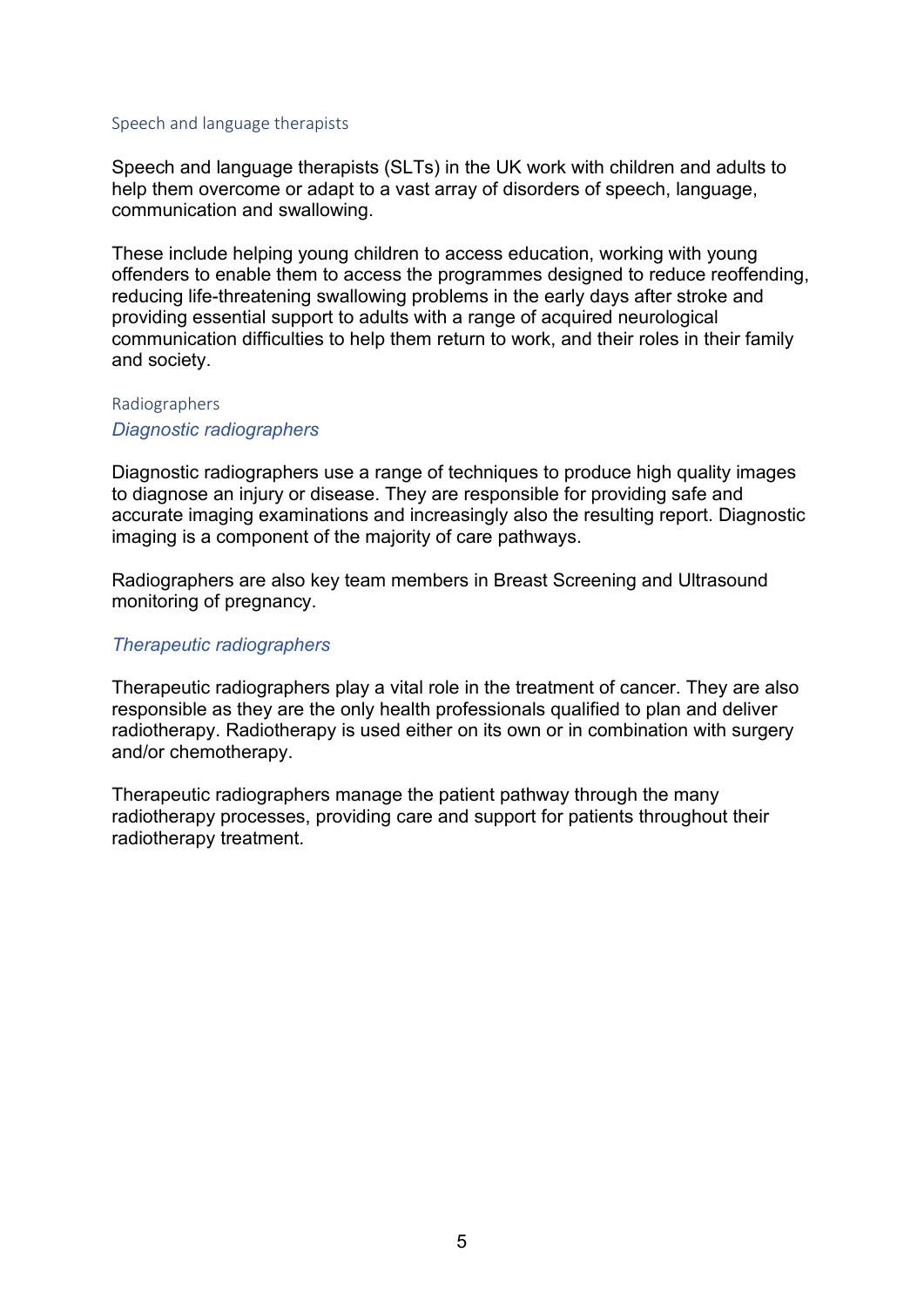## Appendix 2: MEDLINE search strategy

Ovid MEDLINE(R) and Epub Ahead of Print, In-Process & Other Non-Indexed Citations, Daily and Versions(R) <1946 to February 08, 2021>

1 ("allied health profession\*" or ahp\* or "art therap\*" or "music therap\*" or dramatherap\* or "drama therapi\*" or chiropod\* or podiat\* or dietitian\* or "occupational therap\*" or orthoptist\* or paramedic\* or physiotherap\* or prosthetist\* or orthotist\* or radiographer\* or "speech and language therap" or "speech therap\*" or "language therap\*") ti, ab. or allied health personnel/ or allied health occupations/ or nutritionists/ or physical therapists/ or (dietetic\* or clinical psycholog\* or operating department practice\* or ODP or operating department practitioner\* or osteopath\* or paramedic\* or physical therap\* or speech patholog\* or speech-language patholog\*).ti,ab. or Art Therapy/ or exp Music Therapy/ or exp psychodrama/ or exp podiatry/ or exp nutrition therapy/ or exp dietetics/ or exp occupational therapy/ or exp orthoptics/ or exp radiography/ or exp speech therapy/ 1366805

2 (housing instability or housing insecurity or housing strain or housing security or mortgage problems or foreclosure or eviction\* or housing loss or home repossession\* or home ownership or (repossess\* adj3 hous\*) or (repossess\* adj3 propert\*) or mortgage delinquency or mortgage arrears or mortgage debt\* or overcrowding).ti,ab. 5010

3 Cultural Deprivation/ or Acculturation/ or Culture/ or Cross-Cultural Comparison/ or Cultural Diversity/ or "Transients and Migrants"/ or exp "Emigrants and Immigrants"/ or Minority groups/ or Minority health/ or Prejudice/ or Racism/ or Xenophobia/ or Social Discrimination/ or exp Race Relations/ or exp Ethnic Groups/ or Refugees/ or minorit\*.ti,ab. or migration background.ti,ab. or racial.ti,ab. or racism.ti,ab. or ethnology.ti,ab. or race.ti,ab. or ethnic\*.ti,ab. or non?English.ti,ab. or language other than.ti,ab. or english as a second language.ti,ab. or foreign language.ti,ab. 494186

4 exp Gender Identity/ or Women's Health/ or gender differences.ti,ab. or (sex disparit\* or sex difference?).ti,ab. or gender identity.ti,ab. or sex role.ti,ab. or wom#n\* role?.ti,ab. or m#n\* role?.ti,ab. or gender\* role?.ti,ab. or servicewomen.ti,ab. 122013

5 Social Stigma/ or exp Social Support/ or Trust/ or Social conditions/ or Social isolation/ or Social marginalization/ or Anomie/ or social exclusion.ti,ab. or neighbo\*rhood disorder.ti,ab. or social disorgani?ation.ti,ab. or anomie.ti,ab. or social support.ti,ab. 134265

6 Health Status Disparities/ or Health Services Accessibility/ or Health Equity/ or health\*care disparit\*.ti,ab. or health care disparit\*.ti,ab. or health status disparit\*.ti,ab. or health disparit\*.ti,ab. or health inequalit\*.ti,ab. or health inequit\*.ti,ab. or medically underserved.ti,ab. or (digital adj3 (exclud\* or exclud\* or access\* or divide)).ti,ab. or exp digital divide/ 108761

7 exp "Sexual and Gender Minorities"/ 7635

8 (Lesbian\* or gay\* or bisexual\* or bi-sexual\* or transgender or trans-gender\* or gender nonconforming or labt<sup>\*</sup> or lbg-tanc or non-binary or nonbinary or homosexual<sup>\*</sup> or homosexual\* or "women who have sex with women" or "men who have sex with men").ti,ab. or exp "Sexual and Gender Minorities"/ or exp transgender person/ or exp transsexualism/ 46899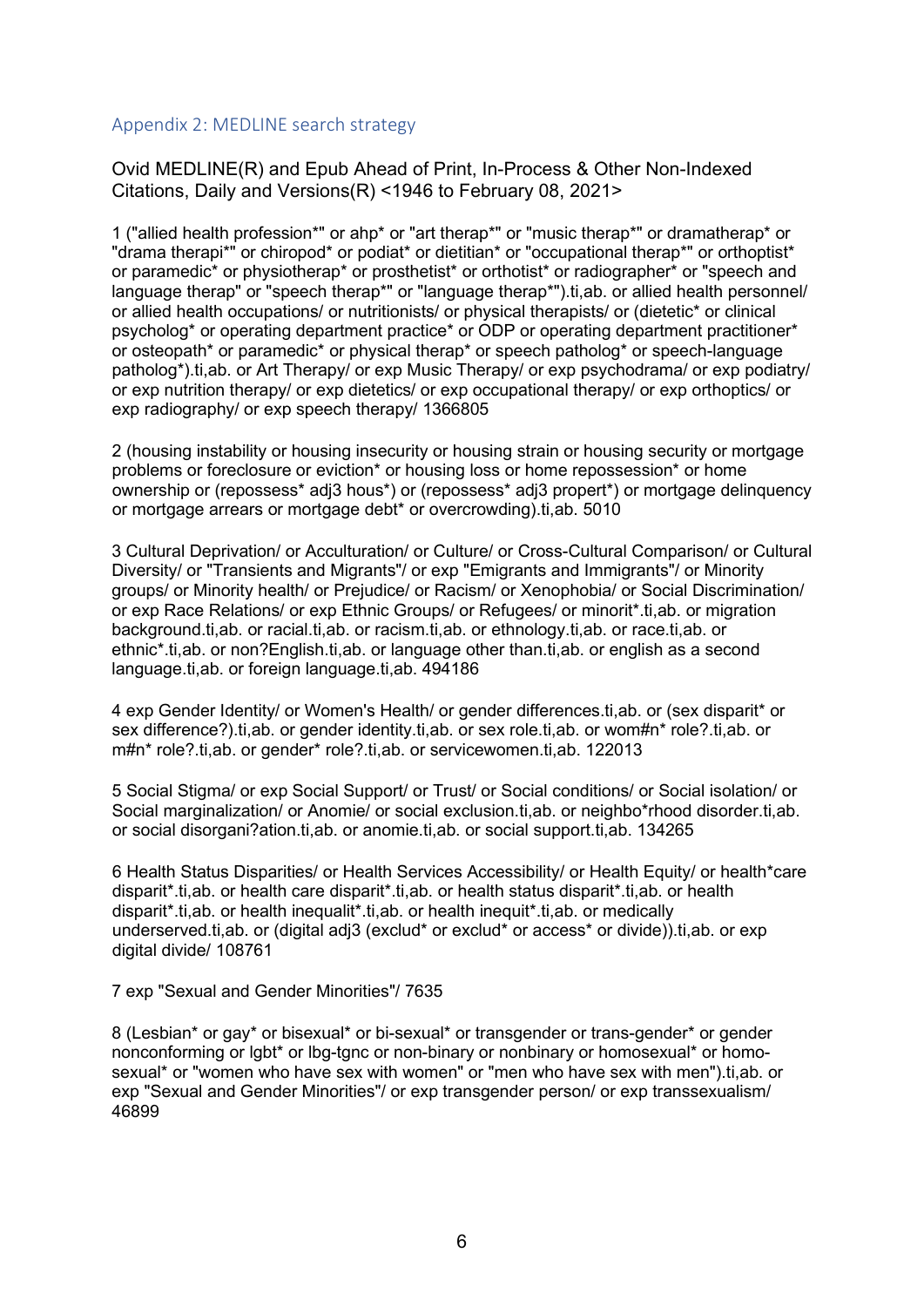9 exp intellectual disability/ or exp learning disabilities/ or mentally disabled persons/ or ((mental\* or intellect\* or development\* or learning\*) adj1 (deficien\* or disabilit\* or retard\* or disorder\* or impair\*)).ti,ab. or (intellect\* adj1 function\*).ti,ab. 209192

10 exp disabled persons/ or (physical\* adj1 (deficien\* or disabilit\* or disorder\* or impair\*)).ti,ab. or (blind\* or deaf\* or ((sight\* or eyesight\* or vision\* or hearing) adj3 (impair\* or deficien\*))).ti,ab. 432350

11 (sex worker\* or sex-worker\* or sexworker\* or prostitut\*).ti,ab. or exp prostitution/ or exp sex workers/ or exp sex work/ 11595

12 ((Gypsy\* or gypsies or gipsy\* or gipsies) not (moth or moths)).ti,ab. 1809

13 (Roma or romas or romany or romani or romanis or romanies or romanian).ti,ab. 4393

14 (arli or arlis or ashkali or ashkalis or aurari or auraris or balkan egyptian or balkan egyptians or bashalde or bashaldes or boyash\* or churari or churaris or cigano or ciganos or erlide or erlides or gitano or gitanos or gitans or horahane or horahanes or kalderash\* or lalleri or lalleris or lingurari or linguraris or lovari or lovaris or ludar or ludars or ludari or ludaris or luri or luris or machvaya or machvayas or manouche or manouches or manush or manushs or manushes or modgar or modgars or modyar or modyars or romanichal or romanichals or romanichel or romanichels or romanis?l or romanis?ls or romungro or romungros or rudari or rudaris or tsigane or tsiganes or ungaritza or ungaritzas or ursari or ursaris or yerlii or yerliis or zl?tari or zl?taris).ti,ab. 54

15 (sinti or sinta or sinte or sintis or sintas or sintes).ti,ab. 25

16 (Ceardannan\* or (yenish\* or yeniche\* or jenische\*) or (quinqui\* or mercheros\*)).ti,ab. 60

17 (fairground\* or fair-ground\* or funfair\* or fun-fair\* or showmen\* or show-men\* or sho?women\* or show-women\* or showperson\* or show-person\* or showpeople\* or showpeople\* or show communit\* or show travel?er\*).ti,ab. 263

18 (circus\* or (bargee\* or canal boat\* or barge\* or boat-dwell\*) or (pavee\* or minceir\* or lucht\* or luchd\* or itinerant\*) or (travel?er\* and (communit\* or family or families or irish or ireland\* or eire or wales or welsh or scottish or scotland\* or highland\* or norwegian\* or norway<sup>\*</sup> or newage or new-age or itinerant<sup>\*</sup> or minorit<sup>\*</sup> or ethnic<sup>\*</sup> or halting site<sup>\*</sup> or caravan\*)) or (travel?ing adj5 (communit\* or family or families or irish or ireland\* or eire or wales or welsh or scottish or scotland\* or highland\* or norwegian\* or norway\* or newage or new-age or itinerant\* or minorit\* or ethnic\* or site\* or caravan\*))).ti,ab. 3797

19 (homeless\* or (rough adj sleep\*) or vagrant\* or (street adj (person\* or people\* or youth\* or child\*)) or sofa-surf\* or sofa surf\* or sofasurf\* or unstably housed or housing instability or runaway\* or refugee\* or asylum\* or migrant\* or immigrant\* or (displaced adj (people\* or person\*))).ti,ab. or exp homeless persons/ or homeless youth/ or exp refugees/ 72313

## 20 or/2-19 1475212

21 Meta-Analysis as Topic/ or meta analy\$.tw. or metaanaly\$.tw. or Meta-Analysis/ or (systematic adj (review\$1 or overview\$1)).tw. or exp Review Literature as Topic/ or cochrane.ab. or embase.ab. or (psychlit or psyclit).ab. or (psychinfo or psycinfo).ab. or (cinahl or cinhal).ab. or science citation index.ab. or bids.ab. or cancerlit.ab. or reference list\$.ab. or bibliograph\$.ab. or hand-search\$.ab. or relevant journals.ab. or manual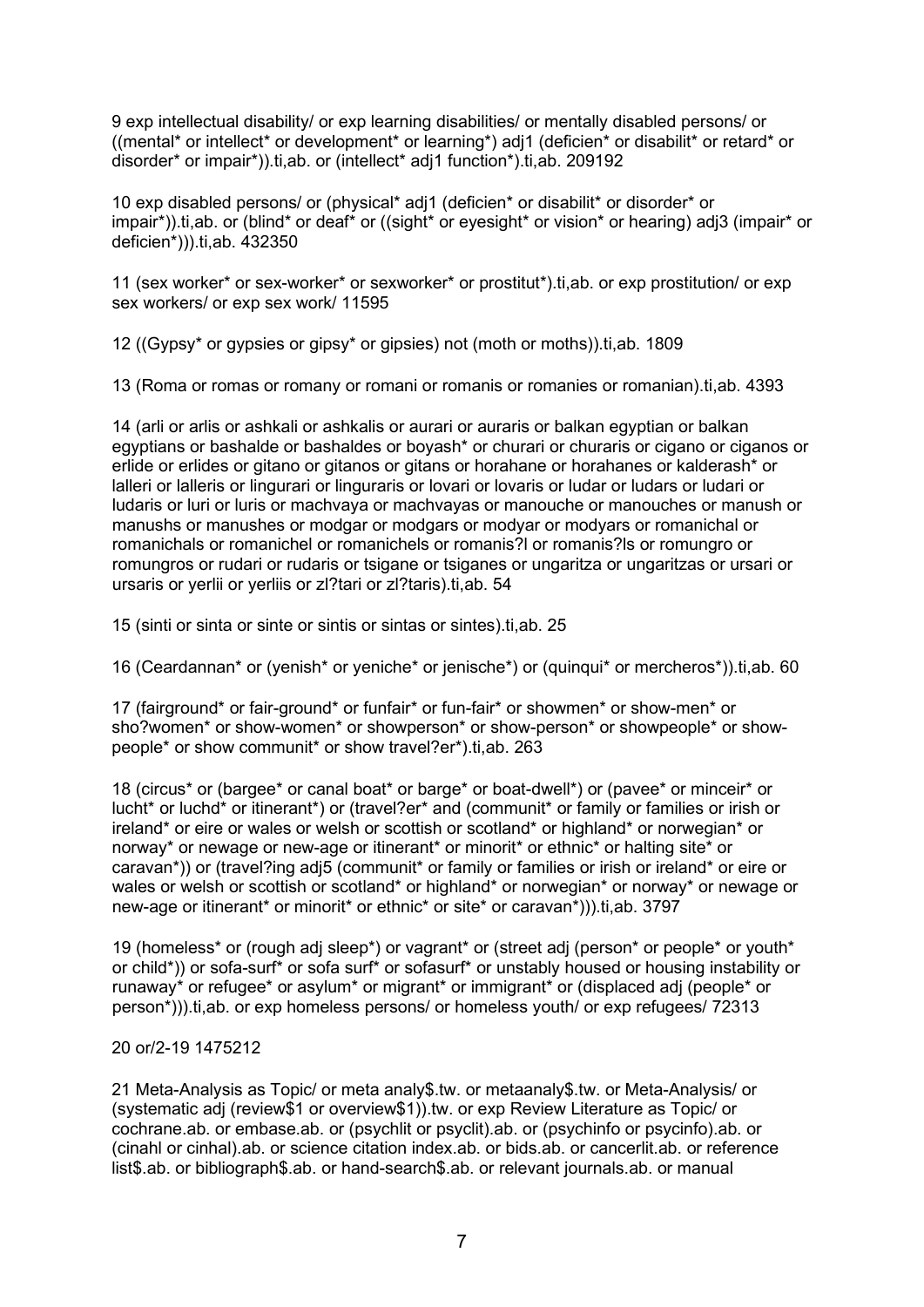search\$.ab. or ((selection criteria or data extraction).ab. and Review/) or (review or systematic review).pt. or review\*.ti. 3126115

22 (meta-ethnograph\* or metaethnograph\* or (narrative adj2 (review\* or overview\* or literature or synthesis)) or (meta-narrative or metanarrative) or critical interpretive synth\* or qualitative evidence synthes\* or rapid evidence assessment or (review\* adj3 (scoping or mapping or rapid or realist or umbrella or qualitative)) or best fit synthesis or critical interpretive synthesis or framework synthesis or meta-aggregation or metaaggregation or meta-interpretation or metainterpretation or meta-study or metastudy or meta-synthesis or metasynthesis or realist synthesis or thematic synthesis).ti,ab. 36751

23 21 or 22 3129824

#### 24 1 and 20 and 23 4591

25 (afghanistan or albania or algeria or american samoa or angola or "antigua and barbuda" or antigua or barbuda or argentina or armenia or armenian or aruba or azerbaijan or bahrain or bangladesh or barbados or republic of belarus or belarus or byelarus or belorussia or byelorussian or belize or british honduras or benin or dahomey or bhutan or bolivia or "bosnia and herzegovina" or bosnia or herzegovina or botswana or bechuanaland or brazil or brasil or bulgaria or burkina faso or burkina fasso or upper volta or burundi or urundi or cabo verde or cape verde or cambodia or kampuchea or khmer republic or cameroon or cameron or cameroun or central african republic or ubangi shari or chad or chile or china or colombia or comoros or comoro islands or iles comores or mayotte or democratic republic of the congo or democratic republic congo or congo or zaire or costa rica or "cote d'ivoire" or "cote d' ivoire" or cote divoire or cote d ivoire or ivory coast or croatia or cuba or cyprus or czech republic or czechoslovakia or djibouti or french somaliland or dominica or dominican republic or ecuador or egypt or united arab republic or el salvador or equatorial guinea or spanish guinea or eritrea or estonia or eswatini or swaziland or ethiopia or fiji or gabon or gabonese republic or gambia or "georgia (republic)" or georgian or ghana or gold coast or gibraltar or greece or grenada or guam or guatemala or guinea or guinea bissau or guyana or british guiana or haiti or hispaniola or honduras or hungary or india or indonesia or timor or iran or iraq or isle of man or jamaica or jordan or kazakhstan or kazakh or kenya or "democratic people's republic of korea" or republic of korea or north korea or south korea or korea or kosovo or kyrgyzstan or kirghizia or kirgizstan or kyrgyz republic or kirghiz or laos or lao pdr or "lao people's democratic republic" or latvia or lebanon or lebanese republic or lesotho or basutoland or liberia or libya or libyan arab jamahiriya or lithuania or macau or macao or "macedonia (republic)" or macedonia or madagascar or malagasy republic or malawi or nyasaland or malaysia or malay federation or malaya federation or maldives or indian ocean islands or indian ocean or mali or malta or micronesia or federated states of micronesia or kiribati or marshall islands or nauru or northern mariana islands or palau or tuvalu or mauritania or mauritius or mexico or moldova or moldovian or mongolia or montenegro or morocco or ifni or mozambique or portuguese east africa or myanmar or burma or namibia or nepal or netherlands antilles or nicaragua or niger or nigeria or oman or muscat or pakistan or panama or papua new guinea or new guinea or paraguay or peru or philippines or philipines or phillipines or phillippines or poland or "polish people's republic" or portugal or portuguese republic or puerto rico or romania or russia or russian federation or ussr or soviet union or union of soviet socialist republics or rwanda or ruanda or samoa or pacific islands or polynesia or samoan islands or navigator island or navigator islands or "sao tome and principe" or saudi arabia or senegal or serbia or seychelles or sierra leone or slovakia or slovak republic or slovenia or melanesia or solomon island or solomon islands or norfolk island or norfolk islands or somalia or south africa or south sudan or sri lanka or ceylon or "saint kitts and nevis" or "st. kitts and nevis" or saint lucia or "st. lucia" or "saint vincent and the grenadines" or saint vincent or "st. vincent" or grenadines or sudan or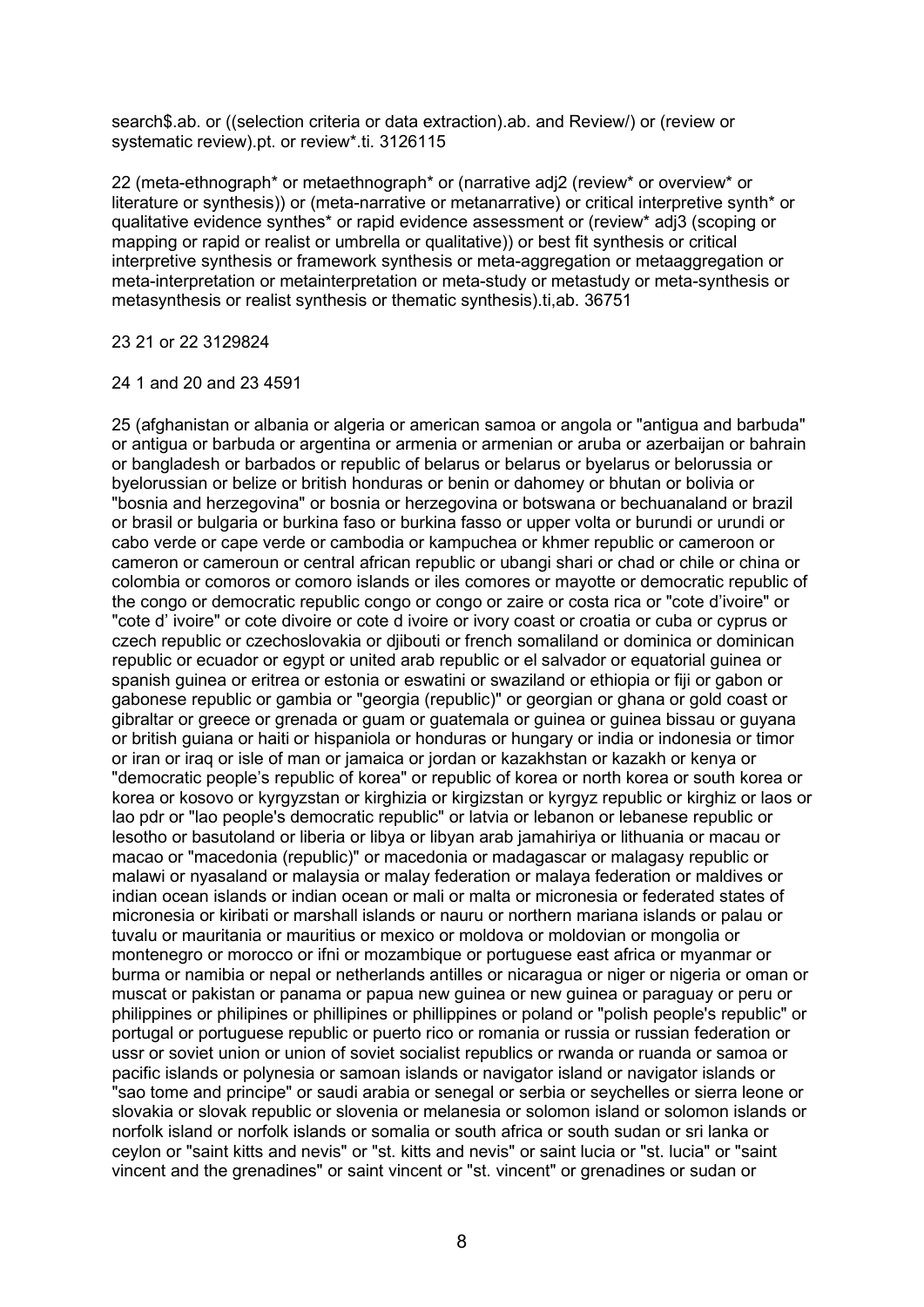suriname or surinam or dutch guiana or netherlands guiana or syria or syrian arab republic or tajikistan or tadjikistan or tadzhikistan or tadzhik or tanzania or tanganyika or thailand or siam or timor leste or east timor or togo or togolese republic or tonga or "trinidad and tobago" or trinidad or tobago or tunisia or turkey or "turkey (republic)" or turkmenistan or turkmen or uganda or ukraine or uruguay or uzbekistan or uzbek or vanuatu or new hebrides or venezuela or vietnam or viet nam or middle east or west bank or gaza or palestine or yemen or yugoslavia or zambia or zimbabwe or northern rhodesia or global south or africa south of the sahara or sub-saharan africa or subsaharan africa or africa, central or central africa or africa, northern or north africa or northern africa or magreb or maghrib or sahara or africa, southern or southern africa or africa, eastern or east africa or eastern africa or africa, western or west africa or western africa or west indies or indian ocean islands or caribbean or central america or latin america or "south and central america" or south america or asia, central or central asia or asia, northern or north asia or northern asia or asia, southeastern or southeastern asia or south eastern asia or southeast asia or south east asia or asia, western or western asia or europe, eastern or east europe or eastern europe or developing country or developing countries or developing nation? or developing population? or developing world or less developed countr\* or less developed nation? or less developed population? or less developed world or lesser developed countr\* or lesser developed nation? or lesser developed population? or lesser developed world or under developed countr\* or under developed nation? or under developed population? or under developed world or underdeveloped countr\* or underdeveloped nation? or underdeveloped population? or underdeveloped world or middle income countr\* or middle income nation? or middle income population? or low income countr\* or low income nation? or low income population? or lower income countr\* or lower income nation? or lower income population? or underserved countr\* or underserved nation? or underserved population? or underserved world or under served countr\* or under served nation? or under served population? or under served world or deprived countr\* or deprived nation? or deprived population? or deprived world or poor countr\* or poor nation? or poor population? or poor world or poorer countr\* or poorer nation? or poorer population? or poorer world or developing econom\* or less developed econom\* or lesser developed econom\* or under developed econom\* or underdeveloped econom\* or middle income econom\* or low income econom\* or lower income econom\* or low gdp or low gnp or low gross domestic or low gross national or lower gdp or lower gnp or lower gross domestic or lower gross national or lmic or lmics or third world or lami countr\* or transitional countr\* or emerging economies or emerging nation?).ti,ab,sh,kf. 2013148

26 24 not 25 4345

27 limit 26 to yr="2010 -Current" 2027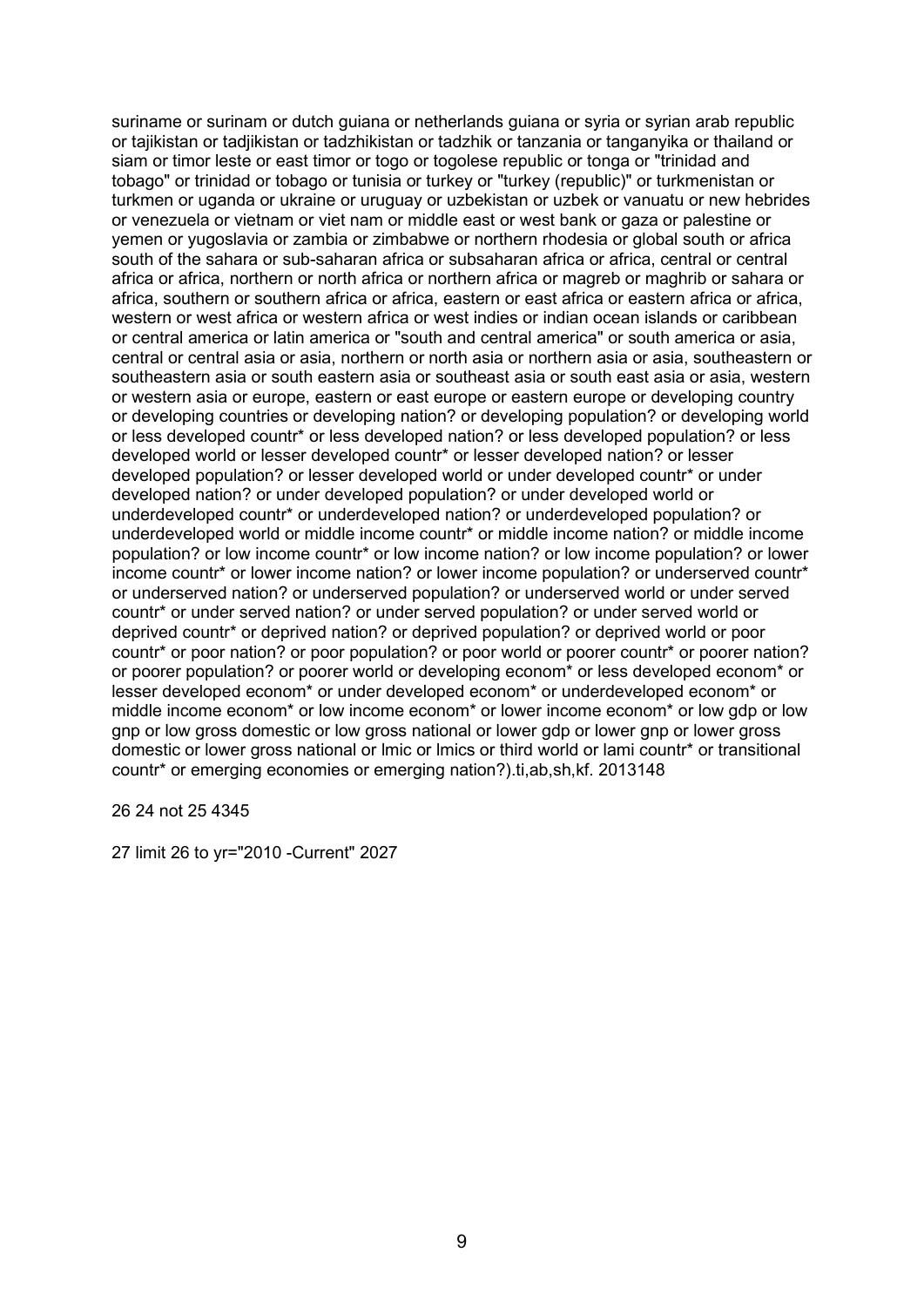## Appendix 3: Study quality

## *Table A. 1 Study quality*

| Overall rating<br>Author (year)                | and<br>Question<br>inclusion | Protocol*      | design<br>Study | Search*        | Study selection | Data extraction | studies<br>justification*<br>Excluded | studies<br>Included<br>details | <b>Risk of bias</b><br>$(RoB)*$ | Funding   | methods*<br>Statistical        | RoB: meta-<br>analysis         | RoB :individual<br>studies* | Heterogeneity | Publication bias*              | Conflict of interest |
|------------------------------------------------|------------------------------|----------------|-----------------|----------------|-----------------|-----------------|---------------------------------------|--------------------------------|---------------------------------|-----------|--------------------------------|--------------------------------|-----------------------------|---------------|--------------------------------|----------------------|
| <b>Mixed AHPs</b>                              |                              |                |                 |                |                 |                 |                                       |                                |                                 |           |                                |                                |                             |               |                                |                      |
| Ackerman et al.<br>(2012)<br>Critically low    | Yes                          | No             | No              | Yes            | No              | No              | No                                    | Yes                            | No                              | <b>No</b> | No<br>meta-<br>analysis        | No<br>meta-<br>analysis        | No                          | <b>No</b>     | No<br>meta-<br>analysis        | Yes                  |
| Baker et al. (2018)<br>Critically low          | Yes                          | <b>No</b>      | Yes             | Yes            | <b>No</b>       | <b>No</b>       | <b>No</b>                             | Yes                            | <b>No</b>                       | <b>No</b> | <b>No</b><br>meta-<br>analysis | No<br>meta-<br>analysis        | <b>No</b>                   | <b>No</b>     | No<br>meta-<br>analysis        | Yes                  |
| Camden et al.<br>(2020)<br>Low                 | Yes                          | <b>No</b>      | <b>No</b>       | Yes            | Yes             | No              | <b>No</b>                             | Partial<br>Yes                 | Partial<br>Yes                  | No        | <b>No</b><br>meta-<br>analysis | <b>No</b><br>meta-<br>analysis | <b>No</b>                   | <b>No</b>     | <b>No</b><br>meta-<br>analysis | Yes                  |
| Dallman et al.<br>(2020)<br>Critically low     | Yes                          | <b>No</b>      | <b>No</b>       | <b>No</b>      | Yes             | <b>No</b>       | <b>No</b>                             | Partial<br>Yes                 | <b>No</b>                       | <b>No</b> | <b>No</b><br>meta-<br>analysis | <b>No</b><br>meta-<br>analysis | <b>No</b>                   | <b>No</b>     | <b>No</b><br>meta-<br>analysis | No.                  |
| Featherston et al.<br>(2020)<br>Critically low | Yes                          | Yes            | Yes             | Yes            | Yes             | No              | Yes                                   | Yes                            | <b>No</b>                       | <b>No</b> | No<br>meta-<br>analysis        | No<br>meta-<br>analysis        | <b>No</b>                   | <b>No</b>     | No<br>meta-<br>analysis        | Yes                  |
| Moran et al. (2014)<br>Critically low          | <b>Yes</b>                   | Partial<br>Yes | Yes             | Partial<br>Yes | Yes             | Yes             | <b>No</b>                             | Partial<br>Yes                 | No                              | <b>No</b> | Yes                            | <b>No</b>                      | <b>No</b>                   | <b>No</b>     | No                             | Yes                  |
| Nam 2012<br>Critically low                     | Yes                          | <b>No</b>      | <b>No</b>       | Partial<br>Yes | <b>No</b>       | No              | Partial<br>Yes                        | Partial<br>Yes                 | Partial<br>Yes                  | Yes       | <b>No</b>                      | <b>No</b>                      | <b>No</b>                   | <b>No</b>     | Yes                            | Yes                  |
| Needle et al. (2011)<br>Low                    | Yes                          | Partial<br>Yes | Yes             | Yes            | Yes             | Yes             | <b>No</b>                             | Yes                            | Yes                             | <b>No</b> | <b>No</b><br>meta-<br>analysis | No<br>meta-<br>analysis        | Yes                         | Yes           | No<br>meta-<br>analysis        | <b>No</b>            |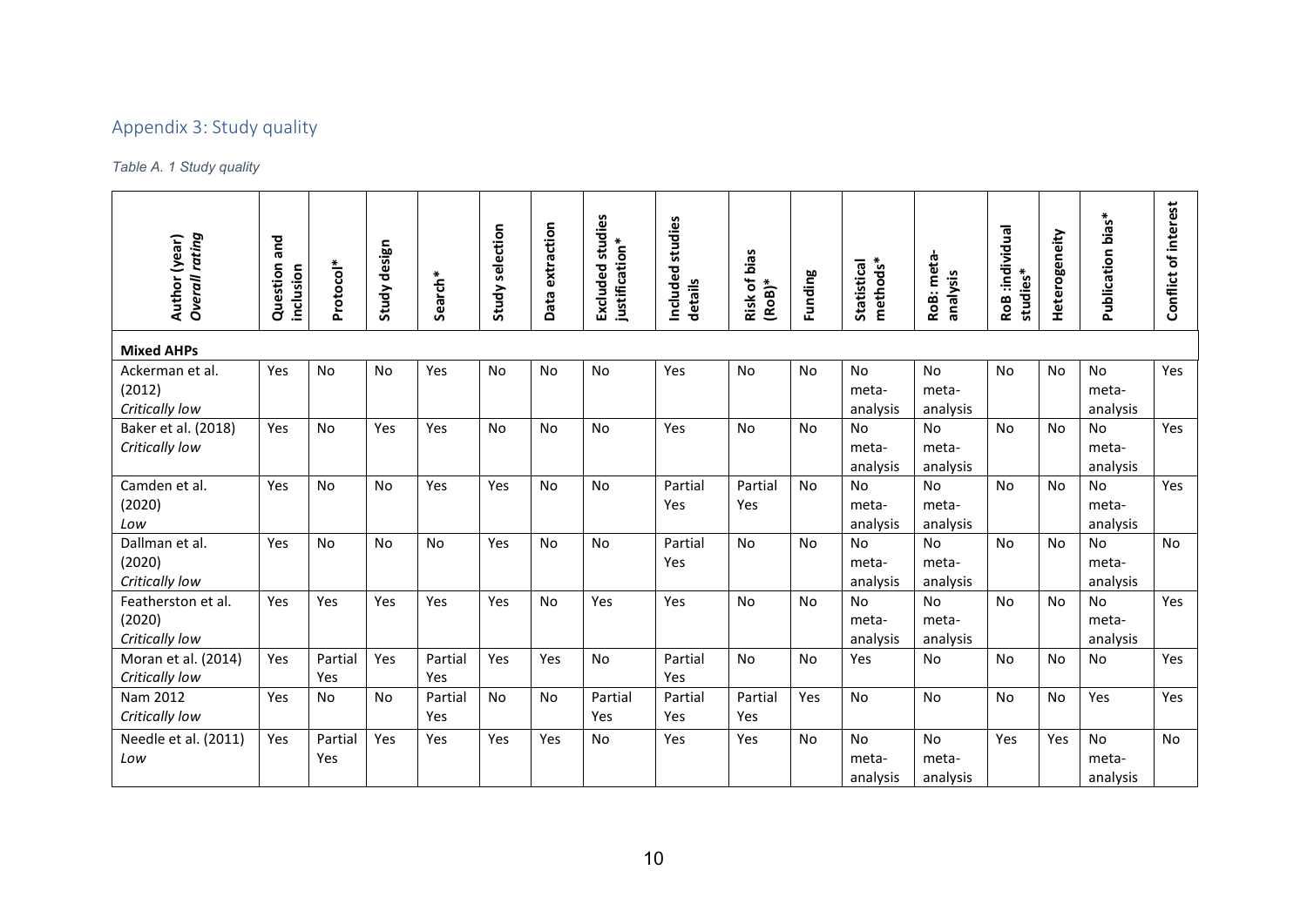| <b>Overall</b> rating<br>Author (year)      | Question and<br>inclusion | Protocol* | design<br>Study | Search*        | Study selection | Data extraction | <b>Excluded studies</b><br>justification* | studies<br>Included<br>details | Risk of bias<br>$(RoB)*$ | Funding   | methods*<br><b>Statistical</b> | RoB: meta-<br>analysis         | RoB:individual<br>studies* | Heterogeneity | Publication bias*              | Conflict of interest |
|---------------------------------------------|---------------------------|-----------|-----------------|----------------|-----------------|-----------------|-------------------------------------------|--------------------------------|--------------------------|-----------|--------------------------------|--------------------------------|----------------------------|---------------|--------------------------------|----------------------|
| Speyer 2018<br>Critically low               | Yes                       | <b>No</b> | <b>No</b>       | Partial<br>Yes | Yes             | Yes             | Partial<br>Yes                            | Partial<br>Yes                 | Yes                      | Yes       | Yes                            | Yes                            | No                         | Yes           | Yes                            | Yes                  |
| Walsh et al. (2020)<br>Critically low       | No                        | No        | No              | Yes            | Yes             | Yes             | <b>No</b>                                 | <b>No</b>                      | <b>No</b>                | <b>No</b> | <b>No</b><br>meta-<br>analysis | No<br>meta-<br>analysis        | <b>No</b>                  | No            | <b>No</b><br>meta-<br>analysis | No                   |
| Moorcroft et al.<br>(2020)<br>Moderate      | Yes                       | Yes       | Yes             | Yes            | <b>No</b>       | No              | Yes                                       | Yes                            | Yes                      | <b>No</b> | <b>No</b><br>meta-<br>analysis | <b>No</b><br>meta-<br>analysis | Yes                        | Yes           | <b>No</b><br>meta-<br>analysis | Yes                  |
| <b>Occupational Therapists</b>              |                           |           |                 |                |                 |                 |                                           |                                |                          |           |                                |                                |                            |               |                                |                      |
| Arbesman et al.<br>(2011)<br>Critically low | Yes                       | No        | No              | Partial<br>Yes | No              | No              | No                                        | Partial<br>Yes                 | No                       | No        | No<br>meta-<br>analysis        | <b>No</b><br>meta-<br>analysis | No                         | No            | No<br>meta-<br>analysis        | No                   |
| D'Amico et al.<br>(2018)<br>Critically low  | Yes                       | No        | <b>No</b>       | Yes            | Yes             | No              | <b>No</b>                                 | Partial<br>Yes                 | Partial<br>Yes           | <b>No</b> | <b>No</b><br>meta-<br>analysis | No<br>meta-<br>analysis        | Yes                        | Yes           | No<br>meta-<br>analysis        | No                   |
| Désiron et al. (2011)<br>Moderate           | <b>Yes</b>                | No        | Yes             | Yes            | <b>No</b>       | <b>No</b>       | Yes                                       | Yes                            | Yes                      | <b>No</b> | No<br>meta-<br>analysis        | No<br>meta-<br>analysis        | Yes                        | <b>No</b>     | <b>No</b><br>meta-<br>analysis | Yes                  |
| Hand et al. (2020)<br>Low                   | Yes                       | No        | Yes             | Yes            | Yes             | Yes             | Yes                                       | Yes                            | Yes                      | <b>No</b> | <b>No</b><br>meta-<br>analysis | No<br>meta-<br>analysis        | Yes                        | <b>No</b>     | No<br>meta-<br>analysis        | No                   |
| Ikiugu et al. (2017)<br>Critically low      | Yes                       | Yes       | <b>No</b>       | No             | <b>No</b>       | <b>No</b>       | <b>No</b>                                 | No                             | Partial<br>Yes           | <b>No</b> | Yes                            | Yes                            | <b>No</b>                  | Yes           | Yes                            | No                   |
| Marshall et al.<br>(2020)<br>Critically low | Yes                       | No        | No              | Yes            | Yes             | Yes             | No                                        | Partial<br>Yes                 | No                       | No        | No                             | No                             | No                         | No            | No                             | Yes                  |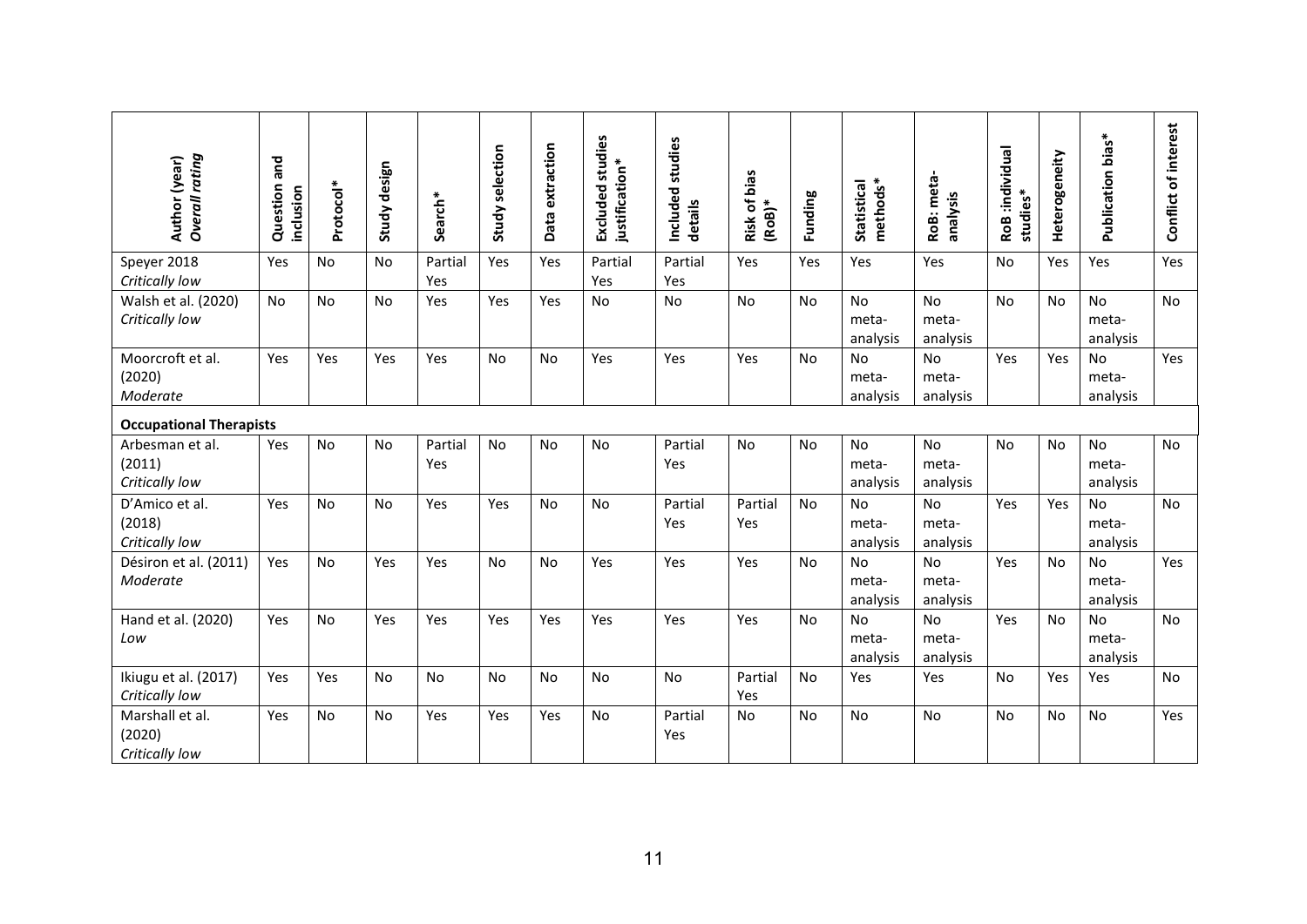| <b>Overall</b> rating<br>Author (year) | Question and<br>inclusion | Protocol*      | design<br>Study | Search*        | Study selection | Data extraction | <b>Excluded studies</b><br>justification* | studies<br>Included<br>details | Risk of bias<br>$(RoB)*$ | Funding   | methods*<br>Statistical        | RoB: meta-<br>analysis         | RoB:individual<br>studies* | Heterogeneity | Publication bias*              | Conflict of interest |
|----------------------------------------|---------------------------|----------------|-----------------|----------------|-----------------|-----------------|-------------------------------------------|--------------------------------|--------------------------|-----------|--------------------------------|--------------------------------|----------------------------|---------------|--------------------------------|----------------------|
| Roy et al. (2017)<br>Critically low    | Yes                       | Partial<br>Yes | <b>No</b>       | Yes            | Yes             | Yes             | No                                        | Partial<br>Yes                 | No                       | No        | No<br>meta-<br>analysis        | No<br>meta-<br>analysis        | No                         | <b>No</b>     | No<br>meta-<br>analysis        | No                   |
| White et al. (2020)<br>Critically low  | Yes                       | No             | No              | Yes            | No              | No              | No                                        | Partial<br>Yes                 | No                       | <b>No</b> | No<br>meta-<br>analysis        | No<br>meta-<br>analysis        | No                         | No            | No<br>meta-<br>analysis        | No                   |
| <b>Dietitians</b>                      |                           |                |                 |                |                 |                 |                                           |                                |                          |           |                                |                                |                            |               |                                |                      |
| Carolan-Ola et al.,<br>2017<br>Low     | Yes                       | <b>No</b>      | Yes             | Partial<br>Yes | Yes             | Yes             | Partial<br>Yes                            | Partial<br>Yes                 | Yes                      | <b>No</b> | <b>No</b><br>meta-<br>analysis | <b>No</b><br>meta-<br>analysis | No                         | <b>No</b>     | <b>No</b><br>meta-<br>analysis | No                   |
| Cherak et al. (2020)<br>Critically low | Yes                       | Yes            | Yes             | Yes            | Yes             | Yes             | No                                        | Yes                            | No                       | Yes       | <b>No</b><br>meta-<br>analysis | No<br>meta-<br>analysis        | No                         | Yes           | <b>No</b><br>meta-<br>analysis | Yes                  |
| King et al. (2014)<br>Critically low   | Yes                       | <b>No</b>      | <b>No</b>       | <b>No</b>      | <b>No</b>       | <b>No</b>       | <b>No</b>                                 | Partial<br>Yes                 | <b>No</b>                | <b>No</b> | <b>No</b><br>meta-<br>analysis | No<br>meta-<br>analysis        | <b>No</b>                  | <b>No</b>     | <b>No</b><br>meta-<br>analysis | Yes                  |
| Maez et al. (2014)<br>Critically low   | Yes                       | No             | <b>No</b>       | Yes            | <b>No</b>       | No              | No                                        | Partial<br>yes                 | Yes                      | <b>No</b> | <b>No</b><br>meta-<br>analysis | <b>No</b><br>meta-<br>analysis | Yes                        | <b>No</b>     | No<br>meta-<br>analysis        | No                   |
| McGill et al. (2015)<br>Moderate       | Yes                       | Partial<br>Yes | Yes             | Yes            | Yes             | Yes             | <b>No</b>                                 | Yes                            | Yes                      | Yes       | No<br>meta-<br>analysis        | No<br>meta-<br>analysis        | Yes                        | <b>No</b>     | No<br>meta-<br>analysis        | Yes                  |
| Radiographers                          |                           |                |                 |                |                 |                 |                                           |                                |                          |           |                                |                                |                            |               |                                |                      |
| Dennis et al. (2020)<br>Critically low | Yes                       | No             | No              | Yes            | No              | No              | No                                        | No                             | No                       | No        | <b>No</b><br>meta-<br>analysis | <b>No</b><br>meta-<br>analysis | No                         | <b>No</b>     | No<br>meta-<br>analysis        | Yes                  |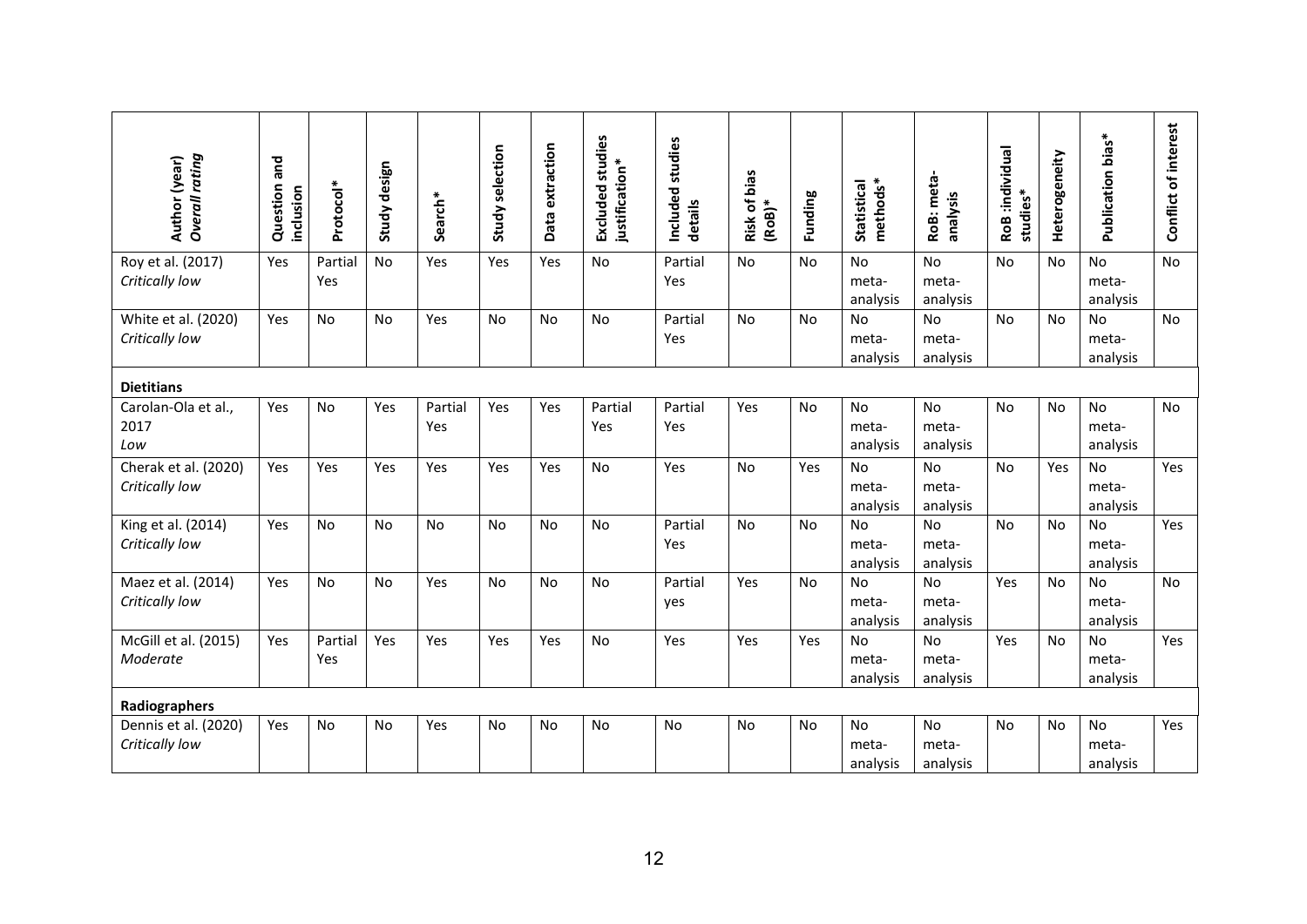| <b>Overall</b> rating<br>Author (year)      | Question and<br>inclusion | Protocol*      | Study design | Search*        | Study selection | Data extraction | <b>Excluded studies</b><br>justification* | studies<br>Included<br>details | Risk of bias<br>$(RoB)*$ | Funding   | methods*<br>Statistical        | RoB: meta<br>analysis          | RoB :individual<br>studies* | Heterogeneity | Publication bias*              | Conflict of interest |
|---------------------------------------------|---------------------------|----------------|--------------|----------------|-----------------|-----------------|-------------------------------------------|--------------------------------|--------------------------|-----------|--------------------------------|--------------------------------|-----------------------------|---------------|--------------------------------|----------------------|
| Miller et al. (2019)<br>Moderate            | Yes                       | Partial<br>yes | Yes          | Yes            | No              | Yes             | Yes                                       | Yes                            | Yes                      | Yes       | <b>No</b><br>meta-<br>analysis | No<br>meta-<br>analysis        | Yes                         | Yes           | No<br>meta-<br>analysis        | <b>No</b>            |
| Van de Venter et al.<br>(2020)<br>Moderate  | Yes                       | <b>No</b>      | <b>No</b>    | Yes            | Yes             | <b>No</b>       | Yes                                       | Yes                            | Yes                      | <b>No</b> | No<br>meta-<br>analysis        | No<br>meta-<br>analysis        | Yes                         | <b>No</b>     | No<br>meta-<br>analysis        | Yes                  |
| <b>Vang 2018</b><br>Critically low          | Yes                       | <b>No</b>      | <b>No</b>    | Partial<br>Yes | Yes             | Yes             | Partial<br>Yes                            | Yes                            | <b>No</b>                | Yes       | No<br>meta-<br>analysis        | No<br>meta-<br>analysis        | <b>No</b>                   | <b>No</b>     | <b>No</b><br>meta-<br>analysis | Yes                  |
| <b>Art and Music Therapists</b>             |                           |                |              |                |                 |                 |                                           |                                |                          |           |                                |                                |                             |               |                                |                      |
| Daykin et al. (2012)<br>Critically low      | Yes                       | No             | Yes          | Partial<br>Yes | No              | No              | No                                        | Yes                            | Yes                      | No        | No<br>meta-<br>analysis        | <b>No</b><br>meta-<br>analysis | No                          | No            | No<br>meta-<br>analysis        | No                   |
| Duffy et al.2014<br>Moderate                | Yes                       | <b>No</b>      | <b>No</b>    | Partial<br>Yes | <b>No</b>       | <b>No</b>       | <b>No</b>                                 | Partial<br>Yes                 | Yes                      | No        | <b>No</b><br>meta-<br>analysis | <b>No</b><br>meta-<br>analysis | Yes                         | <b>No</b>     | <b>No</b><br>meta-<br>analysis | Yes                  |
| Fancourt et al.<br>(2020)<br>Critically low | Yes                       | <b>No</b>      | No           | Partial<br>Yes | No              | No              | <b>No</b>                                 | <b>No</b>                      | No                       | <b>No</b> | <b>No</b><br>meta-<br>analysis | No<br>meta-<br>analysis        | No                          | <b>No</b>     | No<br>meta-<br>analysis        | No                   |
| Uttley et al. (2015)<br>Moderate            | Yes                       | Partial<br>Yes | Yes          | Yes            | Yes             | Yes             | Yes                                       | Yes                            | Yes                      | No        | <b>No</b><br>meta-<br>analysis | <b>No</b><br>meta-<br>analysis | Yes                         | Yes           | <b>No</b><br>meta-<br>analysis | Yes                  |
| Physiotherapists                            |                           |                |              |                |                 |                 |                                           |                                |                          |           |                                |                                |                             |               |                                |                      |
| Flores 2020<br>Critically low               | <b>Yes</b>                | <b>No</b>      | <b>No</b>    | No             | <b>No</b>       | <b>No</b>       | No                                        | Partial<br>Yes                 | <b>No</b>                | No.       | <b>No</b><br>meta-<br>analysis | <b>No</b><br>meta-<br>analysis | <b>No</b>                   | No            | <b>No</b><br>meta-<br>analysis | <b>No</b>            |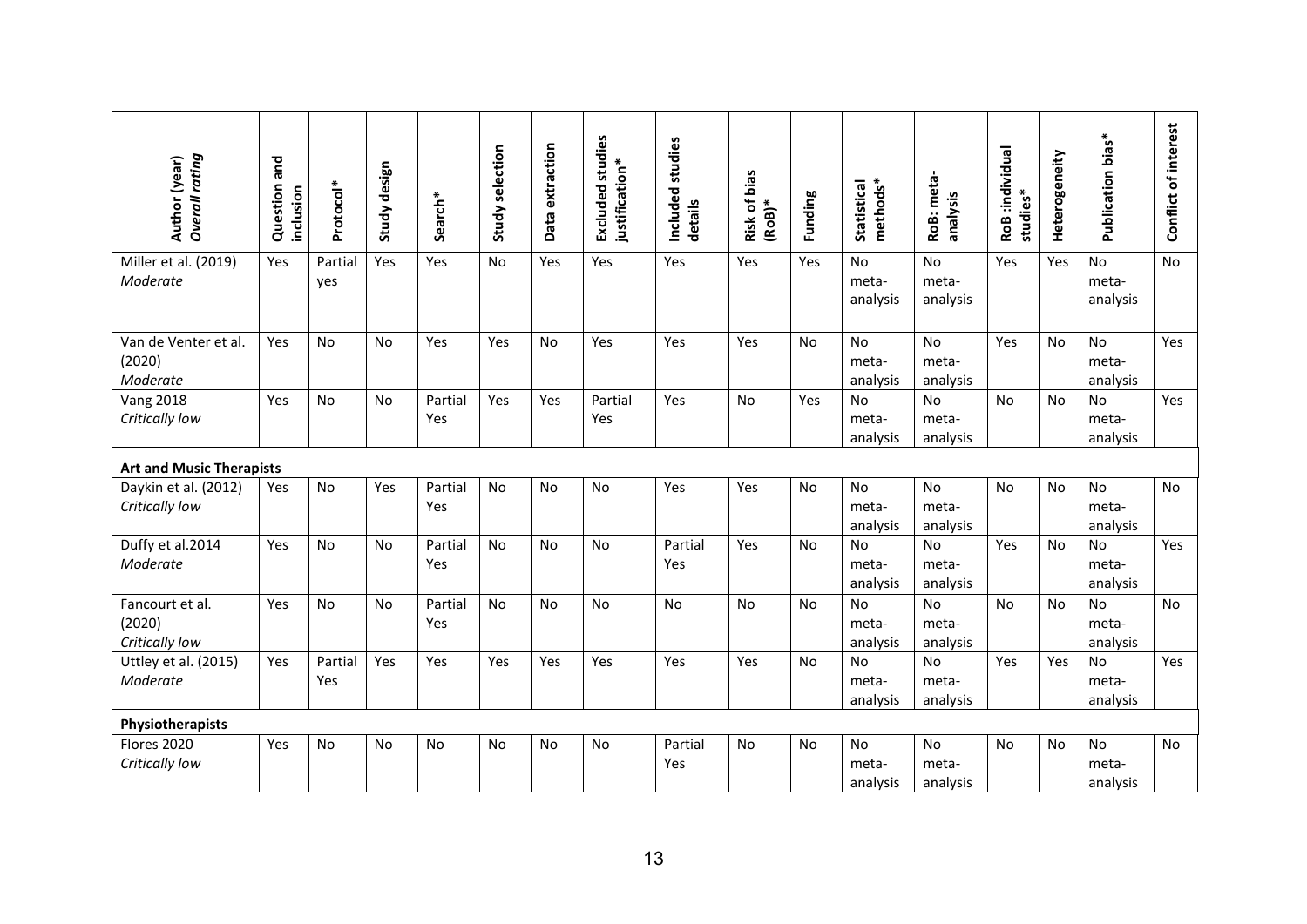| rating<br>(year)<br>Overall<br>Author | and<br>Question<br>inclusion | Protocol*      | sign<br>ق<br>Study | Search*        | selection<br>Study | extraction<br>Data | s<br>studie<br>justification*<br>Excluded | studies<br>ිල<br>ම<br>details<br>Includ | bias<br>đ<br>$(RoB)*$<br>Risk | Funding | methods*<br>Statistical        | meta<br>analysis<br>RoB:       | individual<br>$\ast$<br>studies <sup>3</sup><br><b>RoB</b> | eity<br>⊆<br>Heteroge | ias <sup>:</sup><br>Publication | ಕ<br>interes<br>Ⴆ<br>Conflict |
|---------------------------------------|------------------------------|----------------|--------------------|----------------|--------------------|--------------------|-------------------------------------------|-----------------------------------------|-------------------------------|---------|--------------------------------|--------------------------------|------------------------------------------------------------|-----------------------|---------------------------------|-------------------------------|
| Rathbone 2020<br>Low                  | Yes                          | No             | Yes                | Partial<br>Yes | Yes                | Yes                | Partial<br>Yes                            | Partial<br>Yes                          | Yes                           | Yes     | <b>No</b><br>meta-<br>analysis | <b>No</b><br>meta-<br>analysis | Yes                                                        | <b>No</b>             | No<br>meta-<br>analysis         | Yes                           |
| Yoshikawa 2020<br>Low                 | Yes                          | No             | Yes                | Partial<br>Yes | Yes                | Yes                | No                                        | Yes                                     | Yes                           | Yes     | No<br>meta-<br>analysis        | No.<br>meta-<br>analysis       | <b>No</b>                                                  | No.                   | No.<br>meta-<br>analysis        | Yes                           |
| <b>Podiatrists</b>                    |                              |                |                    |                |                    |                    |                                           |                                         |                               |         |                                |                                |                                                            |                       |                                 |                               |
| To et al. (2016)<br>Moderate          | Yes                          | Partial<br>yes | Yes                | Yes            | Yes                | Yes                | Yes                                       | Yes                                     | Yes                           | Yes     | No<br>meta-<br>analysis        | No<br>meta-<br>analysis        | Yes                                                        | <b>No</b>             | No<br>meta-<br>analysis         | Yes                           |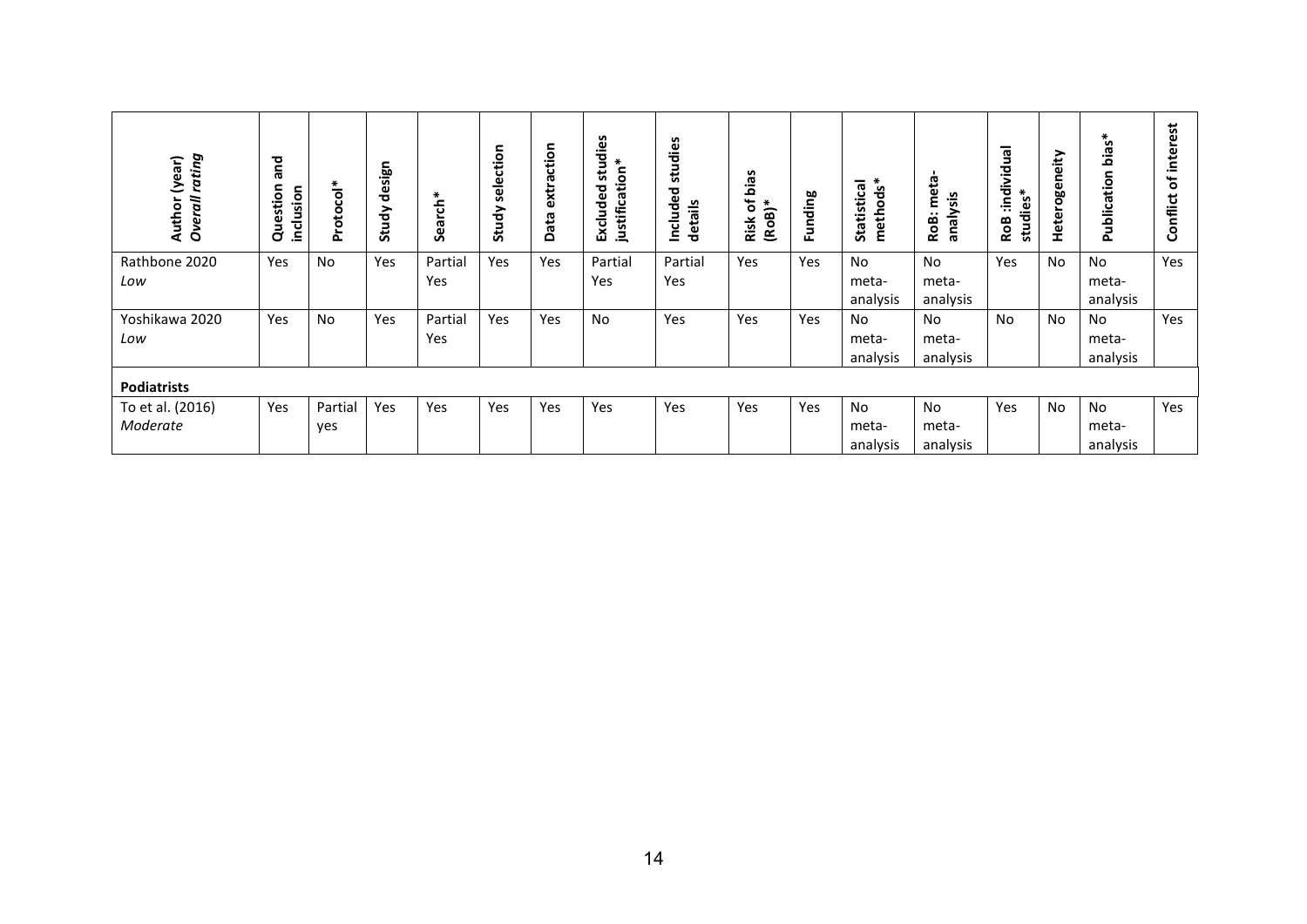# Appendix 4: Study characteristics

## *Table A. 2 Study characteristics*

|   | <b>Author</b><br>(year)<br><b>Countries</b><br>of studies | Aim                                                                                                                                                                                                                      | <b>Study</b><br>design | <b>Target</b><br>population                                                                                                  | N studies reviewed and<br>type/design                                                                                                                                                                           | Care or<br>intervention<br>provided                                                                                              | <b>Outcome</b>                                                                                  |
|---|-----------------------------------------------------------|--------------------------------------------------------------------------------------------------------------------------------------------------------------------------------------------------------------------------|------------------------|------------------------------------------------------------------------------------------------------------------------------|-----------------------------------------------------------------------------------------------------------------------------------------------------------------------------------------------------------------|----------------------------------------------------------------------------------------------------------------------------------|-------------------------------------------------------------------------------------------------|
|   | <b>Mixed AHPs</b>                                         |                                                                                                                                                                                                                          |                        |                                                                                                                              |                                                                                                                                                                                                                 |                                                                                                                                  |                                                                                                 |
|   | Ackerman<br>(2012)<br>International                       | To provide a<br>comprehensive review of<br>research into access to<br>self-management<br>education, conservative<br>management and surgical<br>treatment for arthritis<br>according to specific<br>socioeconomic factors | Systematic<br>review   | People with<br>arthritis,<br>specifically<br>osteoarthritis or<br>rheumatoid<br>arthritis across<br>socio-economic<br>groups | $N = 28$<br>• 27 observational study<br>• 1 qualitative                                                                                                                                                         | Self-management<br>education or<br>conservative<br>treatment,<br>musculoskeletal<br>specialists and<br>allied health<br>services | Access to allied<br>health services                                                             |
|   | <b>Baker</b><br>(2018)<br>International                   | To synthesise evidence of<br>rehabilitation interventions<br>for depression in post-<br>stroke aphasia and adapt<br>the best evidence within a<br>stepped psychological care<br>framework                                | Systematic<br>review   | People with<br>aphasia after<br>stroke with<br>depression                                                                    | $N = 45$<br>$\bullet$ n= 22 RCT<br>$\bullet$ n= 2 non-randomised<br>controlled trial<br>$\bullet$ n= 5 single participant<br>experimental<br>$\bullet$ n= 9 case series designs<br>$\bullet$ n= 5 mixed methods | Various<br>interventions for<br>depression                                                                                       | Enhanced mood<br>for people with<br>aphasia<br>(preventative,<br>treatment and<br>stroke rehab) |
| 3 | Camden<br>(2020)<br>International                         | To describe effectiveness<br>of paediatric<br>telerehabilitation<br>interventions offered to<br>children or their families                                                                                               | Systematic<br>review   | Children 0-12<br>with disabilities<br>or their families                                                                      | $N = 23$<br>$\bullet$ n= 19 RCT<br>$\bullet$ n= 4 pilot RCT                                                                                                                                                     | Paediatric<br>telerehabilitation                                                                                                 | Behavioural<br>functioning,<br>Communication,<br>Mobility, Daily<br>Intake                      |
|   | Dallman<br>(2020)<br>International                        | To investigate treatment<br>disparities and differences<br>in allied health services in<br>children with Autism<br>Spectrum Disorder                                                                                     | Systematic<br>Review   | Children with<br>Autism<br>Spectrum<br><b>Disorder</b>                                                                       | $N=19$<br>Study type not reported                                                                                                                                                                               | Routine provision of<br>allied health<br>services                                                                                | Health service<br>access and<br>utilisation for<br>children with ASD                            |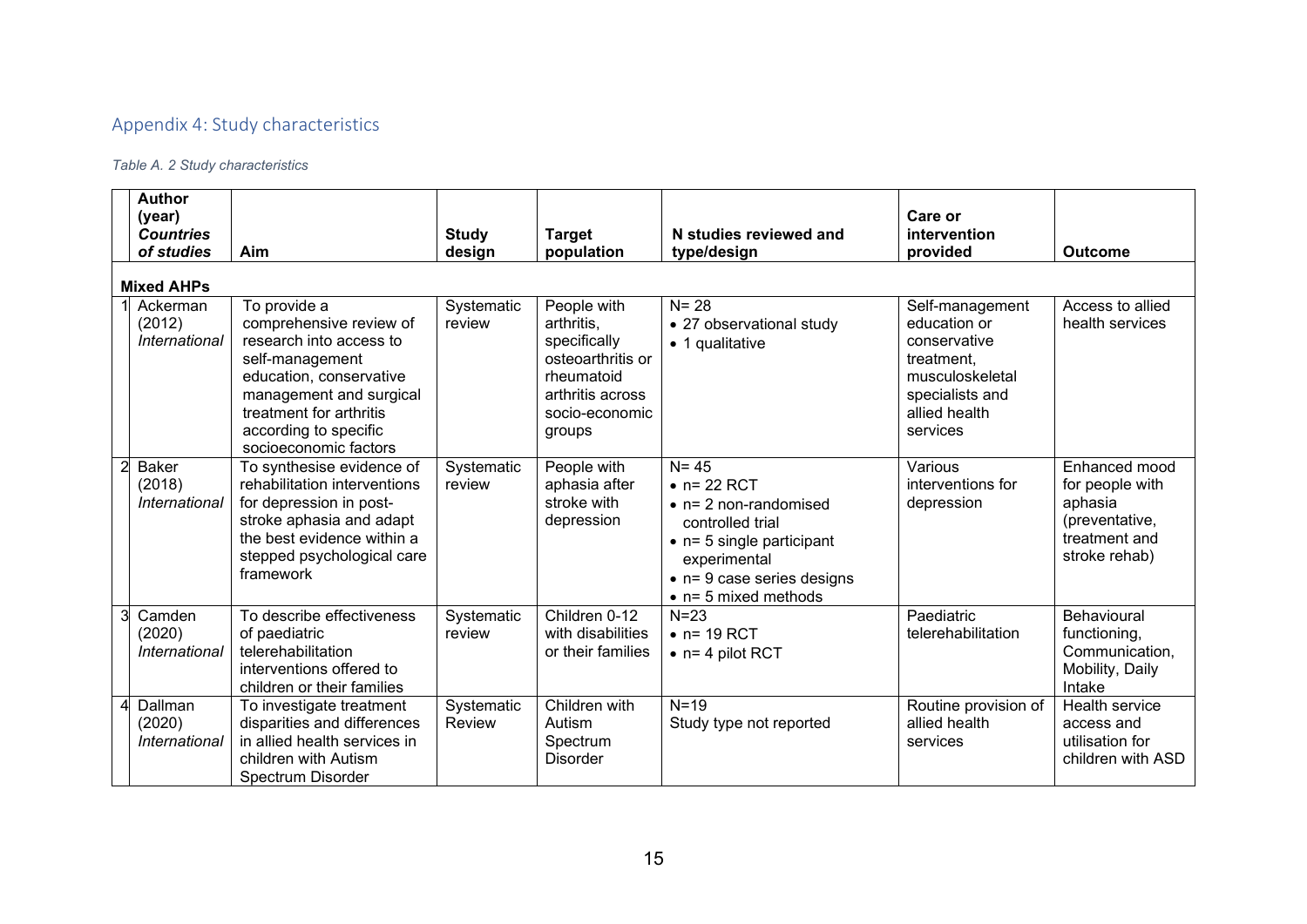|   | <b>Author</b><br>(year)<br><b>Countries</b><br>of studies | Aim                                                                                                                                                                               | <b>Study</b><br>design                        | <b>Target</b><br>population                                                                      | N studies reviewed and<br>type/design                                                                                                                                                                              | Care or<br>intervention<br>provided                                                                                                             | <b>Outcome</b>                                                                                                                                                |
|---|-----------------------------------------------------------|-----------------------------------------------------------------------------------------------------------------------------------------------------------------------------------|-----------------------------------------------|--------------------------------------------------------------------------------------------------|--------------------------------------------------------------------------------------------------------------------------------------------------------------------------------------------------------------------|-------------------------------------------------------------------------------------------------------------------------------------------------|---------------------------------------------------------------------------------------------------------------------------------------------------------------|
| 5 | Featherston<br>(2020)<br>International                    | To identify studies that<br>tested whether cognitive,<br>affective or other biases<br>influenced decisions made<br>by allied health care<br>professionals                         | Scoping<br>review                             | Any patient<br>population                                                                        | $N = 149$<br>$\bullet$ n= 94 published studies<br>(varied designs)<br>$n = 50$ doctoral<br>dissertation/thesis (varied<br>designs)                                                                                 | Decision-making on<br>assessment.<br>diagnosis,<br>treatment,<br>prognosis, child<br>placement, school<br>placement, and<br>genetic likelihoods | Cognitive,<br>affective or other<br>bias                                                                                                                      |
| 6 | Moran<br>(2020)<br>International                          | To assess contexts,<br>mechanisms and<br>outcomes of rural clinical<br>placements for AH<br>students                                                                              | Scoping<br>review                             | AH students,<br>also non-AH<br>disciplines                                                       | $N=18$<br>$\bullet$ n= 3 cross-sectional<br>$\bullet$ n= 3 uncontrolled quantitative<br>$\bullet$ n= 2 quasi-qualitative<br>$\bullet$ n= 4 qualitative<br>• descriptive case study<br>$\bullet$ n= 4 mixed methods | Models and<br>mechanisms of<br>clinical placement                                                                                               | Intention to work<br>in rural areas,<br>employment in<br>rural areas,<br>knowledge of<br>rural context,<br>attitude to living<br>and working in<br>rural area |
|   | Nam (2012)<br>International                               | To evaluate the<br>effectiveness of a culturally<br>tailored diabetes<br>educational intervention<br>(CTDEI) on glycaemic<br>control in ethnic minorities<br>with type 2 diabetes | Systematic<br>review and<br>meta-<br>analysis | Ethnic<br>minorities with<br>type 2 diabetes                                                     | $N = 12$ RCTs                                                                                                                                                                                                      | Culturally tailored<br>diabetes<br>educational<br>intervention                                                                                  | Primary outcome<br>HbA1c as a<br>reflection of<br>glycaemic control                                                                                           |
| 8 | Needle<br>(2011)<br>UK                                    | To evaluate the evidence<br>relating to the current role<br>of UK-based AHPs<br>including optometrists in<br>health promotion                                                     | Systematic<br>review                          | All<br>patient/client<br>groups with<br>reporting data<br>for lower socio-<br>economic<br>groups | $N = 141$<br>$\bullet$ n= 63 RCTs<br>• n= 17 controlled clinical trials<br>$\bullet$ n= 47 before and after design<br>$N = 14$ qualitative                                                                         | Health education;<br>individual<br>empowerment;<br>community<br>development/<br>empowerment;<br>structural<br>adjustment                        | Contribution of<br>health promotion<br>to AHP's work                                                                                                          |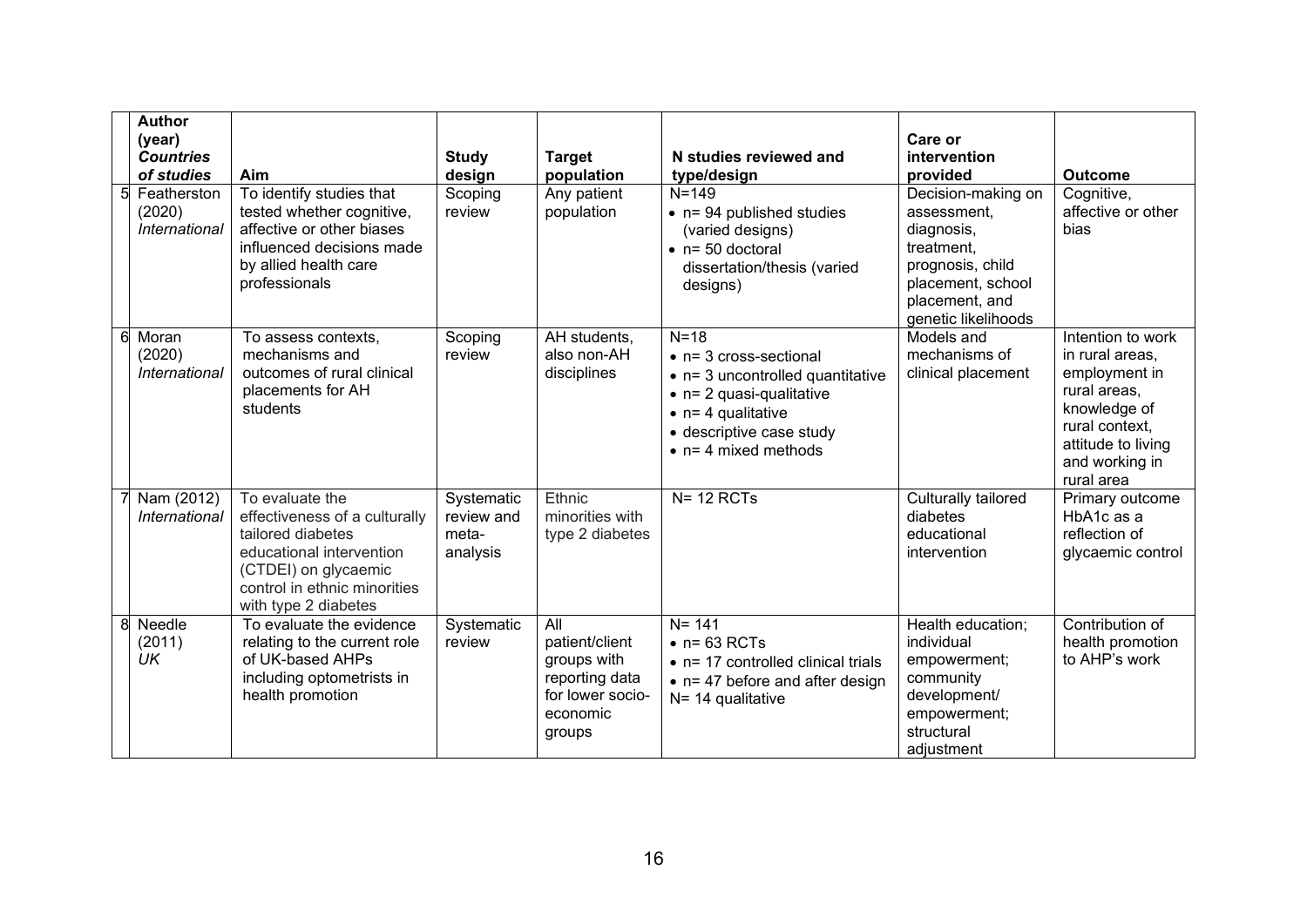| <b>Author</b>                  |                                                   |                      |                         |                                                                   |                        |                              |
|--------------------------------|---------------------------------------------------|----------------------|-------------------------|-------------------------------------------------------------------|------------------------|------------------------------|
| (year)                         |                                                   |                      |                         |                                                                   | Care or                |                              |
| <b>Countries</b>               |                                                   | <b>Study</b>         | <b>Target</b>           | N studies reviewed and                                            | intervention           |                              |
| of studies                     | Aim<br>To describe telehealth                     | design<br>Systematic | population<br>Rural and | type/design<br>$N=43$                                             | provided<br>Telehealth | <b>Outcome</b><br>Effects of |
| Speyer<br>(2018)               | interventions delivered by                        | Review and           | remote                  |                                                                   | interventions          | telehealth                   |
| <b>International</b>           | allied health professionals                       | meta-                | populations             | • n=14 describing one group of<br>participants (e.g. case series) | delivered by allied    | interventions with           |
|                                | and nurses in rural and                           | analysis             |                         | • n=29 with two or more groups                                    | health professionals   | standard face-to-            |
|                                | remote areas, and to                              |                      |                         | (e.g. interrupted time series)                                    | and nurse              | face                         |
|                                | compare the effects of                            |                      |                         |                                                                   |                        | interventions.               |
|                                | telehealth interventions                          |                      |                         |                                                                   |                        |                              |
|                                | with standard face-to-face                        |                      |                         |                                                                   |                        |                              |
|                                | intervention.                                     |                      |                         |                                                                   |                        |                              |
| Walsh                          | To synthesise international                       | Scoping              | People in               | $N=51$                                                            | Policy initiatives to  | Recruitment and              |
| (2020)                         | policies encouraging                              | review               | remote and              | Study type not reported                                           | address workforce      | retention of                 |
| <b>International</b>           | healthcare workers to work<br>in rural and remote |                      | rural areas             |                                                                   | maldistribution        | healthcare<br>workers        |
|                                | communities                                       |                      |                         |                                                                   |                        |                              |
| Moorcroft                      | To synthesize barriers and                        | Systematic           | AAC users with          | $N = 43$                                                          | AAC devices            | <b>Identified barriers</b>   |
| (2019)                         | facilitators to provision and                     | review               | complex                 | Study type not reported                                           |                        | and facilitators for         |
| International                  | use of low-tech and                               |                      | communication           |                                                                   |                        | provision and use            |
|                                | unaided augmentative and                          |                      | needs with              |                                                                   |                        | of low tech and              |
|                                | alternative communication                         |                      | results by              |                                                                   |                        | unaided AAC that             |
|                                | (AAC) systems for people                          |                      | socio-economic          |                                                                   |                        | may contribute to            |
|                                | with complex                                      |                      | and cultural            |                                                                   |                        | under-use of AAC             |
|                                | communication needs                               |                      | group                   |                                                                   |                        | systems by                   |
|                                | (CCD)                                             |                      |                         |                                                                   |                        | people with CCD.             |
| <b>Occupational Therapists</b> |                                                   |                      |                         |                                                                   |                        |                              |
| Arbesman                       | To evaluate the                                   | Systematic           | People with             | $N=46$                                                            | Occupation and         | Participation and            |
| (2011)                         | effectiveness of                                  | Review               | serious mental          | $\bullet$ n=37 reviews                                            | activity based         | performance in               |
| International                  | occupational therapy                              |                      | illness (18-65          | • n=9 non randomised studies                                      | interventions and      | paid and unpaid              |
|                                | interventions focusing on                         |                      | years)                  |                                                                   | interventions          | employment and               |
|                                | participation and                                 |                      |                         |                                                                   | addressing             | education                    |
|                                | performance in                                    |                      |                         |                                                                   | performance skills,    |                              |
|                                | occupations related to paid                       |                      |                         |                                                                   | aspects of the         |                              |
|                                | and unpaid employment                             |                      |                         |                                                                   | environment,           |                              |
|                                | and education for people                          |                      |                         |                                                                   | activity demands       |                              |
|                                | with serious mental illness.                      |                      |                         |                                                                   | and client factors     |                              |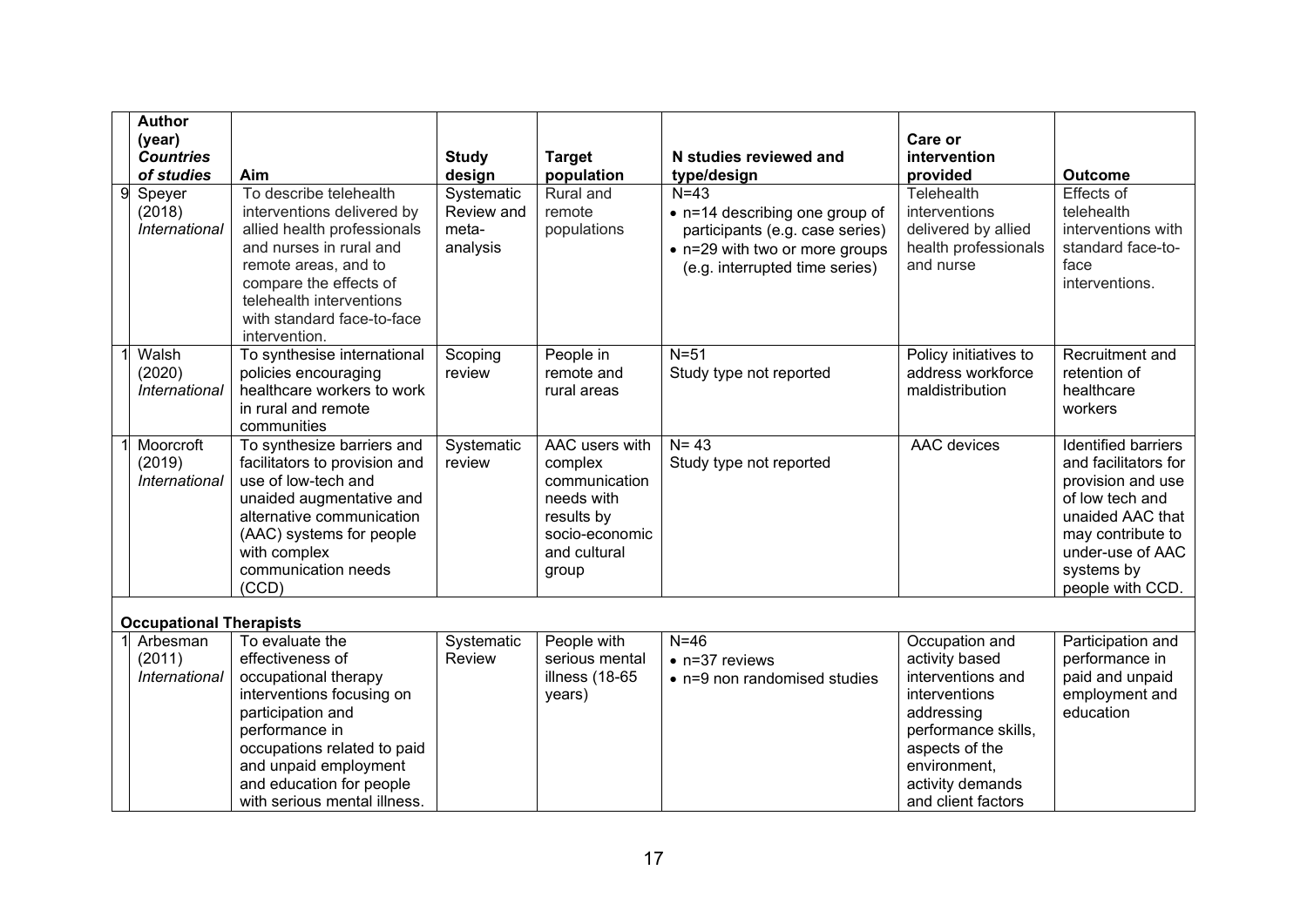| <b>Author</b><br>(year)<br><b>Countries</b><br>of studies<br>D'Amico<br>(2018)<br>International | Aim<br>To consider effectiveness<br>of occupational therapy for<br>people with serious mental<br>illness                                                                                                   | <b>Study</b><br>design<br>Systematic<br>review | <b>Target</b><br>population<br><b>Adults with</b><br>serious mental<br>illness | N studies reviewed and<br>type/design<br>$N = 61$<br>$\bullet$ n= 39 RCT<br>• n= 6 observational<br>$\bullet$ n= 4 non-randomised trials<br>$\bullet$ n= 1 pre-post single cohorts<br>• n= 11 systematic reviews | Care or<br>intervention<br>provided<br>Psychoeducation,<br>occupation- and<br>cognitive-based<br>interventions, skills-<br>based interventions,<br>technology-<br>supported<br>interventions | <b>Outcome</b><br>Daily living, social<br>participation, rest<br>and sleep                               |
|-------------------------------------------------------------------------------------------------|------------------------------------------------------------------------------------------------------------------------------------------------------------------------------------------------------------|------------------------------------------------|--------------------------------------------------------------------------------|------------------------------------------------------------------------------------------------------------------------------------------------------------------------------------------------------------------|----------------------------------------------------------------------------------------------------------------------------------------------------------------------------------------------|----------------------------------------------------------------------------------------------------------|
| Désiron<br>(2011)<br>International                                                              | To assess the effect of<br>occupational therapy<br>interventions on return to<br>work                                                                                                                      | Systematic<br>review                           | Working age<br>adults                                                          | $N = 6$<br>$\bullet$ n= 3 RCTs<br>$\bullet$ n= 3 cohort studies                                                                                                                                                  | Rehabilitation<br>interventions aiming<br>at facilitating return<br>to work                                                                                                                  | Return to work,<br>time off work,<br>functional<br>capacity, mental,<br>physical and<br>social wellbeing |
| Hand<br>(2011)<br>International                                                                 | To review the evidence<br>regarding the effectiveness<br>of community-based<br>occupational therapy<br>interventions in improving<br>occupational outcomes for<br>adults with selected<br>chronic diseases | Scoping<br>review                              | Adult<br>populations<br>with data on<br>employment                             | $N = 16$ RCTs                                                                                                                                                                                                    | Various including<br>job retention<br>programme                                                                                                                                              | Various, including<br>employment                                                                         |
| Ikiugu<br>(2017)<br>International                                                               | To estimate effectiveness<br>of occupational therapy<br>interventions in improving<br>occupational performance<br>among adults with mental<br>health diagnosis                                             | Systematic<br>review and<br>meta-<br>Analysis  | <b>Adults with</b><br>mental health<br>diagnosis                               | $N = 11$ RCTs                                                                                                                                                                                                    | Theory-based<br>occupational<br>therapy<br>interventions                                                                                                                                     | Occupational<br>performance                                                                              |
| Marshall<br>(2020)<br><b>USA</b>                                                                | To capture range and<br>quality of interventions<br>focused on transition from<br>homelessness to housing                                                                                                  | Systematic<br>Review                           | People<br>experiencing<br>homelessness                                         | N=11 quasi-experimental<br>studies                                                                                                                                                                               | Integrated group<br>and individual life<br>skills interventions,<br>group-based life                                                                                                         | Development of<br>life skills                                                                            |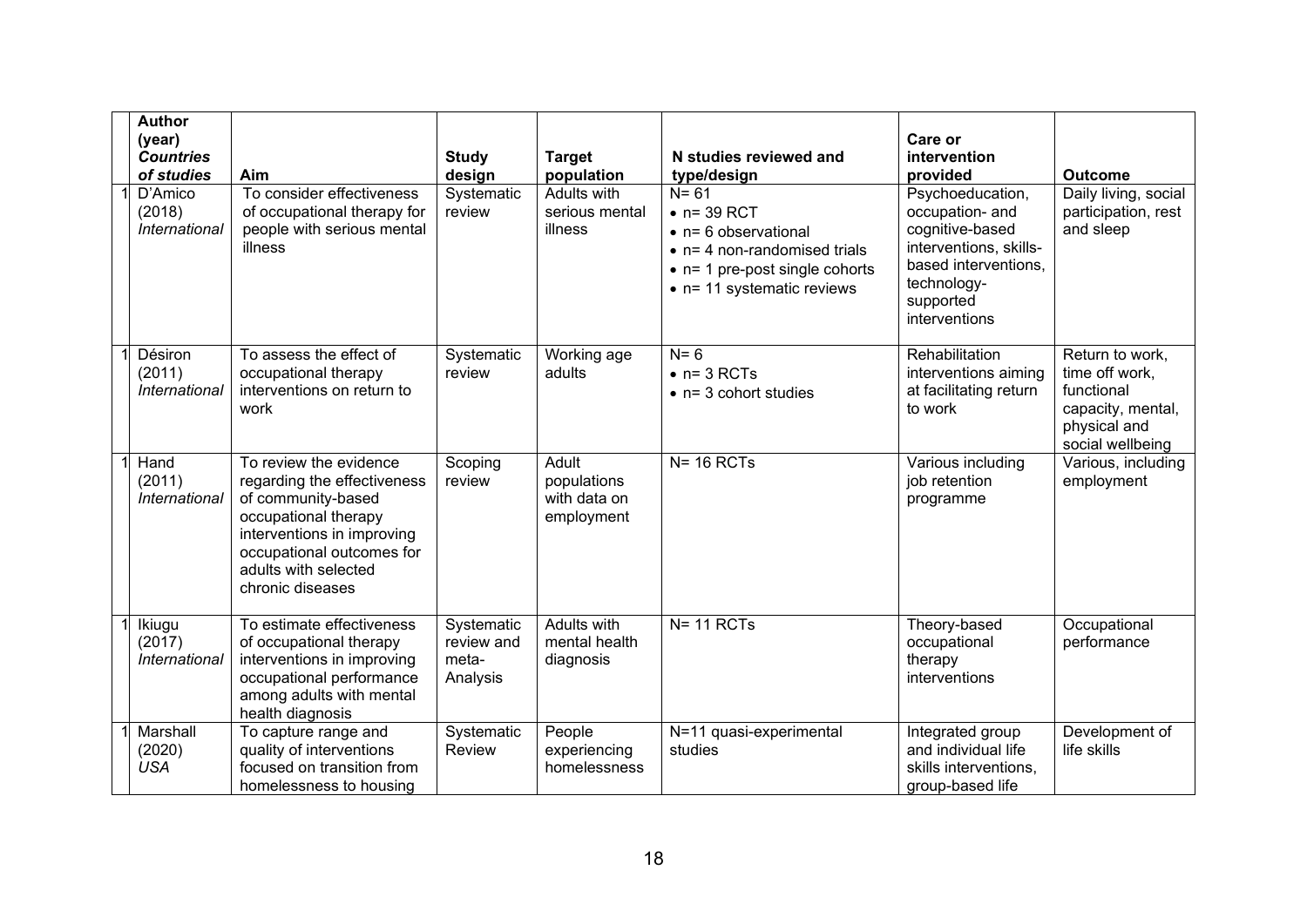| <b>Author</b><br>(year)<br><b>Countries</b><br>of studies | Aim                                                                                                                   | <b>Study</b><br>design | <b>Target</b><br>population                                    | N studies reviewed and<br>type/design                                                                                               | Care or<br>intervention<br>provided<br>skills interventions                                                                                                                                                       | <b>Outcome</b>                                                                                                                                                                                                     |
|-----------------------------------------------------------|-----------------------------------------------------------------------------------------------------------------------|------------------------|----------------------------------------------------------------|-------------------------------------------------------------------------------------------------------------------------------------|-------------------------------------------------------------------------------------------------------------------------------------------------------------------------------------------------------------------|--------------------------------------------------------------------------------------------------------------------------------------------------------------------------------------------------------------------|
|                                                           |                                                                                                                       |                        |                                                                |                                                                                                                                     | and psychological<br>and consultative<br>interventions                                                                                                                                                            |                                                                                                                                                                                                                    |
| Roy (2017)<br>International                               | To identify practices that<br>enable or support<br>occupation of people<br>experiencing or at risk of<br>homelessness | Scoping<br>review      | <b>Adults</b><br>experiencing or<br>at risk of<br>homelessness | $N = 178$<br>$\bullet$ n= 15 experimental<br>uncontrolled<br>$\bullet$ n= 9 experimental controlled<br>$\bullet$ n= 154 descriptive | Occupational<br>performance skills<br>training, enrichment<br>of occupational<br>repertoire,,<br>provision of<br>physical<br>rehabilitation<br>services, child and<br>family services, and<br>community building. | Occupational<br>performance<br>skills,<br>Employment,<br>Education,<br><b>Transition into</b><br>housing, Literacy                                                                                                 |
| White<br>(2020)<br>International                          | To explore how<br>occupational therapists can<br>improve their work with<br>Indigenous peoples                        | Integrative<br>review  | Indigenous<br>people                                           | $N = 25$<br>$\bullet$ n= 10 empirical<br>$\bullet$ n= 15 non-empirical                                                              | Routine provision of<br>occupational<br>therapy services                                                                                                                                                          | Service use,<br>communication<br>and building<br>relationships,<br>unsuitable tools<br>and concepts,<br>knowledge<br>through<br>collaboration, and<br>the underlying<br>assumptions of<br>occupational<br>therapy. |
| <b>Dietitians</b>                                         |                                                                                                                       |                        |                                                                |                                                                                                                                     |                                                                                                                                                                                                                   |                                                                                                                                                                                                                    |
| 2 Carolan-<br>Olah (2017)<br><b>USA</b>                   | To critically examine<br>existing gestational<br>diabetes mellitus (GDM)                                              | Systematic<br>Review   | Pregnant<br>women who<br>identified as<br>Hispanic,            | $N=7$<br>$\bullet$ n=5 RCTs<br>• n=2 cohort studies                                                                                 | <b>GDM</b> interventions<br>based on diet and<br>exercise, diet-only,                                                                                                                                             | Blood glucose<br>levels; however<br>other measures<br>such as                                                                                                                                                      |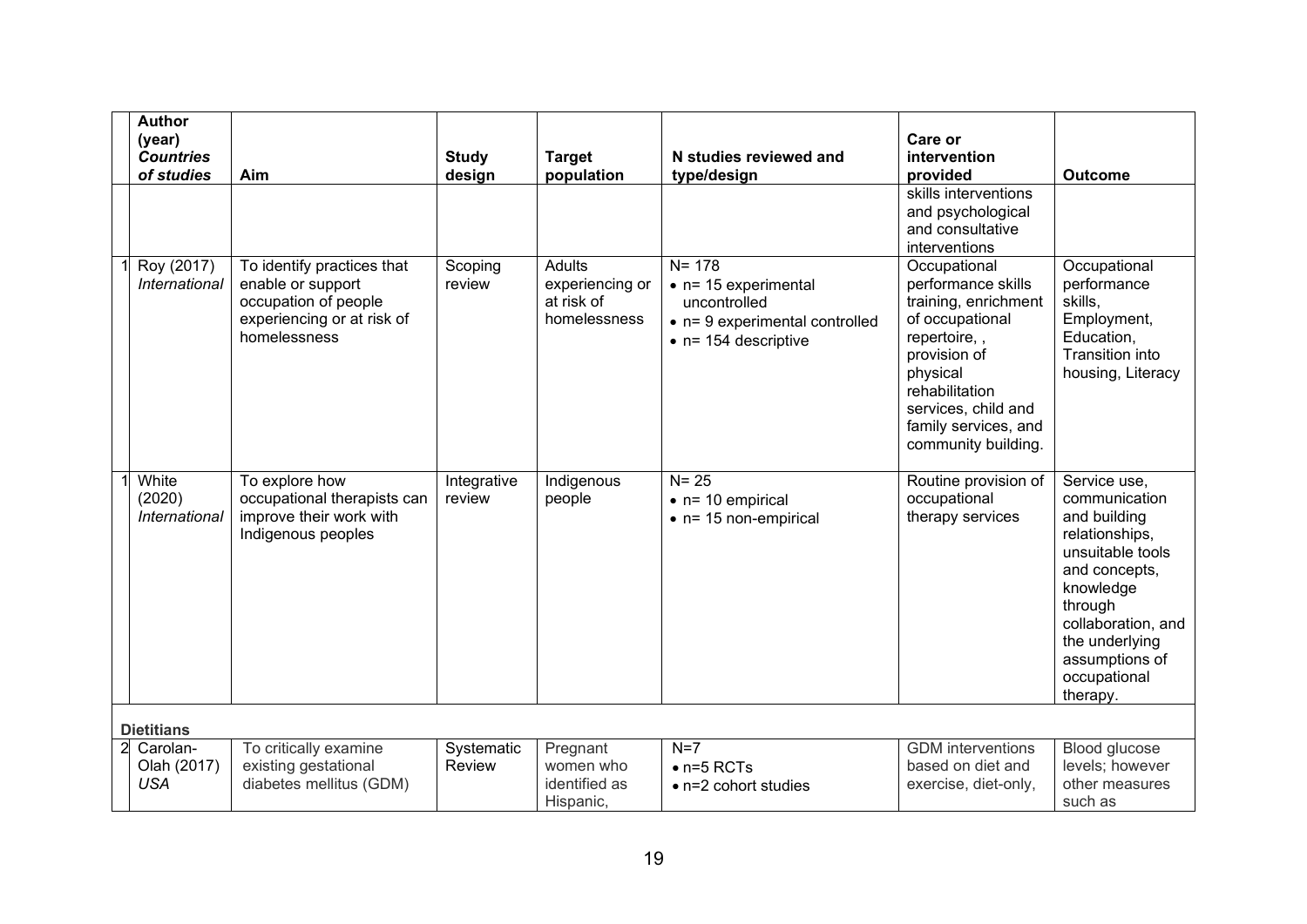|   | <b>Author</b><br>(year)<br><b>Countries</b><br>of studies | Aim                                                                                                                                                | <b>Study</b><br>design | <b>Target</b><br>population                                                                                       | N studies reviewed and<br>type/design                                                                                                                                                                         | Care or<br>intervention<br>provided                                                                                                                         | <b>Outcome</b>                                                                                                                       |
|---|-----------------------------------------------------------|----------------------------------------------------------------------------------------------------------------------------------------------------|------------------------|-------------------------------------------------------------------------------------------------------------------|---------------------------------------------------------------------------------------------------------------------------------------------------------------------------------------------------------------|-------------------------------------------------------------------------------------------------------------------------------------------------------------|--------------------------------------------------------------------------------------------------------------------------------------|
|   |                                                           | programs for Hispanic<br>women of Mexican origin                                                                                                   |                        | Mexican,<br>Mexican<br>American; were<br>aged over<br>18 years and<br>diagnosed with<br>or at high risk<br>of GDM |                                                                                                                                                                                                               | diet and<br>insulin/metformin                                                                                                                               | glycosylated<br>haemoglobin<br>levels, GDM<br>diagnosis, diet<br>quality and<br>perinatal/neonatal<br>outcomes were<br>also examined |
|   | Cherak<br>(2020)<br>International                         | To map the concepts and<br>types of evidence that exist<br>on nutrition intervention for<br>various mental disorders                               | Scoping<br>review      | Adults with<br>mental health<br>problems                                                                          | $N = 69$<br>$\bullet$ n= 55 double blind trials<br>$\bullet$ n= 6 single-blind trial<br>$\bullet$ n= 5 open-label RCTs                                                                                        | <b>Nutrition</b><br>counselling and/or<br>modification to the<br>diet, including<br>whole diet, and/or<br>use of food(s) and<br>or a nutrient<br>supplement | Mental health                                                                                                                        |
|   | King (2014)<br>International                              | To present results of<br>studies focused on<br>community-based nutrition<br>interventions for adults with<br>disabilities                          | Scoping<br>review      | Adults with<br>disabilities                                                                                       | $N = 16$<br>$\bullet$ n= 10 quasi-experimental<br>$\bullet$ n= 3 quasi experimental with<br>comparator<br>$\bullet$ n=3 other                                                                                 | Education,<br>behavioural/skill<br>training                                                                                                                 | Weight loss,<br>Body Mass Index<br>and improved<br>health behaviours                                                                 |
|   | Maez<br>(2014)<br>International                           | To identify the best<br>evidence-based strategies<br>directed towards improving<br>diabetic outcomes of rural<br>populations by reducing<br>HbA1C. | Integrative<br>review  | Adults with<br>diabetes in<br>rural, outpatient<br>settings                                                       | $N = 16$<br>$\bullet$ n= 6 RCTs<br>• n= 1 experimental pre- and<br>post-study<br>• n= 7 quasi-experimental/pre-<br>experimental studies<br>$\bullet$ n= 2 non-<br>experimental/qualitative/meta-<br>synthesis | Lifestyle<br>modification,<br>motivational<br>counselling,<br>nutritional education<br>for patients, and<br>provider education.                             | Reduced HbA1C                                                                                                                        |
| 2 | McGill<br>(2015)<br>International                         | To identify whether the<br>impacts of interventions<br>promoting healthy eating                                                                    | Systematic<br>review   | Healthy<br>populations<br>(any age or                                                                             | $N = 36$<br>• n= 18 "Price" interventions<br>$\bullet$ n= 6 "Place" interventions                                                                                                                             | Interventions to<br>promote healthy<br>eating                                                                                                               | Dietary intake                                                                                                                       |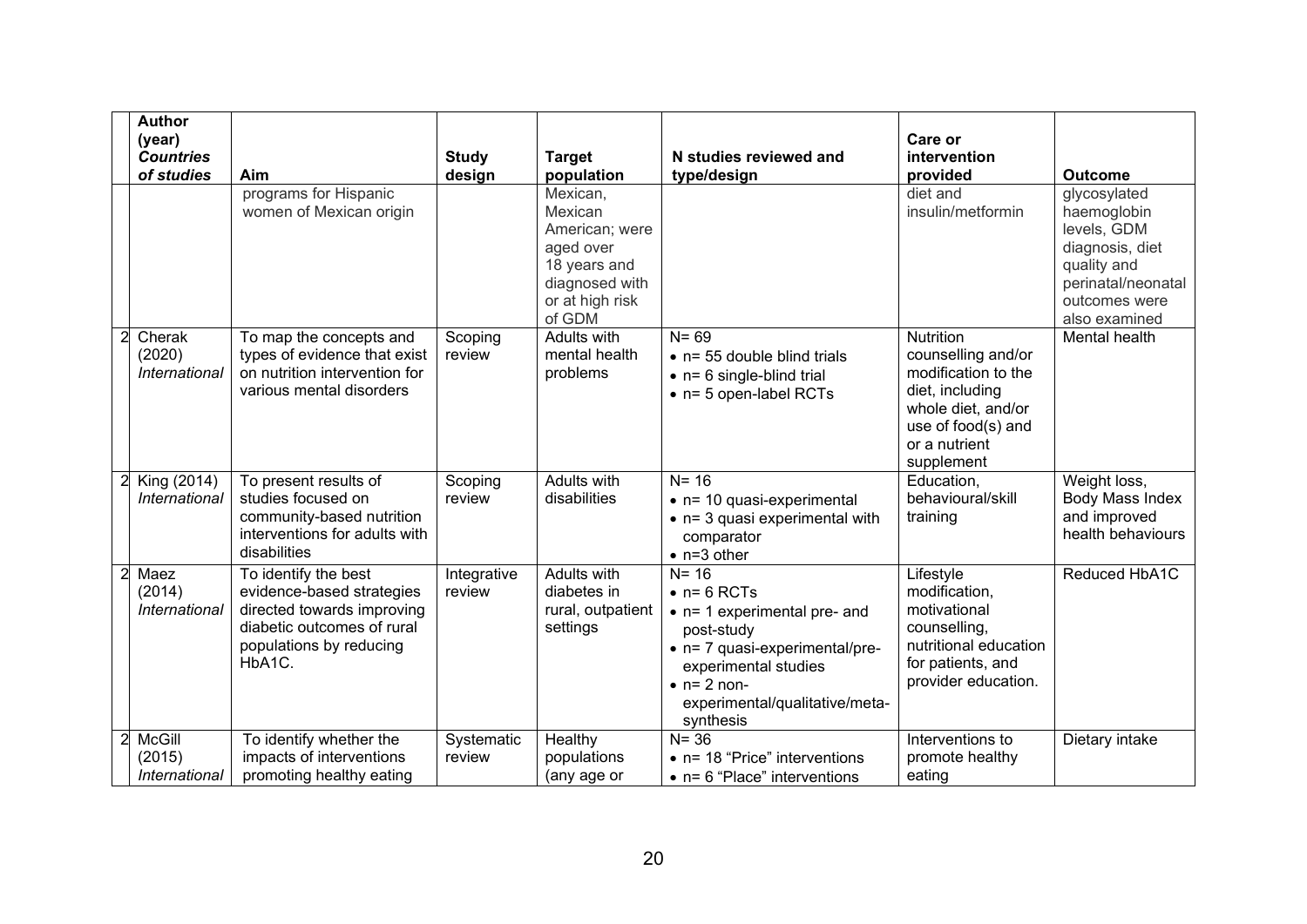| <b>Author</b><br>(year)<br><b>Countries</b><br>of studies | Aim                                                                                                                                                                                                                                                                                                                                                              | <b>Study</b><br>design | <b>Target</b><br>population                                                                                        | N studies reviewed and<br>type/design                                                                                   | Care or<br>intervention<br>provided                                              | <b>Outcome</b>                             |
|-----------------------------------------------------------|------------------------------------------------------------------------------------------------------------------------------------------------------------------------------------------------------------------------------------------------------------------------------------------------------------------------------------------------------------------|------------------------|--------------------------------------------------------------------------------------------------------------------|-------------------------------------------------------------------------------------------------------------------------|----------------------------------------------------------------------------------|--------------------------------------------|
|                                                           | differ by socioeconomic<br>position (SEP).                                                                                                                                                                                                                                                                                                                       |                        | gender), from<br>any country                                                                                       | • n= 1 "Prescriptive"<br>interventions<br>$\bullet$ n= 4 "Promotion"<br>interventions<br>• n= 18 "Person" interventions |                                                                                  |                                            |
| Radiographers                                             |                                                                                                                                                                                                                                                                                                                                                                  |                        |                                                                                                                    |                                                                                                                         |                                                                                  |                                            |
| 2 Dennis<br>(2020)<br>International                       | To highlight the<br>experiences of notable<br>rapid access programmes<br>and describe the<br>meaningful<br>direct and indirect impacts<br>they have had on the<br>practice of palliative<br>radiotherapy.                                                                                                                                                        | Narrative<br>review    | Oncology<br>patients<br>(advanced and<br>metastatic<br>cancers) with<br>discussion on<br>vulnerable<br>populations | $N = 19$<br>Study design not reported                                                                                   | Patient<br>assessments,<br>treatment planning<br>and delivery of<br>radiotherapy | Access to and<br>use of<br>radiotherapy    |
| Miller<br>(2019)<br><b>USA</b>                            | To understand the barriers<br>to mammography<br>screening experienced by<br>ethnic and racial minority<br>women; to understand the<br>similarities/differences in<br>barriers experienced by<br>different groups; to<br>understand what<br>methodological<br>considerations are<br>important when assessing<br>barriers among<br>racial/ethnic minority<br>women | Systematic<br>review   | Racial and<br>ethnic minority<br>women                                                                             | $N = 28$<br>$\bullet$ n= 22 qualitative<br>$\bullet$ n= 6 quantitative                                                  | Mammography use<br>or breast cancer<br>screening                                 | Mammography/<br>breast screening<br>uptake |
| Van de<br>Venter<br>(2020)                                | To establish the current<br>evidence available on<br>strategies that can                                                                                                                                                                                                                                                                                         | Integrative<br>review  | Sexual and<br>gender minority<br>patients                                                                          | $N = 4$<br>$\bullet$ n= 1 clinical<br>perspective/opinion                                                               | Providing inclusive<br>medical imaging<br>environments for                       | Inclusive care<br>and care<br>environments |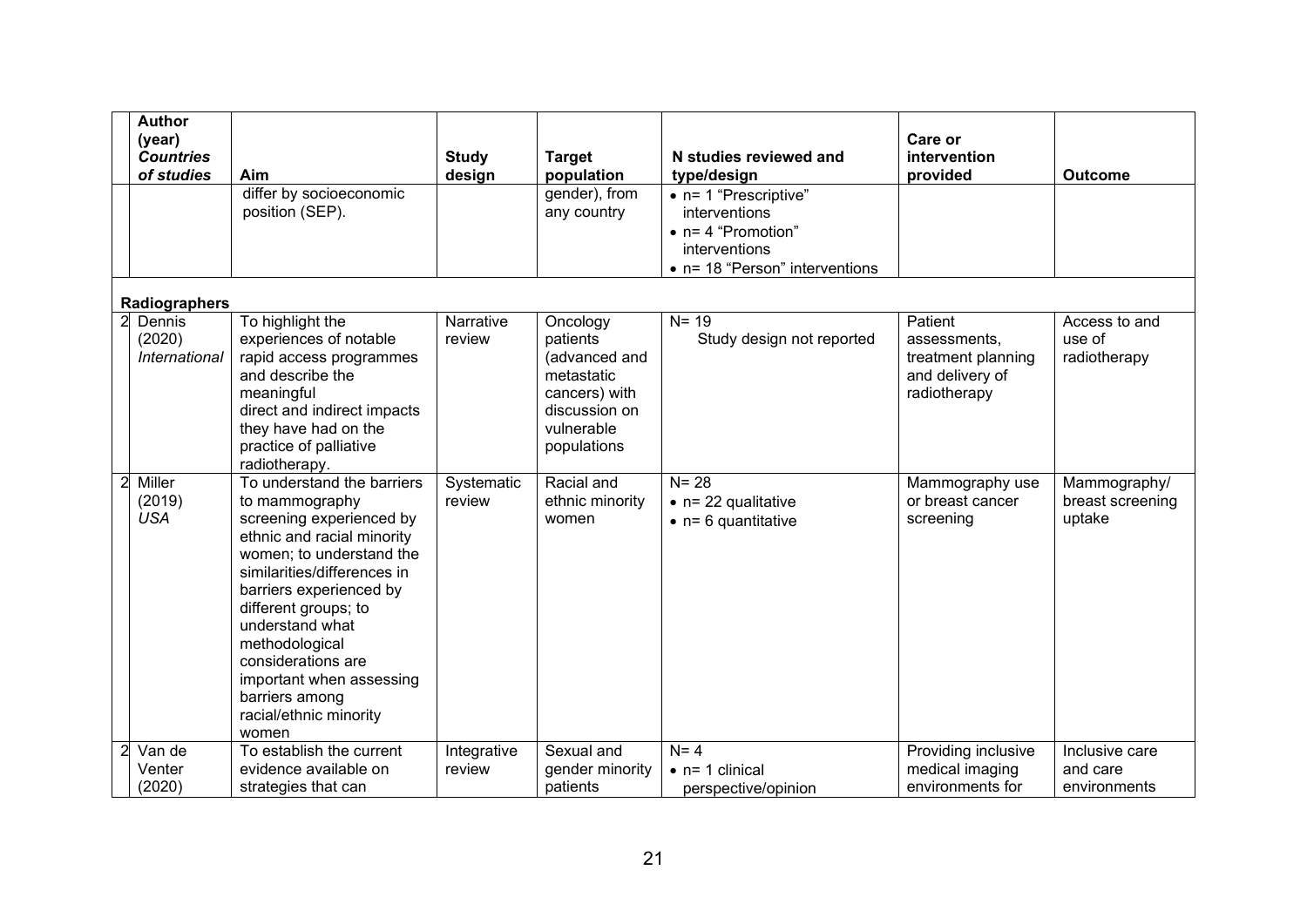| <b>Author</b><br>(year)<br><b>Countries</b><br>of studies<br>International | Aim<br>be and are used to foster<br>inclusive medical imaging<br>environments for sexual                                                                                                    | <b>Study</b><br>design | <b>Target</b><br>population                                      | N studies reviewed and<br>type/design<br>$\bullet$ n= 1 qualitative<br>$\bullet$ n= 1 short report (opinion) | Care or<br>intervention<br>provided<br>sexual and gender<br>minority patients | <b>Outcome</b>                                                                                                                                                                                                      |
|----------------------------------------------------------------------------|---------------------------------------------------------------------------------------------------------------------------------------------------------------------------------------------|------------------------|------------------------------------------------------------------|--------------------------------------------------------------------------------------------------------------|-------------------------------------------------------------------------------|---------------------------------------------------------------------------------------------------------------------------------------------------------------------------------------------------------------------|
|                                                                            | and gender minority patient<br>groups and radiographers                                                                                                                                     |                        |                                                                  | $\bullet$ n= 1 editorial                                                                                     |                                                                               |                                                                                                                                                                                                                     |
| Vang (2018)<br><b>USA</b>                                                  | To describe the scope and<br>impact of mobile<br>mammography programs<br>in promoting<br>mammographic screening<br>participation among<br>medically underserved<br>women                    | Systematic<br>Review   | Underserved<br>women                                             | $N = 11$<br>• n=4 retrospective chart<br>reviews<br>• n=4 cross-sectional surveys                            | Screening<br>mammography                                                      | Screening<br>participation<br>among<br>underserved<br>women                                                                                                                                                         |
| <b>Art and Music Therapists</b>                                            |                                                                                                                                                                                             |                        |                                                                  |                                                                                                              |                                                                               |                                                                                                                                                                                                                     |
| Daykin<br>(2012)<br>International                                          | To contribute to the<br>evidence base on the<br>impact of music making on<br>the health, well- being and<br>behaviour of young<br>offenders and those<br>considered at risk of<br>offending | Systematic<br>Review   | Adolescent and<br>young<br>offenders/ at<br>risk of<br>offending | $N = 11$<br>$\bullet$ n= 5 qualitative<br>$\bullet$ n= 6 quantitative                                        | Performance,<br>playing instruments<br>and exploring rap<br>lyrics            | Improved<br>confidence, self-<br>esteem, self-<br>concept,<br>education/work<br>performance,<br>dyslexia,<br>interpersonal<br>relationships,<br>social skills,<br>mental well-<br>being, emotion,<br>mood and anger |
| Duffy (2014)<br>International                                              | To examine: (i) the extent<br>to which victims of intimate<br>partner abuse (IPA) use<br>complementary and<br>alternative medicine (CAM)                                                    | Scoping<br>review      | Intimate<br>partner abuse<br>(IPA) victim                        | $N = 3$<br>Study design not reported                                                                         | Music therapy                                                                 | <b>Effects of music</b><br>therapy on the<br>mental health of<br>people who have<br>experienced IPA                                                                                                                 |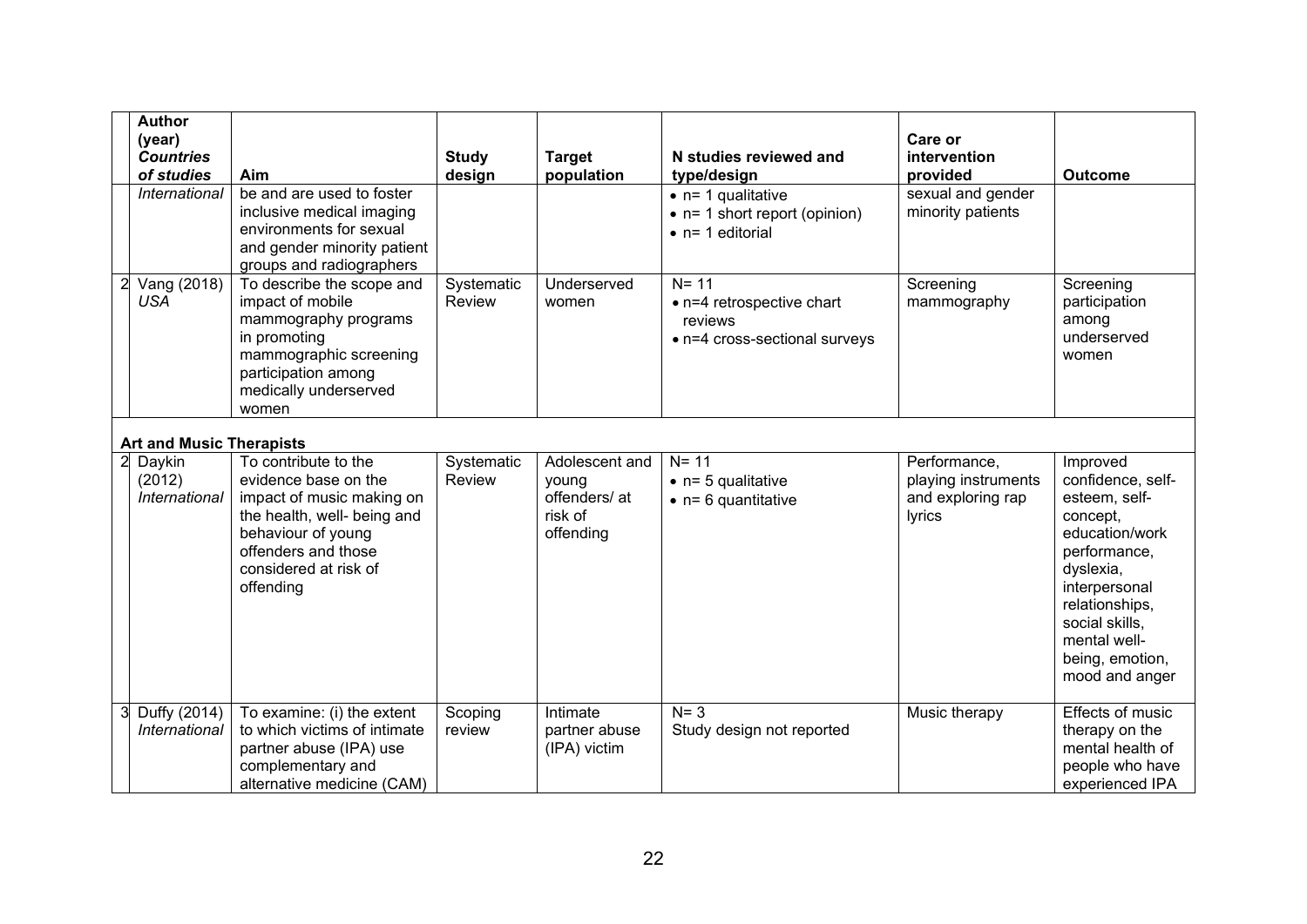|   | <b>Author</b><br>(year)<br><b>Countries</b><br>of studies                                  | Aim                                                                                                                                                           | <b>Study</b><br>design                                          | <b>Target</b><br>population                                                                                                                                                           | N studies reviewed and<br>type/design                                   | Care or<br>intervention<br>provided              | <b>Outcome</b>                                                                                              |
|---|--------------------------------------------------------------------------------------------|---------------------------------------------------------------------------------------------------------------------------------------------------------------|-----------------------------------------------------------------|---------------------------------------------------------------------------------------------------------------------------------------------------------------------------------------|-------------------------------------------------------------------------|--------------------------------------------------|-------------------------------------------------------------------------------------------------------------|
|   |                                                                                            | and (ii) the effects of CAM<br>on their mental health.                                                                                                        |                                                                 |                                                                                                                                                                                       |                                                                         |                                                  |                                                                                                             |
|   | Fancourt<br>(2020)<br><b>International</b><br>with a focus<br>on WHO<br>European<br>region | To synthesize the global<br>evidence on the role of the<br>arts in improving health<br>and well-being, with a<br>specific focus on the WHO<br>European Region | Scoping<br>review                                               | Pregnant &<br>post-natal<br>women:<br>adolescents;<br>patients with<br>severe mental<br>illness; patients<br>with eating<br>disorders;<br>adults who<br>have<br>experienced<br>trauma | $N = > 900$<br>$n = 200$ reviews<br>$\bullet$ n= 700 individual studies | Focused primarily<br>on art therapy              | Improving<br>psycho-social<br>well-being<br>physical and<br>mental health.                                  |
|   | Uttley<br>(2015)<br><b>International</b>                                                   | To evaluate evidence for<br>the clinical effectiveness<br>and cost-effectiveness of<br>art therapy for non-<br>psychotic mental health<br>disorders           | Quantitative<br>systematic<br>review &<br>Qualitative<br>Review | Populations<br>with non-<br>psychotic<br>mental health<br>disorders                                                                                                                   | $N = 27$<br>$\bullet$ n= 15 RCTs<br>$\bullet$ n= 12 cohort studies      | Art therapy as<br>delivered by the<br><b>NHS</b> | Treatment<br>effectiveness;<br>response as<br>determined by<br>changes in<br>mental health<br>rating scales |
|   | <b>Physiotherapists</b>                                                                    |                                                                                                                                                               |                                                                 |                                                                                                                                                                                       |                                                                         |                                                  |                                                                                                             |
| 3 | Flores<br>(2020)<br><b>USA</b>                                                             | To describe the literature<br>on healthcare disparities<br>for Hispanic patients in the<br>field of physical medicine<br>and rehabilitation.                  | Narrative<br>review                                             | Hispanic and/or<br>Latino<br>populations                                                                                                                                              | $N = 49$<br>$\bullet$ n=45 retrospective<br>$\bullet$ n=4 prospective   | Physical medicine<br>and rehabilitation          | Healthcare<br>disparities the<br>field of physical<br>medicine and<br>rehabilitation                        |
|   | Rathbone<br>(2020)<br>International                                                        | To determine if and how<br>sex and gender have been<br>incorporated into low back<br>pain (LBP) clinical practice<br>guidelines (CPG), and if                 | Scoping<br>review                                               | Adult<br>population (18<br>years or older)<br>with primary<br><b>LBP</b>                                                                                                              | N=36 Clinical Practise<br>Guidelines (CPGs)                             | Low back pain<br>(LBP)                           | How sex and<br>gender had been<br>incorporated into<br>healthcare                                           |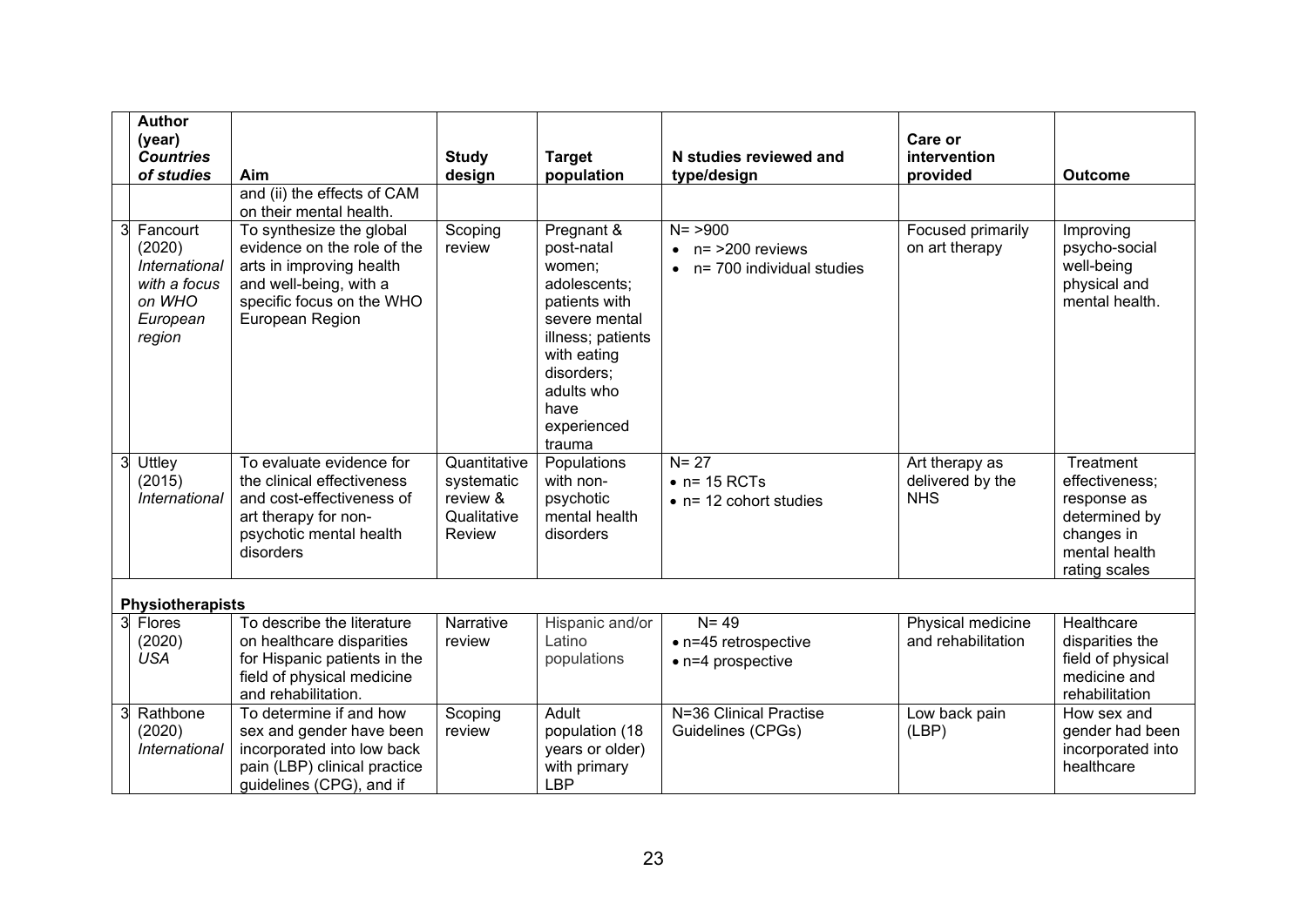| <b>Author</b><br>(year)<br><b>Countries</b><br>of studies | Aim<br>sex and gender terms have<br>been used properly.                                                                                                                          | <b>Study</b><br>design | <b>Target</b><br>population                                                                      | N studies reviewed and<br>type/design                                                             | Care or<br>intervention<br>provided                                                                                                                                               | <b>Outcome</b><br>recommendations<br>within CPGs.                                                                                                                                                                         |
|-----------------------------------------------------------|----------------------------------------------------------------------------------------------------------------------------------------------------------------------------------|------------------------|--------------------------------------------------------------------------------------------------|---------------------------------------------------------------------------------------------------|-----------------------------------------------------------------------------------------------------------------------------------------------------------------------------------|---------------------------------------------------------------------------------------------------------------------------------------------------------------------------------------------------------------------------|
| Yoshikawa<br>(2020)<br>International                      | To synthesise the<br>sociocultural factors<br>influencing pain<br>management between<br>CALD patients with<br>persistent pain and<br>physiotherapists treating<br>CALD patients. | Scoping<br>review      | Adults (>18<br>years) with<br>persistent pain<br>and/or their<br>immediate<br>family<br>members. | $N=16$<br>$\bullet$ n=11 qualitative<br>$\bullet$ n=5 quantitative                                | Physiotherapy<br>management                                                                                                                                                       | Clinical<br>interactions<br>between<br>physiotherapists<br>and patients with<br>persistent pain                                                                                                                           |
| <b>Podiatrists</b>                                        |                                                                                                                                                                                  |                        |                                                                                                  |                                                                                                   |                                                                                                                                                                                   |                                                                                                                                                                                                                           |
| $3$ To $(2016)$<br>International                          | To summarize current<br>published literature related<br>to foot conditions and<br>associated interventions<br>among homeless persons.                                            | Systematic<br>review   | People who are<br>homeless                                                                       | $N = 17$<br>$\bullet$ n= 16 observational<br>descriptive<br>$\bullet$ n= 1 intervention (non-RCT) | Foot assessment -<br>participant<br>questionnaire,<br>clinical foot<br>assessment and/or<br>retrospective chart<br>review of health<br>clinics serving<br>homeless<br>individuals | Foot health<br>outcomes - self-<br>reported survey<br>of foot health,<br>attendance at<br>pre-travel clinic,<br>participants' foot<br>concerns over<br>time, effect of<br>medical treatment<br>on diabetic foot<br>ulcers |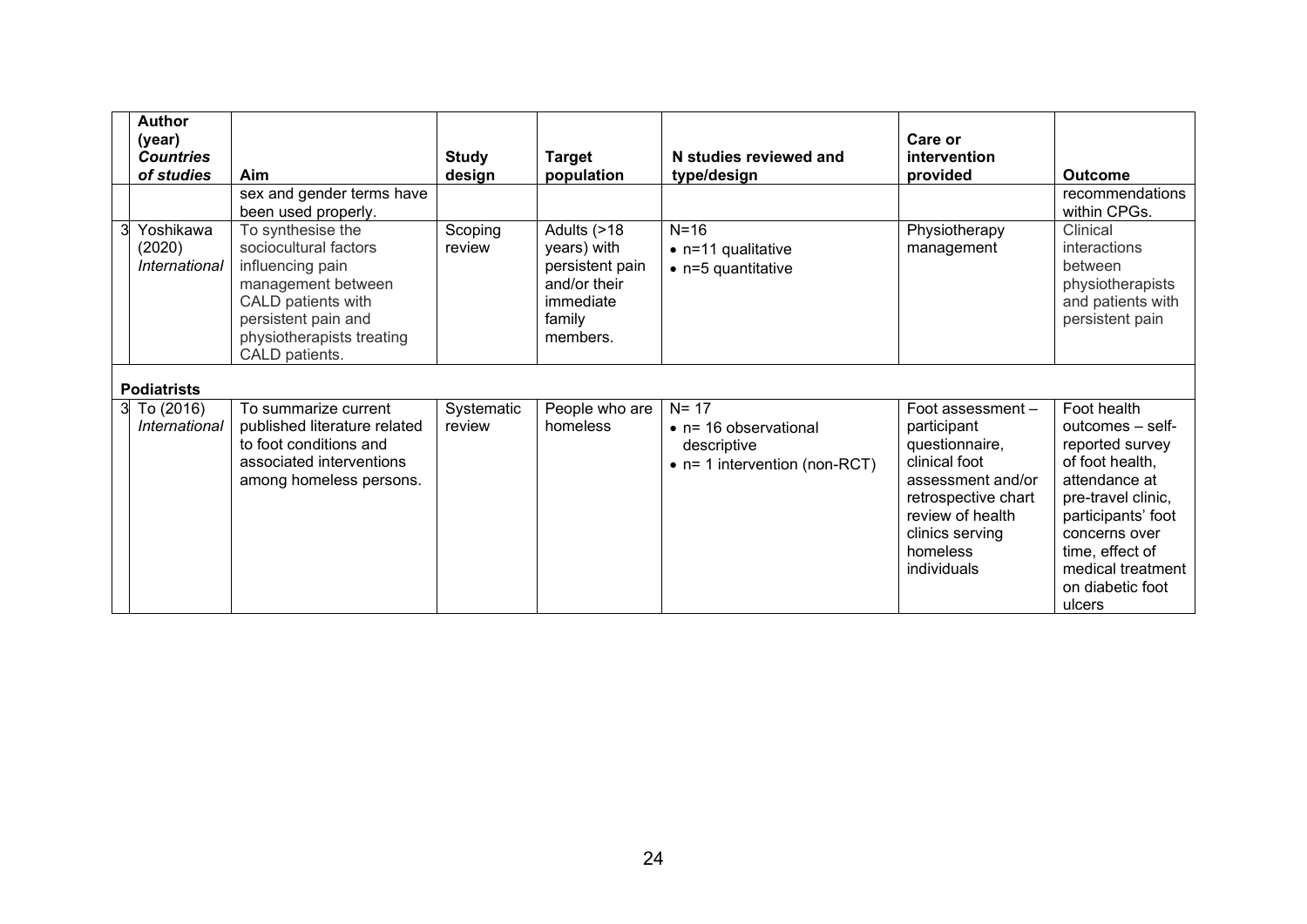# Appendix 5: Reviews' key findings

*Table A. 3 Review's key findings*

|                | <b>Author</b>          | <b>Summary of review</b>                                                                                                                                                         | <b>Main findings</b>                                                                                                                                                                                                                                                                                                                                                                                                                                                                                                                                                                                   |
|----------------|------------------------|----------------------------------------------------------------------------------------------------------------------------------------------------------------------------------|--------------------------------------------------------------------------------------------------------------------------------------------------------------------------------------------------------------------------------------------------------------------------------------------------------------------------------------------------------------------------------------------------------------------------------------------------------------------------------------------------------------------------------------------------------------------------------------------------------|
|                | (year)                 |                                                                                                                                                                                  |                                                                                                                                                                                                                                                                                                                                                                                                                                                                                                                                                                                                        |
|                | <b>Mixed AHPs</b>      |                                                                                                                                                                                  |                                                                                                                                                                                                                                                                                                                                                                                                                                                                                                                                                                                                        |
| $\mathbf{1}$ . | Ackerman<br>(2012)     | Systematic review<br>investigating access to<br>self-management<br>education and<br>conservative management<br>for people with arthritis<br>according to<br>socioeconomic status | 1. Lower education was associated with greater self-perceived need for therapies. However, levels of<br>education were associated with reduced help-seeking and receipt of advice (including weight loss),<br>physical therapy and other allied health services.<br>Lower socioeconomic status was also associated with lower healthcare use and reduced access to<br>2.<br>care/services.<br>There is evidence to suggest there is under-provision of health services in low SES areas - when<br>3.<br>controlled for, association between SES and reduced access to care remains.                    |
| 2.             | <b>Baker</b><br>(2018) | Systematic review of<br>rehabilitation interventions<br>to prevent and treat<br>depression in post-stroke<br>aphasia                                                             | People with aphasia (PWA) with mild depression may benefit from psychosocial-type treatments.<br>PWA without clinically significant depression may experience benefits to mood through participation<br>2.<br>in a range of interventions.<br>Unclear which interventions may prevent depression for PWA.<br>3.<br>No evidence found for treatment of moderate to severe aphasia; specialist mental health or<br>4.<br>behaviour services required for this group.<br>PWA commonly excluded from studies<br>5.                                                                                         |
| 3.             | Camden<br>(2020)       | Review of effectiveness of<br>paediatric telerehabilitation<br>interventions for children<br>with disabilities and their<br>families                                             | Majority of outcomes improved after telerehabilitation.<br>1.<br>Characteristics of effective interventions: focused on parents, centred around an exercise program,<br>2.<br>used coaching approach, focused on improving child's behavioural functioning, lasted more than 8<br>weeks and were offered at least once a week                                                                                                                                                                                                                                                                          |
| 4.             | Dallman<br>(2020)      | Systematic review of<br>impact of treatment<br>disparities and differences<br>in health service access<br>and utilisation for children<br>with ASD                               | Older children, those with less severe autism spectrum disorder, those from minority groups and<br>1.<br>those from particular geographic regions are less like to receive AH services.<br>Families of children with ASD often need more services and it is important to identify barriers to<br>2.<br>access.<br>Severity of ASD symptoms, age of child, parental income and education level, all impact on<br>3.<br>likelihood to access health services.<br>Larger national studies around race and ethnicity are needed, as it was not shown to have<br>4.<br>consistent impact in present review. |
| 5.             | Feathersto<br>n (2020) | Systematic scoping review<br>synthesising studies that                                                                                                                           | There was also a broad range of cognitive, affective and other biases identified to be influential to<br>1.<br>AHP decision making: stereotyping (sex/gender or sex roles; race/ethnicity; socioeconomic                                                                                                                                                                                                                                                                                                                                                                                               |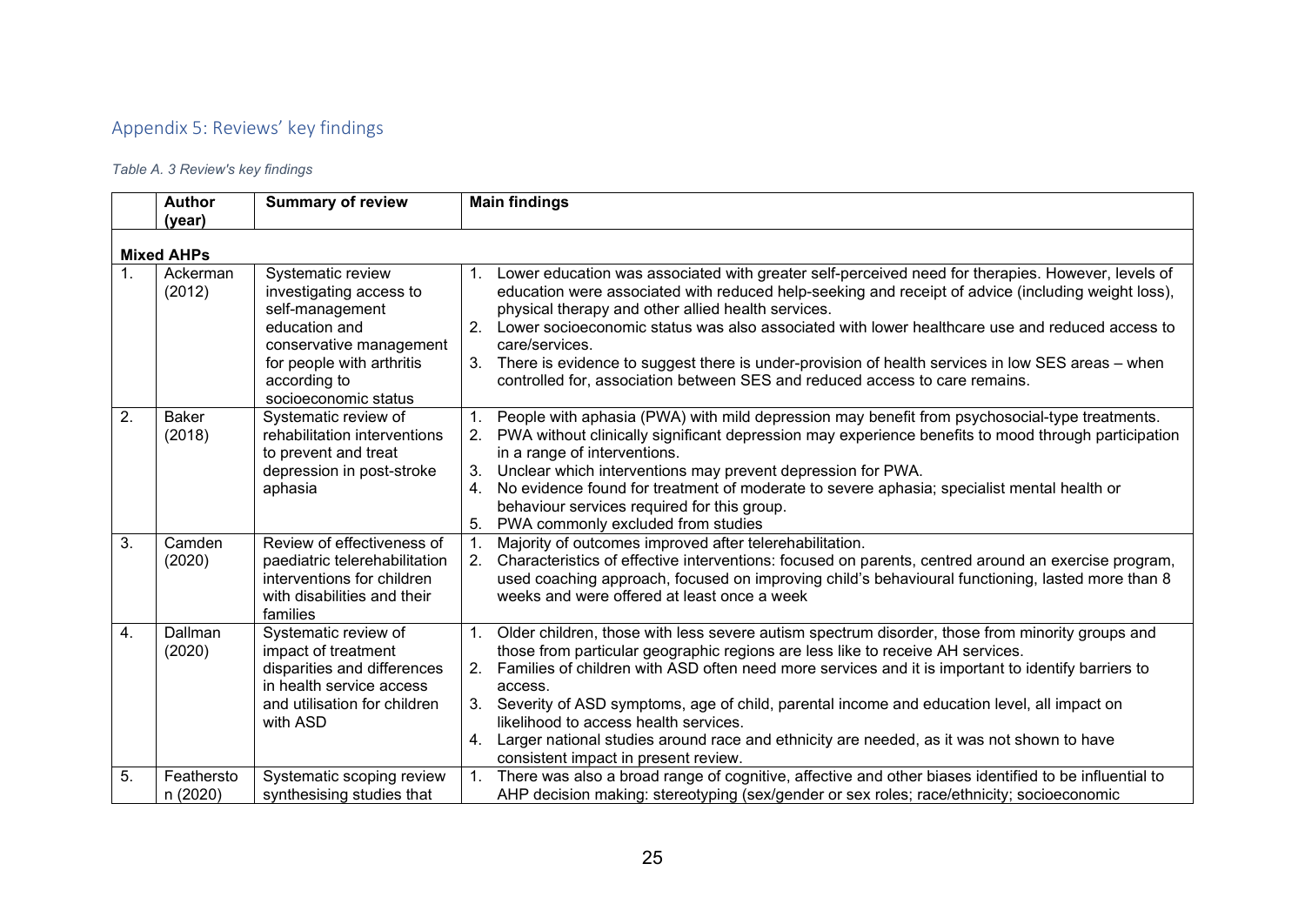|    |                  | tested whether cognitive,<br>affective or other biases<br>influenced decisions made<br>by allied health<br>care□ professionals                                                                                         | 2.<br>3.                         | status/class; age; sexual orientation, health status; mental health; weight; speech intelligibility; drug<br>use; type of child maltreatment in relation to child protection reports).<br>Other biases included anchoring; confirmation bias; diagnostic overshadowing; labelling bias.<br>There were similarities in decision making processes identified (through hypothetical clinical<br>scenarios/vignettes) across AHPs, which indicates that bias would place an important role in<br>decision-making outcomes including in treatment recommendations or prognoses. The presence of<br>bias could make decision-making and outcomes inconsistent, and therefore could have a likely<br>negative overall effect on the quality of decision-making.                                                                                                                                                                                                                                                                                                                                                                                                                                                                                                                                                                                                                                                                                                                                                                          |
|----|------------------|------------------------------------------------------------------------------------------------------------------------------------------------------------------------------------------------------------------------|----------------------------------|-----------------------------------------------------------------------------------------------------------------------------------------------------------------------------------------------------------------------------------------------------------------------------------------------------------------------------------------------------------------------------------------------------------------------------------------------------------------------------------------------------------------------------------------------------------------------------------------------------------------------------------------------------------------------------------------------------------------------------------------------------------------------------------------------------------------------------------------------------------------------------------------------------------------------------------------------------------------------------------------------------------------------------------------------------------------------------------------------------------------------------------------------------------------------------------------------------------------------------------------------------------------------------------------------------------------------------------------------------------------------------------------------------------------------------------------------------------------------------------------------------------------------------------|
| 6. | Moran<br>(2020)  | Review of factors<br>influencing success of<br>rural clinical placements                                                                                                                                               | 1.                               | Strong relationship between providing AH students with skills and training in rural environments<br>have shown improvements in interprofessional competence and increases in number of student<br>placement opportunities.<br>When unmet needs of community are driver for rural clinical placement, there is increased service<br>delivery to 'in-need' communities and increased placement capacity                                                                                                                                                                                                                                                                                                                                                                                                                                                                                                                                                                                                                                                                                                                                                                                                                                                                                                                                                                                                                                                                                                                             |
| 7. | Nam (2012)       | Systematic review and<br>meta-analysis valuating the<br>effectiveness of a culturally<br>tailored diabetes<br>educational intervention<br>(CTDEI) on glycemic<br>control in ethnic minorities<br>with type 2 diabetes. | 7.                               | CTDEI is effective for improving glycaemic control among ethnic minorities.<br>The magnitude of effect varies based on the settings of intervention, baseline HbA1c level, and time<br>of HbA1c measurement.                                                                                                                                                                                                                                                                                                                                                                                                                                                                                                                                                                                                                                                                                                                                                                                                                                                                                                                                                                                                                                                                                                                                                                                                                                                                                                                      |
| 8. | Needle<br>(2011) | Systematic review to<br>evaluate the evidence<br>relating to the current role<br>of UK-based AHPs<br>including optometrists in<br>HP                                                                                   | 1.<br>2.<br>3.<br>4.<br>5.<br>6. | In terms of age groups, the overwhelming majority (64%) of interventions targeted adults, followed<br>by older people (15%), children (11%) and adolescents (8%). 84% of interventions targeted both<br>males and females, 9% just females and just 2% males (the remainder failed to specify).<br>Of the other demographic or lifestyle variables that might be expected to influence message or<br>advice giving, only ethnicity was referred to, and then by only two studies (<1%). Indeed, ethnicity<br>was a ground for exclusion (non-availability of minority language-speaking staff) more often than it<br>was a ground for specific targeting.<br>Interventions were blind to social class, religion and sexuality, to the extent that these were seldom<br>mentioned even in descriptions of intervention settings.<br>Almost all of these people (89%) had a pre-existing condition. The major conditions targeted were:<br>musculoskeletal conditions (28%), cancers (20%), obesity (11%), diabetes (10%),<br>speech/language/swallowing disorders and mental health (both 9%) and stroke/cardiovascular<br>$(8\%)$ .<br>62% of interventions were at Tertiary, 40% at Secondary, 8% at Primary and 3% at Quaternary<br>level.<br>The approach was overwhelmingly individualistic, with individual empowerment (75%) and<br>education (57%) predominating. Community development interventions were uncommon (1%).<br>Small group working (45%) just exceeded one-to-one delivery (44%). However, group working was |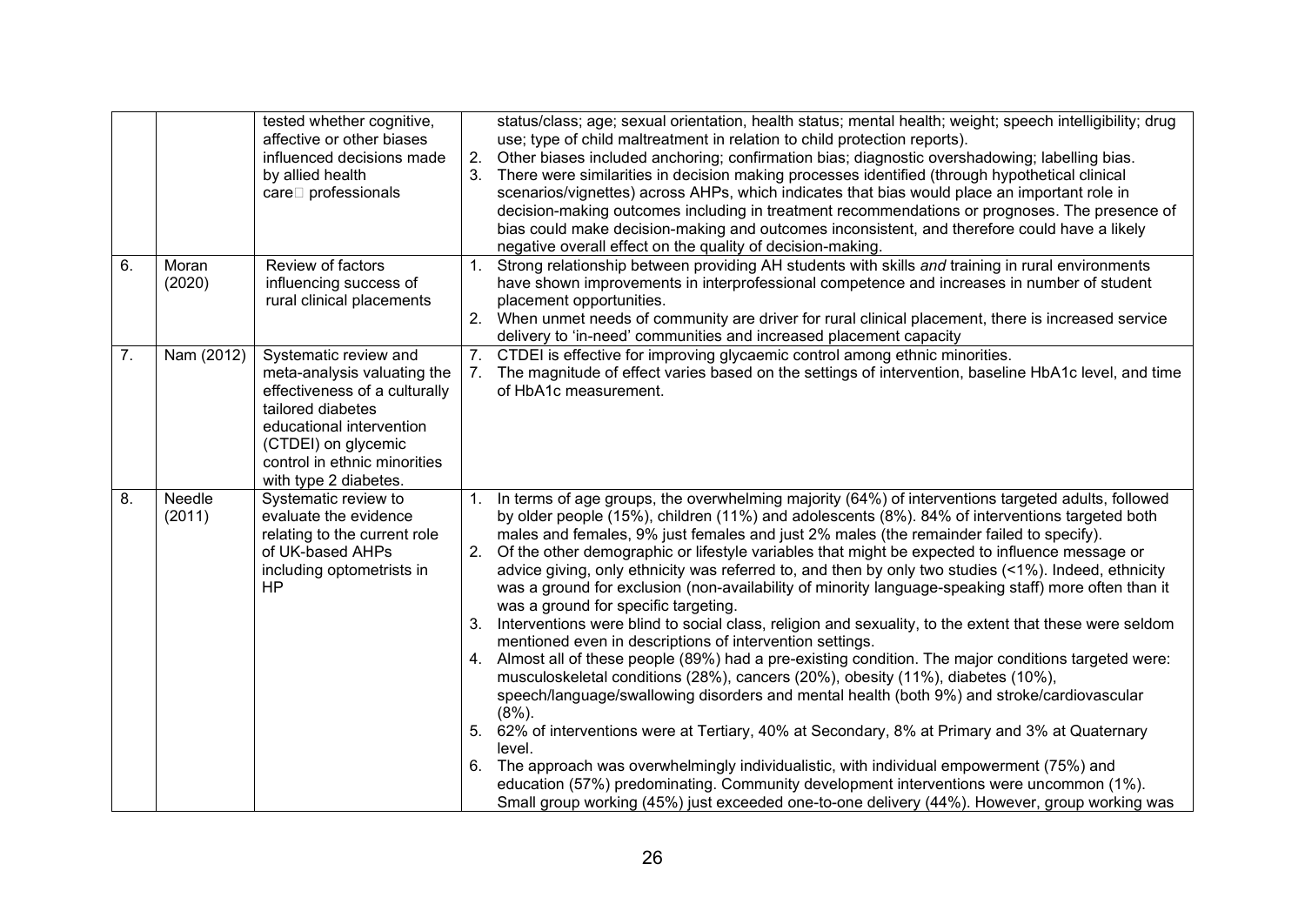|     |                                |                                                                                                                                                                                                                                                                                       | 7.<br>9.       | generally adopted for reasons of administrative convenience or efficiency. Rarely was it an integral<br>component of the intervention (e.g. to reduce social isolation or stigma).<br>HP is a routine component of AHP practice. In the best interventions, it was rigorously theorised,<br>systematically developed and delivered, and robustly evaluated. Generally, however, theorisation<br>was weak (or more often altogether lacking), and interventions appeared to be poorly planned,<br>unsystematically delivered, and were weakly evaluated.<br>8. At present, although HP is a standard component of everyday AHP practice, it seems to be largely<br>taken-for-granted.<br>The evidence points also towards significant variation between professions. Physiotherapists and<br>dietitians appeared to have better developed research capacity than other AHPs. Approaches to<br>HP, evaluation and research also appeared to vary, with dietetics and physiotherapy subscribing to<br>a biomedical model, and occupational therapy and arts therapies to a social science model. |
|-----|--------------------------------|---------------------------------------------------------------------------------------------------------------------------------------------------------------------------------------------------------------------------------------------------------------------------------------|----------------|-----------------------------------------------------------------------------------------------------------------------------------------------------------------------------------------------------------------------------------------------------------------------------------------------------------------------------------------------------------------------------------------------------------------------------------------------------------------------------------------------------------------------------------------------------------------------------------------------------------------------------------------------------------------------------------------------------------------------------------------------------------------------------------------------------------------------------------------------------------------------------------------------------------------------------------------------------------------------------------------------------------------------------------------------------------------------------------------------|
| 9.  | Speyer<br>2018                 | Systematic review and<br>meta-analysis describing<br>telehealth interventions<br>delivered<br>by allied health<br>professionals and nurses in<br>rural and remote areas,<br>and to compare the effects<br>of telehealth interventions<br>with standard face-to-face<br>interventions. | 1.<br>2.       | Meta-analysis results slightly favoured telehealth interventions compared with face-to-face<br>interventions, but did not show significant differences.<br>There were significant differences for interventions using a combination of cognitive and physical<br>approaches between telehealth and standard treatment, with a moderate effect favouring telehealth-<br>delivered interventions                                                                                                                                                                                                                                                                                                                                                                                                                                                                                                                                                                                                                                                                                                |
| 10. | Walsh<br>(2020)                | Review of national policies<br>that impact allied health<br>workforce maldistribution                                                                                                                                                                                                 | 1.<br>2.<br>3. | Training in rural and remote settings is important to attract graduates to practice in these areas<br>Financial incentives may positively impact rural recruitment and retention<br>Importance of personal and professional support in recruiting rural health professionals                                                                                                                                                                                                                                                                                                                                                                                                                                                                                                                                                                                                                                                                                                                                                                                                                  |
| 11. | Moorcroft<br>(2019)            | Systematic review of<br>barriers and facilitators to<br>provision and use of low-<br>tech and unaided AAC for<br>people with complex<br>communication needs                                                                                                                           | 1.<br>2.       | Many barriers were environmental (attitudes/support by professionals, family members and society)<br>and as such have potential to be influenced by clinicians, services and funding bodies.<br>Socio-economic barriers included affordability, home environment and frequently moving schools,<br>culture barriers were language and cultural differences                                                                                                                                                                                                                                                                                                                                                                                                                                                                                                                                                                                                                                                                                                                                    |
|     | <b>Occupational therapists</b> |                                                                                                                                                                                                                                                                                       |                |                                                                                                                                                                                                                                                                                                                                                                                                                                                                                                                                                                                                                                                                                                                                                                                                                                                                                                                                                                                                                                                                                               |
| 12. | Arbesman,<br>(2011)            | Systematic review<br>exploring the effectiveness<br>of occupational therapy                                                                                                                                                                                                           |                | 1. The results indicate that strong evidence exists for the effectiveness of supported employment using<br>individual placement and support to result in competitive employment.<br>2. These outcomes are stronger when combined with cognitive or social skills training.                                                                                                                                                                                                                                                                                                                                                                                                                                                                                                                                                                                                                                                                                                                                                                                                                    |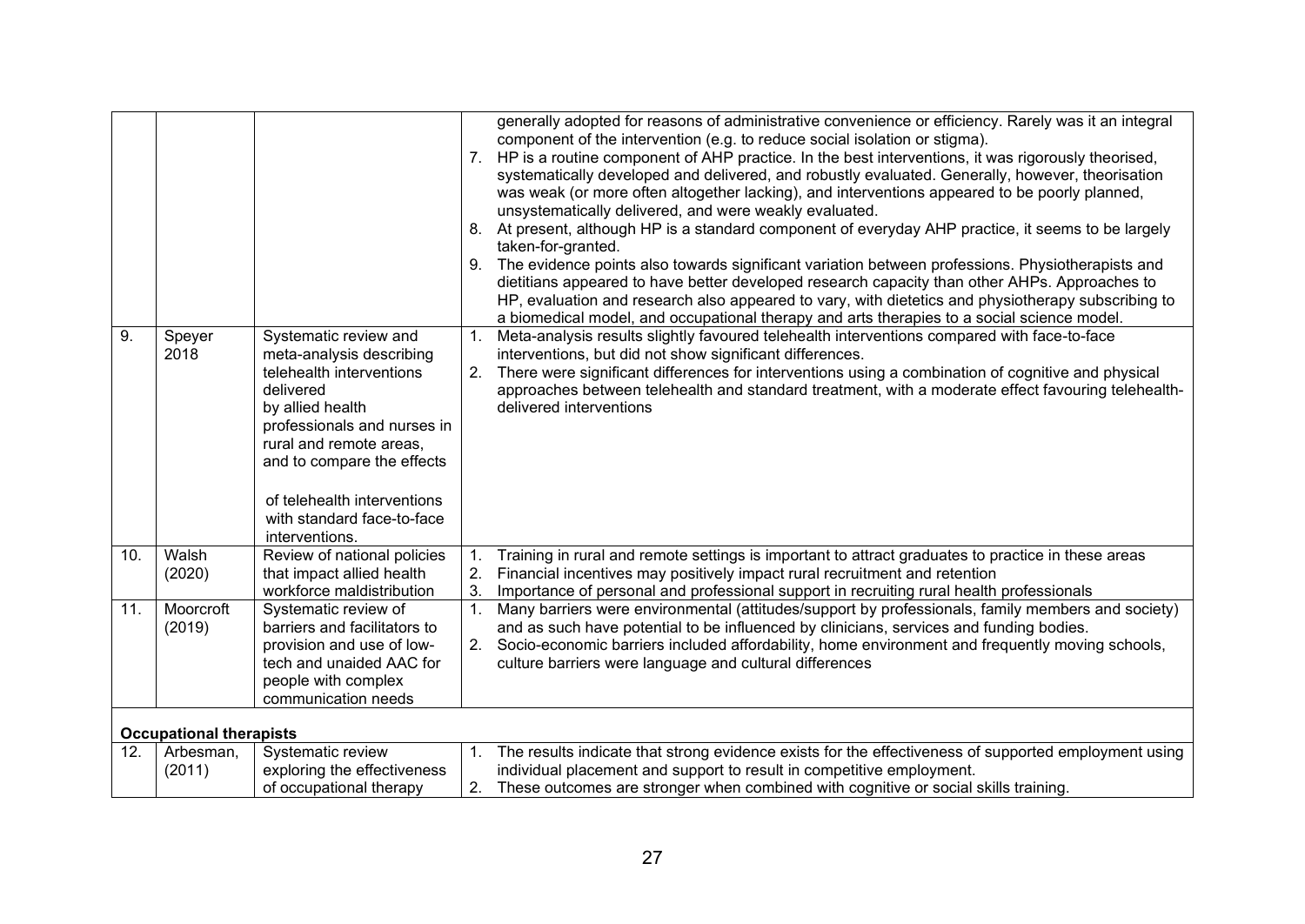|     |                    | interventions focusing on<br>participation and<br>performance in<br>occupations related to paid<br>and unpaid employment<br>and education for people<br>with serious mental illness                                                 | 3.<br>4.                   | Supported education programs emphasizing goal setting, skill development, and cognitive training<br>result in increased participation in educational pursuits.<br>The evidence for instrumental activities of daily living interventions that targeted specific<br>homemaking occupations and supported parenting was limited but positive.                                                                                                                                                                                                                                                                                                                                                                                                         |
|-----|--------------------|-------------------------------------------------------------------------------------------------------------------------------------------------------------------------------------------------------------------------------------|----------------------------|-----------------------------------------------------------------------------------------------------------------------------------------------------------------------------------------------------------------------------------------------------------------------------------------------------------------------------------------------------------------------------------------------------------------------------------------------------------------------------------------------------------------------------------------------------------------------------------------------------------------------------------------------------------------------------------------------------------------------------------------------------|
| 13. | D'Amico<br>(2018)  | Review of interventions<br>addressing occupational<br>performance for people<br>with serious mental illness                                                                                                                         | 1.<br>2.<br>3.             | Support for using evidence-based practice within occupational therapy<br>Consideration for occupational therapy practitioners to be mental health service providers<br>Instead of general expectations, occupation-based interventions focused on client centred goals<br>have better outcomes.                                                                                                                                                                                                                                                                                                                                                                                                                                                     |
| 14. | Désiron<br>(2011)  | Systematic review<br>investigating the effects of<br>occupational therapy<br>interventions in vocational<br>rehabilitation on return to<br>work (including specific<br>aspects of occupational<br>therapy contributing to<br>these) | 1 <sub>1</sub><br>2.<br>3. | Occupational therapy interventions impacted return to work. Specifically reducing average self-<br>reported sick days, functional restoration to resolve issues associated with perceived disability and<br>employment status. Pain and depression were not found to be positively impacted by occupational<br>therapy interventions.<br>Rehabilitation programmes were heterogeneous, thereby making it challenging to identify<br>mechanisms of action/active ingredients for occupational therapy specifically<br>Occupational therapy interventions were usually situated within a multidisciplinary team delivering a<br>programme, thus it was not possible to identify the distinct impacts of occupational therapists on<br>return to work. |
| 15. | Hand<br>(2011)     | Scoping review<br>investigating the<br>effectiveness of<br>community-based<br>occupational therapy<br>interventions                                                                                                                 | 1.<br>2.                   | Four studies examined participation in work as an outcome, but only 1 found improvement in the<br>intervention group compared with control participants. This study involved occupational therapy<br>focused on work reintegration for adults with major depression; compared with the control group,<br>the intervention group resumed work more quickly<br>Interventions that involve occupational therapy can enhance basic and instrumental activities of<br>daily living in adults with COPD, rheumatoid arthritis or multiple conditions, as well as with<br>depression. The impact on physical function is inconclusive.                                                                                                                     |
| 16. | Ikiugu<br>(2017)   | Meta-analysis of<br>occupational therapy<br>interventions among adults<br>with mental health<br>diagnosis                                                                                                                           | 1.<br>2.<br>3.             | Theory based occupational therapy interventions may be effective in improving occupational<br>performance for those with mental health diagnosis.<br>Therapy had a small effect on improving well-being among people with mental health diagnosis.<br>Such interventions should be a feature of rehabilitation services                                                                                                                                                                                                                                                                                                                                                                                                                             |
| 17. | Marshall<br>(2020) | Systematic review to<br>assess range and quality of<br>interventions aimed at<br>supporting transition from<br>homelessness                                                                                                         | 1.<br>2.<br>3.             | Interventions to support formerly homeless people in participating in activities that are meaningful<br>are just as important as independent living skills.<br>Occupational therapy lens may be useful in overcoming barriers to inclusion in mainstream society.<br>Opportunities for occupational therapists to further support formerly homeless people once housed.                                                                                                                                                                                                                                                                                                                                                                             |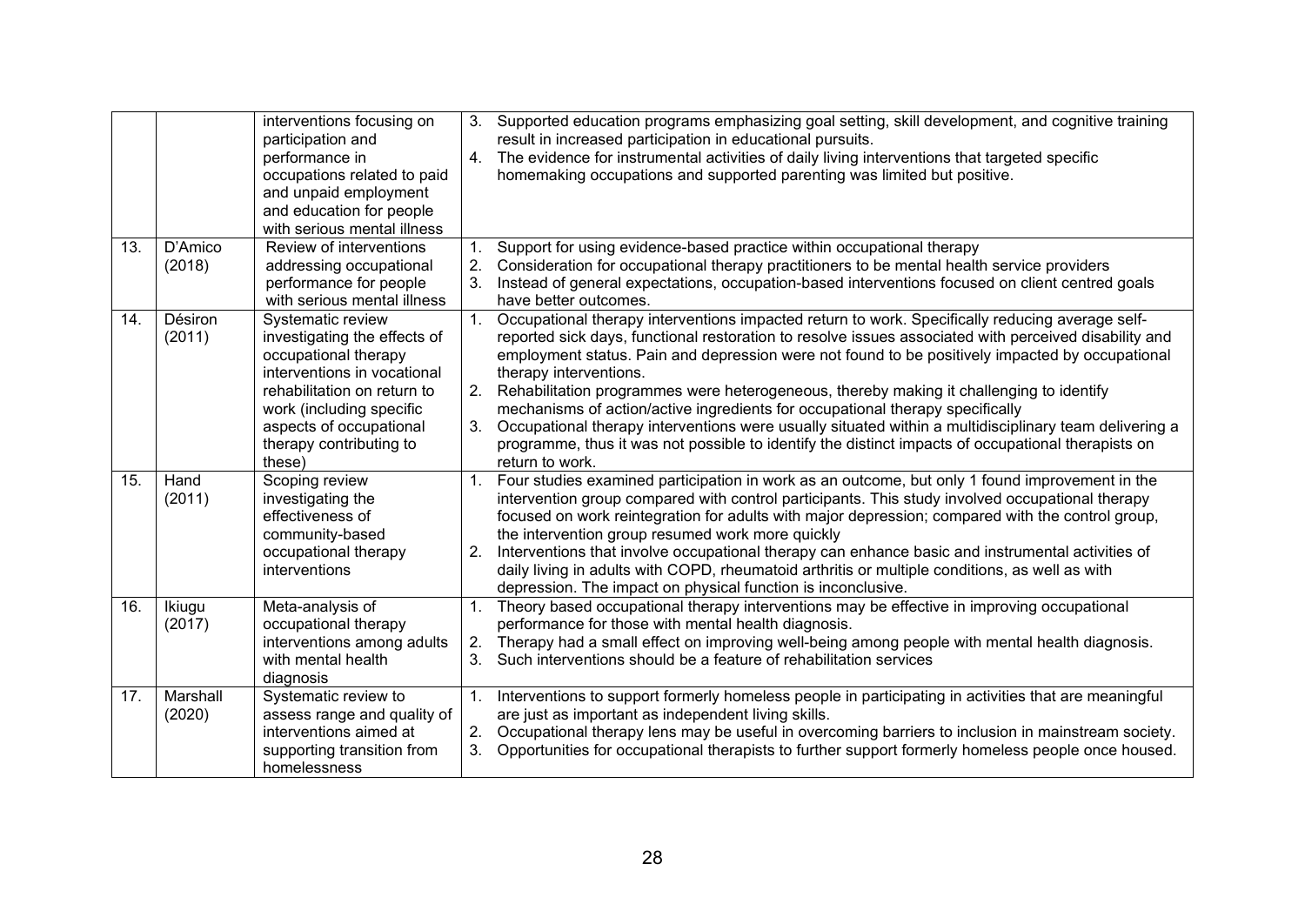| 18.<br>19. | Roy (2017)<br>White   | Review of practices<br>impacting occupations of<br>people experiencing<br>homelessness<br>Review of practices to                       | 1.<br>2.<br>1. | Occupational therapists can facilitate occupational engagement of people experiencing<br>homelessness.<br>There are gaps in knowledge including family homelessness in Canadian context and cultural<br>humility<br>Occupational therapists should engage with implicit assumptions within their profession and how it                                                                                                                                                                                                                                                                                          |
|------------|-----------------------|----------------------------------------------------------------------------------------------------------------------------------------|----------------|-----------------------------------------------------------------------------------------------------------------------------------------------------------------------------------------------------------------------------------------------------------------------------------------------------------------------------------------------------------------------------------------------------------------------------------------------------------------------------------------------------------------------------------------------------------------------------------------------------------------|
|            | (2020)                | improve Occupational<br>Therapy work with<br>Indigenous Peoples                                                                        | 2.<br>3.<br>4. | influences their practice.<br>Therapists should listen to Indigenous clients and exchange knowledge with them<br>Therapists should make use of Indigenous health workers and community leaders for better follow<br>up opportunities and better access to individuals<br>Indigenous communities should determine priorities and outcomes that are directly beneficial to<br>them.                                                                                                                                                                                                                               |
|            | <b>Dietitians</b>     |                                                                                                                                        |                |                                                                                                                                                                                                                                                                                                                                                                                                                                                                                                                                                                                                                 |
| 20.        | Carolan-<br>Olah 2017 | Critical systematic review<br>of GDM intervention<br>programs for Hispanic<br>women, in the United<br>States of America (US).          | 1.<br>2.       | Intensive nutritional counselling approaches which promote low calorie/low GI diets appear to be<br>most effective in BGL management in this population.<br>Interventions that are delivered in Spanish and culturally tailored may be more acceptable to<br>participants.                                                                                                                                                                                                                                                                                                                                      |
| 21.        | Cherak<br>(2020)      | Scoping review to map the<br>concepts and types of<br>evidence that exist on<br>nutrition intervention for<br>various mental disorders | 1.<br>2.<br>3. | 11 out of 15 trials which assessed and implemented nutrition interventions to improved dietary<br>patterns reported statistically significant and clinically important positive effects of nutrition<br>interventions on mental disorders.<br>The majority of the trials (n=61) investigated supplementation, most commonly adding essential<br>fatty acids, vitamins or minerals. The majority reported either statistically significant or clinically<br>important effect and 51% reported both.<br>Trials were heterogeneous for targeted mental disorders, nutrition interventions and outcome<br>assessed. |
| 22.        | King (2014)           | Review of interventions<br>improving nutritional health<br>of adults with disabilities                                                 | 1.<br>2.<br>3. | Majority of interventions resulted in improved health behaviours e.g. eating habits and more<br>physical activity<br>Although, knowledge gained by participants varied across studies.<br>Common barriers like budgeting, grocery shopping and cooking techniques should also be<br>addressed in this population                                                                                                                                                                                                                                                                                                |
| 23.        | Maez<br>(2014)        | Integrative review of<br>strategies directed towards<br>improving diabetic<br>outcomes of rural<br>populations by reducing<br>HbA1C.   | 1.             | Four key intervention types were identified to reduce HbA1c:<br>Lifestyle modifications including smoking cessation and exercise/physical activity – important to<br>$1_{\cdot}$<br>provide information using varied formats (e.g. video, verbal explanation, written material)<br>particularly for rural populations where there are high illiteracy levels<br>Motivational counselling – needs to be consistent and include follow-up in order to be<br>2.<br>successful                                                                                                                                      |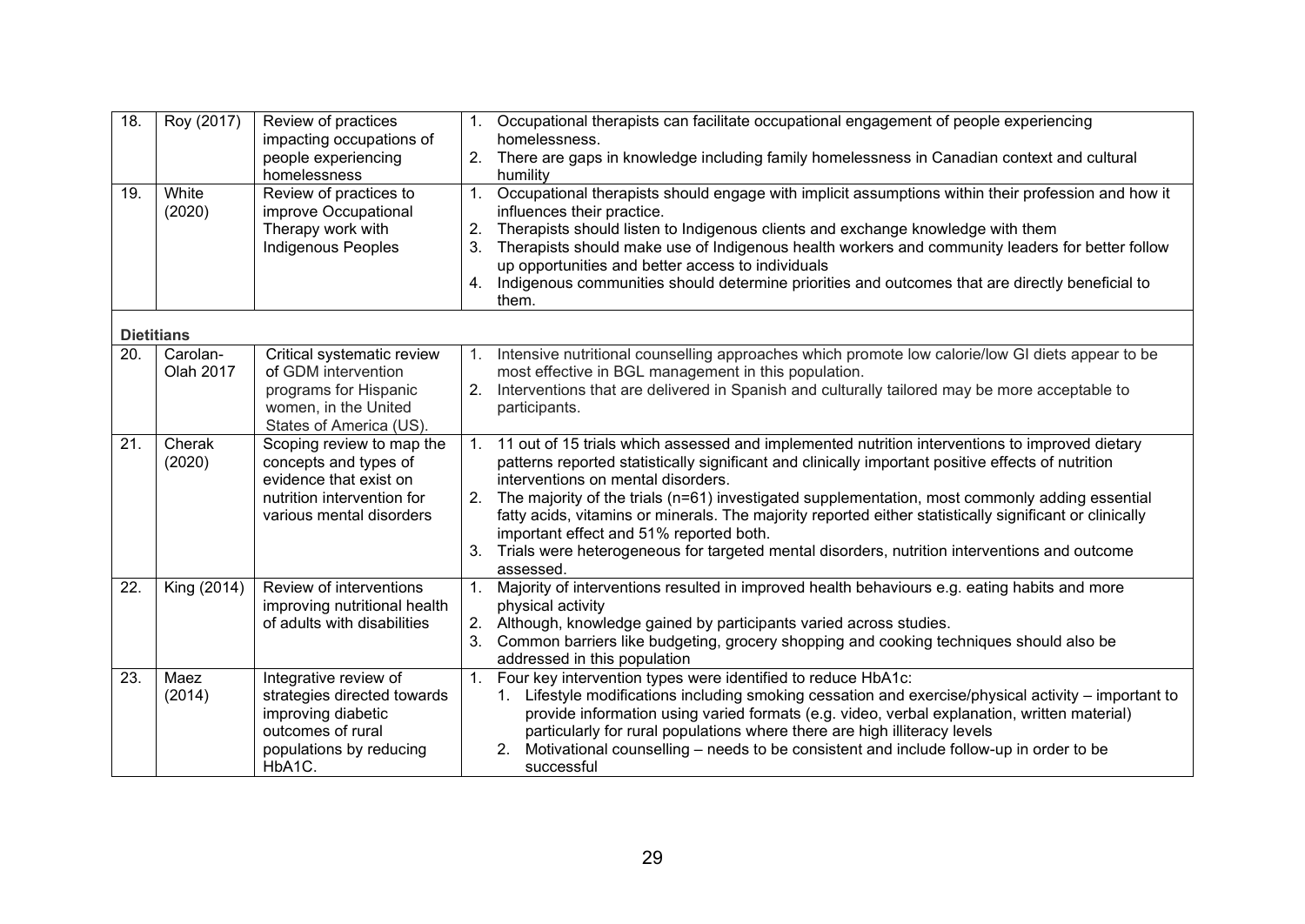| 24. | <b>McGill</b><br>(2015)    | Systematic review of<br>interventions to promote<br>healthy eating to identify<br>whether impacts differ by                                                                  | Nutritional education for patients - education on portion sizes and healthy alternative cooking<br>3.<br>methods to encourage a structured approach to diet, providing information about diabetes<br>indicators, and using goal setting were important for success<br>Education for providers – educating providers on guidelines for diabetes care and management,<br>4.<br>having a diabetes registry and system for healthcare delivery were important for patient<br>management<br>"Price" interventions were most effective in groups with lower SEP, and may therefore appear likely<br>$1_{\cdot}$<br>to reduce inequalities.<br>2.<br>All interventions that combined taxes and subsidies consistently decreased inequalities.<br>Interventions categorised as "Person" had a greater impact with increasing SEP, and may therefore<br>3. |
|-----|----------------------------|------------------------------------------------------------------------------------------------------------------------------------------------------------------------------|---------------------------------------------------------------------------------------------------------------------------------------------------------------------------------------------------------------------------------------------------------------------------------------------------------------------------------------------------------------------------------------------------------------------------------------------------------------------------------------------------------------------------------------------------------------------------------------------------------------------------------------------------------------------------------------------------------------------------------------------------------------------------------------------------------------------------------------------------|
|     |                            | socioeconomic position<br>$(SEP)$ .                                                                                                                                          | appear likely to reduce inequalities.<br>4. All four dietary counselling interventions appear likely to widen inequalities.                                                                                                                                                                                                                                                                                                                                                                                                                                                                                                                                                                                                                                                                                                                       |
|     |                            |                                                                                                                                                                              | 5.<br>"Place" interventions were not judged as likely to widen inequalities.                                                                                                                                                                                                                                                                                                                                                                                                                                                                                                                                                                                                                                                                                                                                                                      |
|     | Radiographers              |                                                                                                                                                                              |                                                                                                                                                                                                                                                                                                                                                                                                                                                                                                                                                                                                                                                                                                                                                                                                                                                   |
| 25. | Dennis<br>(2020)           | Narrative review describing<br>notable rapid access<br>programmes and their<br>impacts on palliative<br>radiotherapy for patients<br>with advanced and<br>metastatic cancers | Older people and those in rural areas less likely to access radiotherapy<br>1.<br>Nineteen rapid access programmes across 8 countries (Canada, India, Italy, New Zealand,<br>2.<br>Australia, USA, UK, Ireland) which focussed on clinical assessment and treatment delivery (usually<br>a course of single fraction)<br>Rapid access programmes can beneficial particularly for those living in remote communities, in<br>3.<br>hospice or inpatient settings, or those with advanced age                                                                                                                                                                                                                                                                                                                                                        |
| 26. | Miller<br>(2019)           | Narrative review describing<br>the barriers to<br>mammography and breast<br>cancer screening uptake in<br>women from racial and<br>ethnic minority<br>backgrounds            | Various barriers to mammography/breast cancer screening were identified and organised into the<br>1.<br>following categories: psychological/knowledge-related, logistical, cultural/immigration-related, and<br>social/interpersonal.<br>2.<br>African American/Black; Asian/Pacific Islander and Hispanic women reported negative attitudes<br>from healthcare providers (including rudeness) and a lack of provider communication as a common<br>barrier to mammogram/breast cancer screening uptake. Insensitivity to cultural modesty was also<br>identified as a barrier by some but not all groups (e.g. Native American; Middle Eastern).<br>3.<br>Quantitative studies showed that lack of doctor referral was a key barrier for several groups.<br>Women also reported not being treated with respect by technicians.                    |
| 27. | Van de<br>Venter<br>(2020) | Integrative review of<br>strategies for fostering<br>inclusive medical imaging<br>environments<br>for sexual and gender<br>minority patient groups and<br>radiographers      | Three themes identified:<br>1) Using inclusive language is important for creating inclusive health care environments for gender<br>minority patients, e.g. using intake forms that ask for a patient's sex, identity, gender and<br>expression, preferred pronouns, and other diversity characteristics, to facilitate non-judgemental<br>interaction between patients and radiographers<br>Educating radiographers is critical to empower radiographers (pre- and post-qualifying) about<br>(2)<br>addressing sexual and gender minority patients' needs, preferences and expectations.                                                                                                                                                                                                                                                          |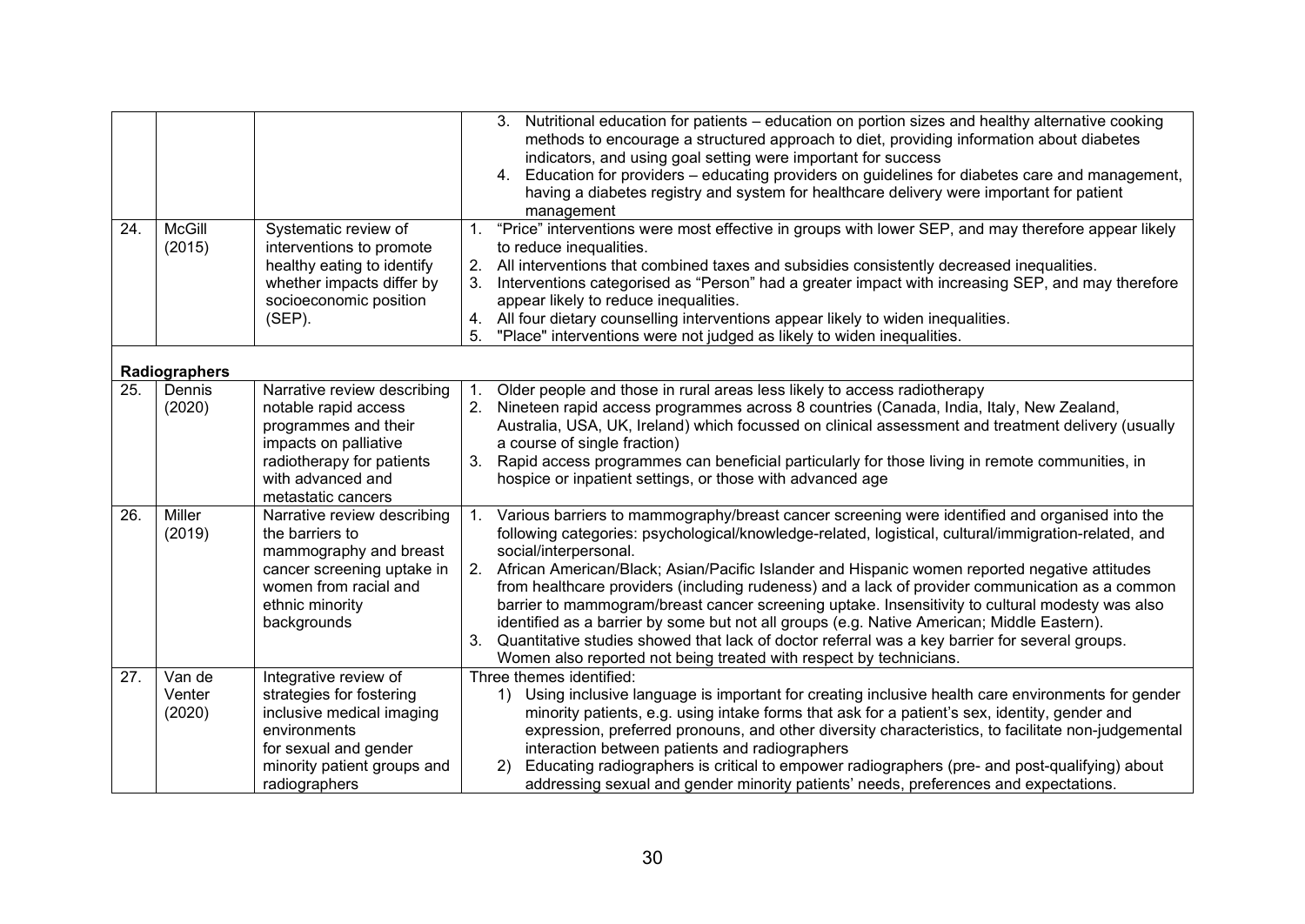|     |                                 |                                                                                                                                                                                                |                                        | Creating affirming health care environments can contribute to fostering an inclusive medical<br>3)<br>imaging environment                                                                                                                                                                                                                                                                                                                                                                                                                                                                                                                                                                                  |
|-----|---------------------------------|------------------------------------------------------------------------------------------------------------------------------------------------------------------------------------------------|----------------------------------------|------------------------------------------------------------------------------------------------------------------------------------------------------------------------------------------------------------------------------------------------------------------------------------------------------------------------------------------------------------------------------------------------------------------------------------------------------------------------------------------------------------------------------------------------------------------------------------------------------------------------------------------------------------------------------------------------------------|
| 28. | <b>Vang 2018</b>                | Systematic review<br>researching the scope and<br>impact of mobile<br>mammography programs<br>in promoting<br>mammographic screening<br>participation among<br>medically underserved<br>women. | 1.<br>3.                               | Mobile mammography clinics may be effective at reaching medically underserved women.<br>Adding patient navigation to mobile mammography programs may promote attendance at mobile<br>sites and increase follow-up adherence.<br>Efforts to promote mammographic screening should target women from racial/ethnic minority<br>groups, women from low-income households, and uninsured women.                                                                                                                                                                                                                                                                                                                |
|     | <b>Art and Music Therapists</b> |                                                                                                                                                                                                |                                        |                                                                                                                                                                                                                                                                                                                                                                                                                                                                                                                                                                                                                                                                                                            |
| 29. | Daykin<br>(2012)                | Systematic review on the<br>impact of music making n<br>the health, well-being and<br>behaviour of young<br>offenders and those<br>considered at risk of<br>offending.                         | 1.<br>3.<br>4.                         | Music making may be an important tool for the promotion of health and the prevention of offending<br>in young people.<br>2. The impact of music making may be contingent upon the extent of 'ownership' felt by the young<br>people taking part.<br>The impact of music making on young people in justice contexts may be limited by adherence to<br>individualistic notions of creativity, emphasis on deviant biographies and behaviours, and detraction<br>from wider questions of history, identity and resistance.<br>Successful interventions may allow young people to safely express their hopes, dreams and<br>frustrations, and thereby offer a means of coping and asserting control over life. |
| 30. | <b>Duffy 2014</b>               | Scoping review examining<br>the use and effectiveness<br>of complementary and<br>alternative medicine (CAM)<br>among victims of IPA.                                                           | $\mathbf{1}$ .<br>2.                   | The review found little evidence for the benefits of CAM for IPA victims.<br>Findings suggest positive effects of music therapy and yogic breathing; however, methodological<br>limitations mean that these results should be interpreted with caution.                                                                                                                                                                                                                                                                                                                                                                                                                                                    |
| 31. | Fancourt<br>(2020)              | Scoping review of the<br>global evidence on the role<br>of the arts in improving<br>health and well-being, with<br>a specific focus on the<br><b>WHO European region</b>                       | 1.<br>2.<br>3.<br>4.<br>5.<br>6.<br>7. | Art therapy reduces symptoms of anxiety and depression among pregnant women.<br>Music therapy improves mood for mothers with post-partum psychosis.<br>Music and dance therapies reduce symptoms of depression and anxiety among adolescents and<br>improve individual and social well-being.<br>Music therapy improves symptoms for people with sleeping disorders.<br>Art therapy improves symptoms for people with severe mental illness in inpatient settings.<br>Art therapy improves the well-being of people with eating disorders.<br>Art therapy improves the well-being of people who have experienced trauma.                                                                                   |
| 32. | Uttley<br>(2015)                | <b>Systematic Quantitative</b><br><b>Review &amp; Qualitative</b><br>Review of art therapy for                                                                                                 | 1.                                     | Art therapy appears to have statistically significant positive effects compared with control in a<br>number of studies in patients with different clinical profiles                                                                                                                                                                                                                                                                                                                                                                                                                                                                                                                                        |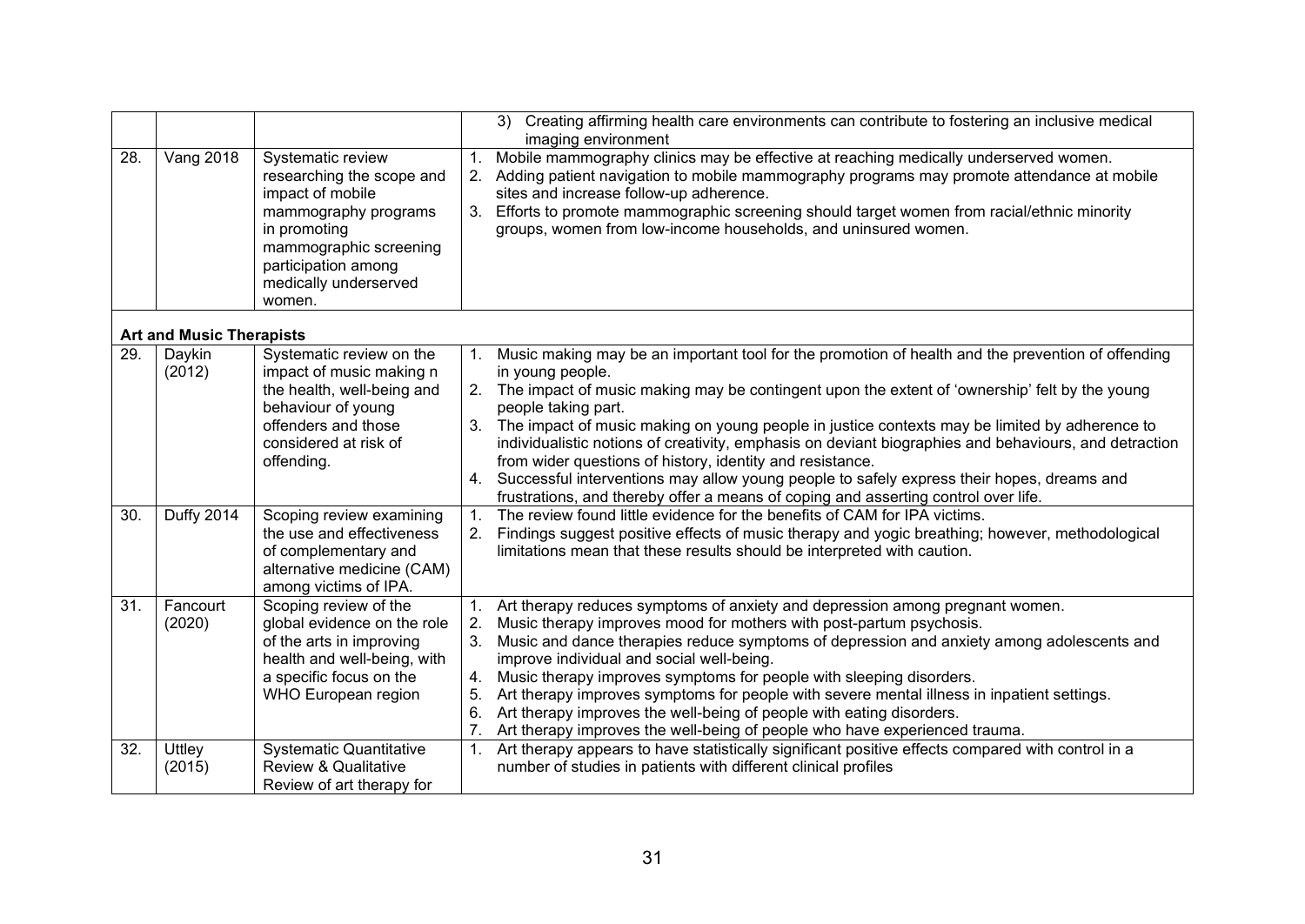|     |                         | people with non-psychotic<br>mental disorders                                                                                                                                                                   | 2.<br>3.       | Art therapy was reported to be an acceptable treatment and was associated with a number of<br>benefits. A small number of patients reported varying reasons for not wanting to take part and,<br>therefore, art therapy may not be a preferred treatment option for everyone.<br>Art therapy appears to be cost-effective versus wait-list, but confirmatory studies are needed to<br>confirm this finding, as well as evidence to inform future cost-effective analyses of art therapy<br>versus other treatments.                                                                                                                                             |
|-----|-------------------------|-----------------------------------------------------------------------------------------------------------------------------------------------------------------------------------------------------------------|----------------|-----------------------------------------------------------------------------------------------------------------------------------------------------------------------------------------------------------------------------------------------------------------------------------------------------------------------------------------------------------------------------------------------------------------------------------------------------------------------------------------------------------------------------------------------------------------------------------------------------------------------------------------------------------------|
|     | <b>Physiotherapists</b> |                                                                                                                                                                                                                 |                |                                                                                                                                                                                                                                                                                                                                                                                                                                                                                                                                                                                                                                                                 |
| 33. | Flores 2020             | Narrative review describing<br>healthcare disparities<br>for Hispanic patients in the<br>field of physical medicine<br>and rehabilitation.                                                                      | 1.<br>2.<br>3. | Disparities across common conditions and injuries in the physical medicine and rehabilitation<br>literature, including poststroke rehabilitation, hip fracture treatment and rehabilitation, spinal cord<br>injury, and traumatic brain injury exist for Hispanic patients.<br>Hispanic patients may be at risk for worse outcomes after these conditions, because of low access<br>to rehabilitation services and disparities in the referral process.<br>Similar results are reported for pain management and Parkinson disease                                                                                                                               |
| 34. | Rathbone<br>2020        | Scoping review exploring<br>how sex and gender have<br>been incorporated into low<br>back pain (LBP) clinical<br>practice guidelines (CPG).                                                                     | 3.             | 1. CPGs did not consistently consider sex and gender differences in assessment, diagnosis or<br>treatment of LBP.<br>2. Overall, there was no observable relationship between guideline quality and likeliness of integrating<br>sex or gender terms.<br>When it was considered, sex and gender terms were used interchangeably, and considerations<br>were primarily regarding pregnancy.                                                                                                                                                                                                                                                                      |
| 35. | Yoshikawa<br>2020       | Scoping review<br>synthesizing information on<br>the sociocultural factors<br>influencing pain<br>management between<br>CALD patients with<br>persistent pain and<br>physiotherapists treating<br>CALD patient. | 1.<br>2.<br>3. | Discordant perspectives on causation, pain management approaches, and patient autonomy in<br>management are evident between CALD patients and physiotherapists.<br>Discordance may create stress in the therapeutic alliance and undermines the efficacy of pain<br>management interventions.<br>Physiotherapy should foster cultural competence and equip physiotherapists with opportunities to<br>maximise their sociocultural awareness, knowledge and skill practising physiotherapy in cultural<br>plural societies.                                                                                                                                      |
|     | <b>Podiatrists</b>      |                                                                                                                                                                                                                 |                |                                                                                                                                                                                                                                                                                                                                                                                                                                                                                                                                                                                                                                                                 |
| 36. | To (2016)               | Systematic review<br>summarising published<br>literature concerning foot<br>conditions and<br>interventions associated<br>with people who are<br>homeless                                                       | 1.<br>2.       | Foot conditions/pathologies are prevalent in people who experience homelessness.<br>Limited evidence exists for the effectiveness of interventions addressing foot conditions/pathologies<br>$(n=1)$ in this review, not a clinical trial). This interventional study $(n=930)$ homeless individuals) were<br>treated with removal of necrotic tissue, incision and drainage of infected areas/abscesses, wound<br>care, antibiotics and analgesics as needed on a weekly basis by mobile health services, on<br>average, over a period of $17.6 \pm 12$ months. This study found improvement in 86% of participants,<br>suggesting intervention effectiveness. |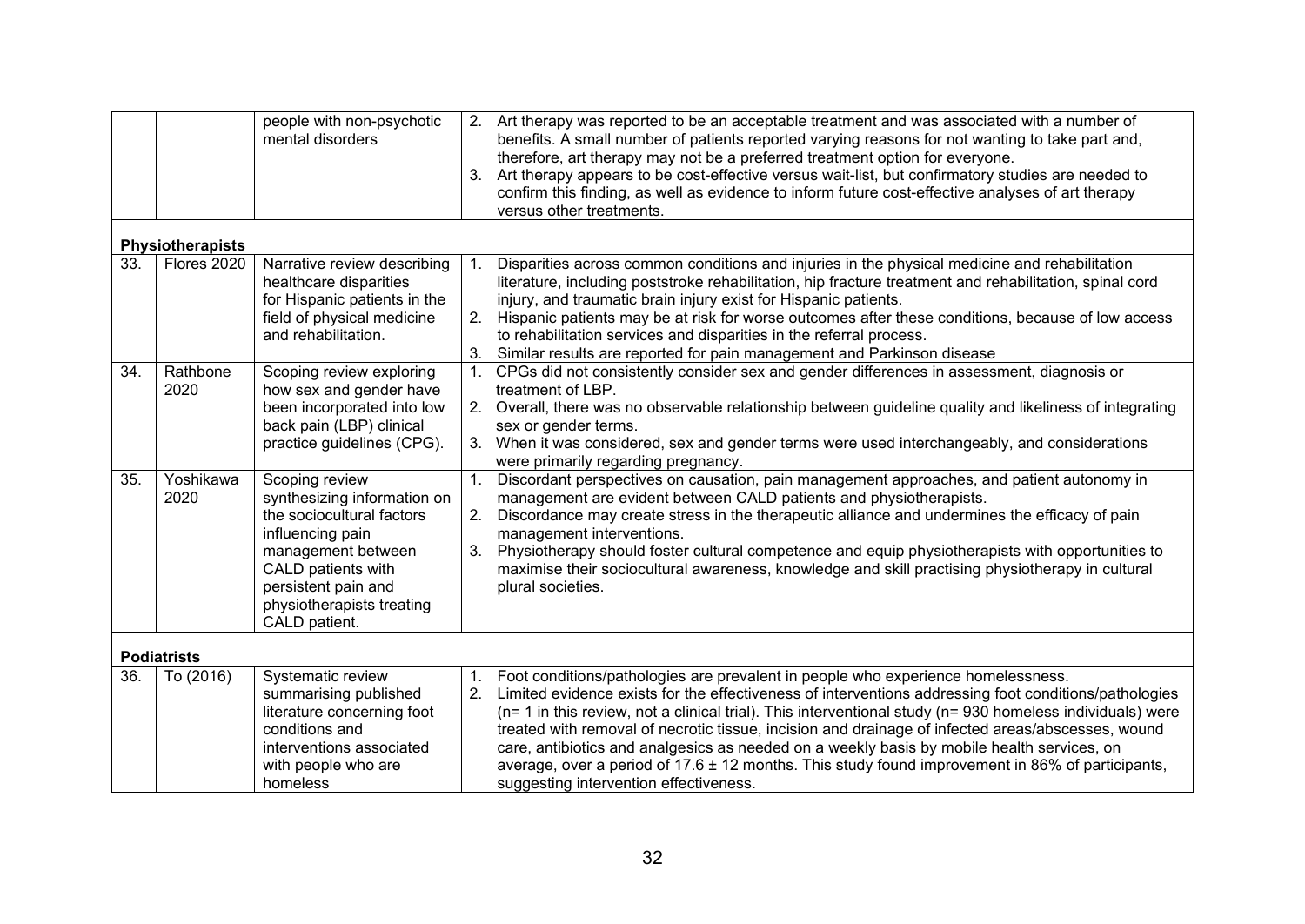|  |  | Access to foot care is suboptimal, with several studies showing that <50% of homeless people do     |
|--|--|-----------------------------------------------------------------------------------------------------|
|  |  | not access services even if they needed them. Enhancing access to foot care could help to address   |
|  |  | mobility, function and hygiene issues, and could offer an opportunity to address other unmet health |
|  |  | and social care needs.                                                                              |